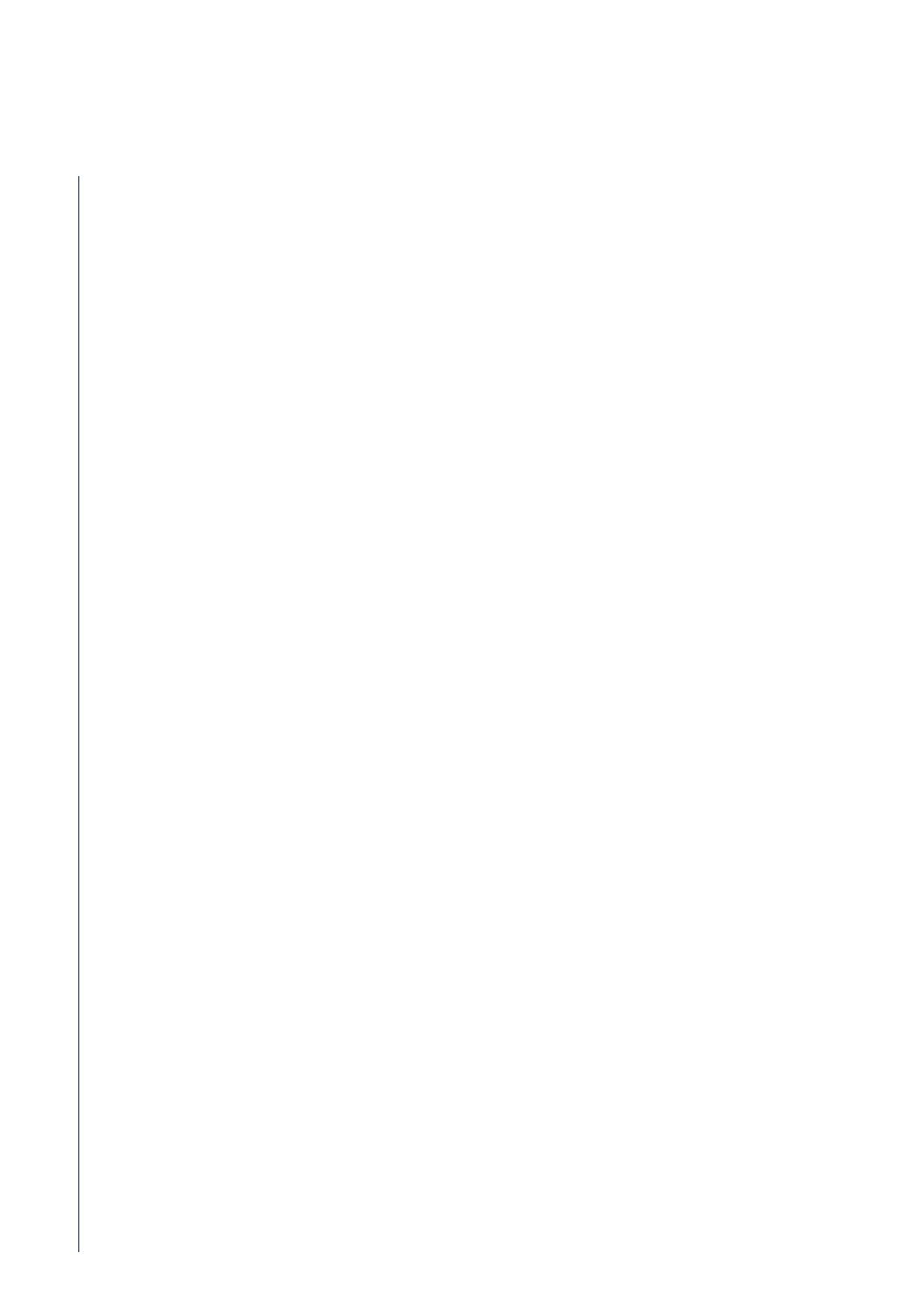# **CONTENTS**

|    | 2              |
|----|----------------|
|    | 3              |
|    | $\overline{4}$ |
|    | 5              |
|    | 7              |
|    | 9              |
| 14 |                |
| 14 |                |
| 15 |                |
| 16 |                |
| 17 |                |
| 21 |                |
| 22 |                |
| 23 |                |
| 24 |                |
| 25 |                |

#### **Definitions and abbreviations**

#### **Preparation of financial statements**

The financial statements of Liberty Two Degrees for the period ended 31 December 2016 were:

Prepared by: Melanie Natsas CA(SA) Nadia Boyce BCom (Hons Fin Management)

Supervised by: John Sturgeon CA(SA) - Chief Financial Officer

These financial statements have been audited by PricewaterhouseCoopers Inc. in accordance with the requirements of the Collective Investment Schemes Control Act of 2002 and are available free of charge on the request of an investor. Copies of the audited financial statements of STANLIB REIT Fund Managers (RF) Proprietary Limited are available free of charge on the request of an investor.

53

 $\overline{\mathcal{L}}$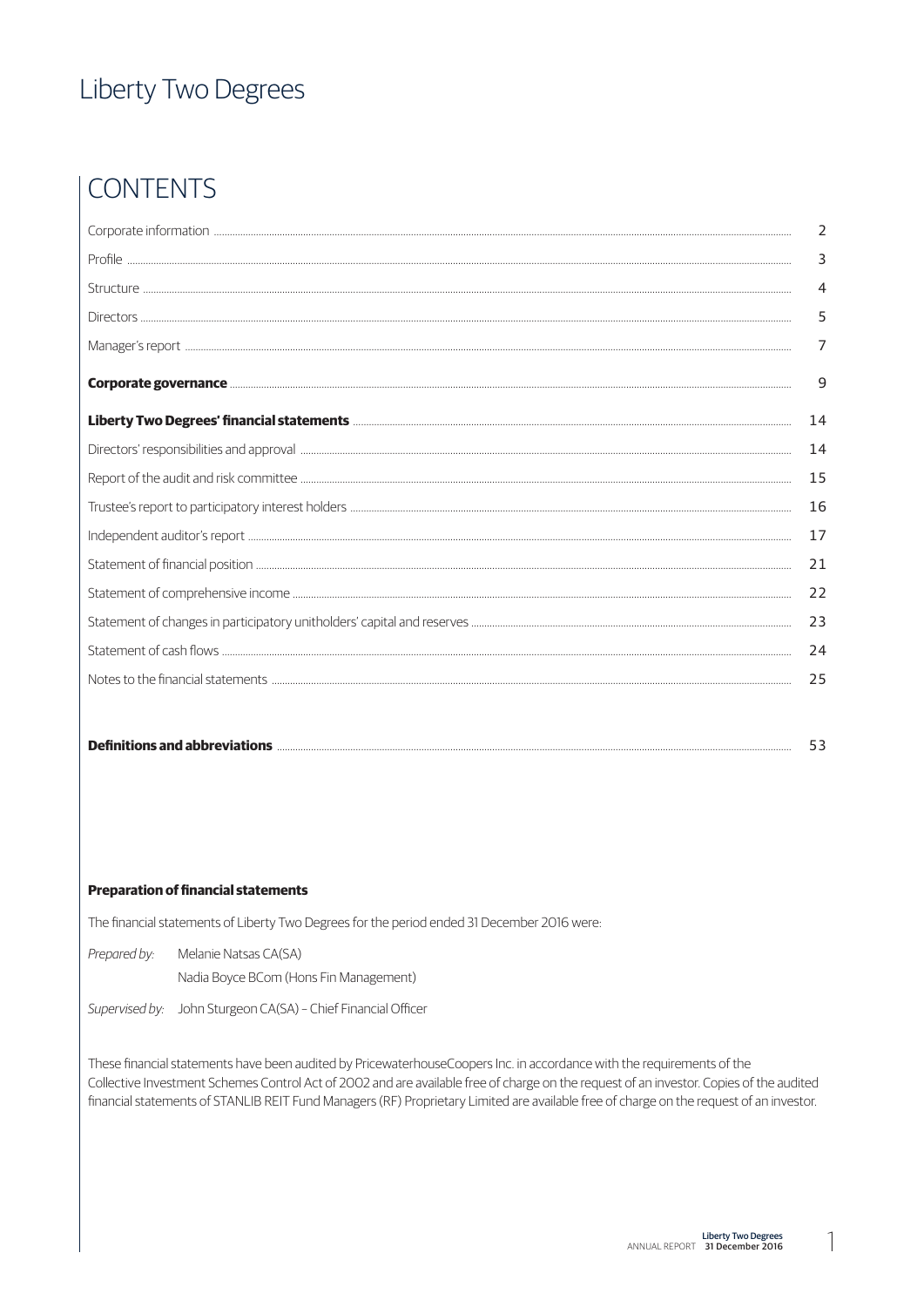# Liberty Two Degrees Corporate information

Date of registration: 28 October 2016

#### Liberty Two Degrees

JSE code: L2D ISIN: ZAE000230553 (Approved as a REIT by the JSE) (Liberty Two Degrees)

A portfolio established under the Liberty Two Degrees Scheme, a Collective Investment Scheme in Property established in terms of the Collective Investment Schemes Control Act, No 45 of 2002, as amended.

#### Company secretary of the Manager

Jill Parratt Liberty Life Centre 1 Ameshoff Street Braamfontein Johannesburg, 2001 (PO Box 10499, Johannesburg, 2000)

#### Registered office

Liberty Life Centre 1 Ameshoff Street Braamfontein Johannesburg, 2001 (PO Box 10499, Johannesburg, 2000)

#### Manager

STANLIB REIT Fund Managers (RF) (Pty) Ltd (Registration number 2007/029492/07) Liberty Life Centre 1 Ameshoff Street Braamfontein Johannesburg, 2001 (PO Box 10499, Johannesburg, 2000)

#### Trustee

RMB Trustee Services, a division of FirstRand Bank Limited (Registration number 1929/001225/06) Mezzanine Floor No 3 First Place Bank City Cnr Jeppe and Simmonds Street Johannesburg, 2001 (PO Box 786273, Sandton, 2146)

### Auditors

PricewaterhouseCoopers Inc. 2 Eglin Road Sunninghill 2157 (Private Bag X36, Sunninghill, 2157)

#### Contact information

Telephone: +27 11 448 5500 Email: info@liberty2degrees.co.za www.liberty2degrees.co.za

#### Sponsor

Java Capital Trustees and Sponsors Proprietary Limited (Registration number 2006/005780/07) 6A Sandown Valley Crescent Sandown Sandton, 2196 (PO Box 2087, Parklands, 2121)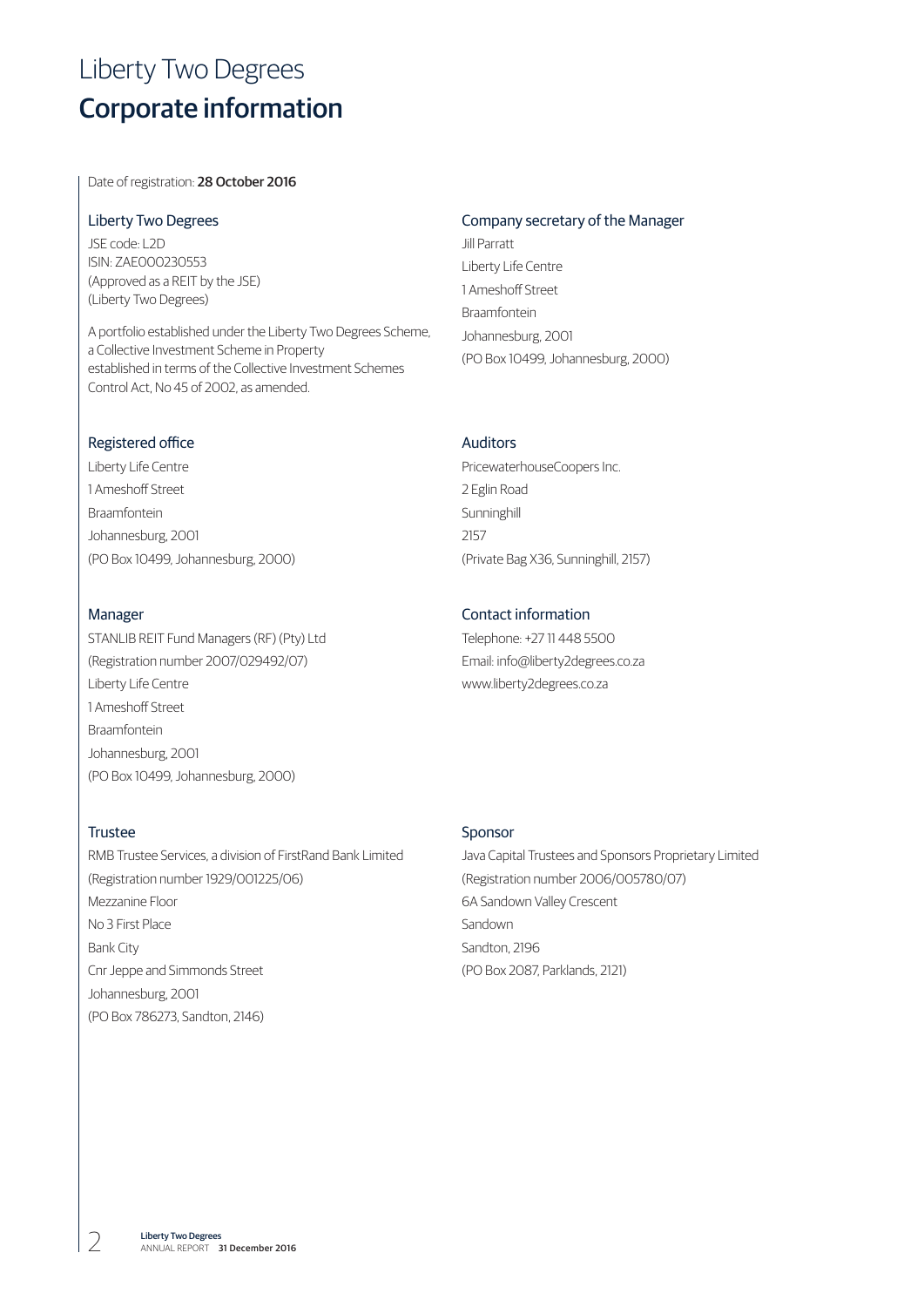# Liberty Two Degrees Profile

### **Nature of the business**

Liberty Two Degrees (L2D) is a portfolio established under the Liberty Two Degrees Scheme (the Scheme) in terms of Collective Investment Schemes Control Act, 2002 (Act No. 45 of 2002) (CISCA), as amended, to afford investors growth in income and capital by investing at fair prices in a balanced spread of immovable properties and related assets permitted by the Trust Deed. L2D is required by Collective Investment Schemes Control Act to be structured as a JSE-listed portfolio within a trust with an external independent trustee and an external management company.

The Scheme was registered by the Registrar of Collective Investment Schemes on 28 October 2016 and is managed by STANLIB REIT Fund Managers (RF) Proprietary Limited (the Manager). The Manager has also been appointed as the asset manager of Liberty Group Limited (LGL)'s interest in the Liberty Property Portfolio (LPP).

L2D acquired its undivided shares (and other interests) in the LPP effective 1 December 2016 and commenced its business operations with effect from that date.

L2D was listed on the JSE on 6 December 2016.

### **History of L2D**

L2D is one of South Africa's leading retail property portfolios with undivided shares in assets such as the Sandton City Complex, the Eastgate Complex and Melrose Arch.

The portfolio predominantly comprises retail real-estate assets in South Africa. In Johannesburg, the retail assets are an interest in the Sandton City Complex, the Eastgate Complex and Nelson Mandela Square. Other retail assets are two regional shopping centres, being Liberty Midlands Mall in KwaZulu-Natal and Liberty Promenade Mitchells Plain in the Western Cape, an interest in the mixed-use precinct of Melrose Arch in Johannesburg and the newly developed Botshabelo Mall in the Free State.

The Sandton City Complex is situated in the economic heartland of the country and showcases some of the most prestigious international and domestic retailers. The attraction of its longestablished presence and overall quality make it irreplaceable and confers brand-value and recognition on the portfolio. Similarly, the Eastgate Complex, with its strong history and recent upgrade, is located in a large catchment area with main thoroughfare and arterial road accessibility. Nelson Mandela Square is a destination centre with good entertainment offerings complementing the

neighbouring Sandton City Complex. Melrose Arch's office and retail component supports its status as one of the leading mixed use precincts in Johannesburg's high end Northern Suburbs.

Liberty Midlands and Liberty Promenade Malls are large high-quality centres within regional catchment areas positioned for growth.

In addition to the offices included in the main retail complexes, the portfolio includes select office properties located in key business nodes with blue-chip anchor tenants. These properties include the Standard Bank Centre in Johannesburg, the Liberty Centre in Century City Office Park in Cape Town and Liberty Centre in Umhlanga Ridge in Durban.

The portfolio also includes the John Ross Eco-Junction in KwaZulu-Natal, where the Melomed Hospital and other development opportunities will provide diversification opportunities.

The structure of L2D allows for the continuity of the management team that has been managing the LPP portfolio for a number of years. L2D benefits from Liberty and STANLIB's property development and asset management expertise and history, together with a track record of innovation and successful redevelopments. The management structure and team preserve institutional oversight, governance and expertise, while leaving room for management talent.

### **Summary of the investment policy**

The investment policy of L2D is aimed at achieving the primary objective of affording investors growth in income and capital by investing at fair prices in a balanced spread of the following assets:

- immovable property in the Republic of South Africa (including undivided shares or other interests therein or leasehold in respect thereof);
- securities of holding companies or fixed property companies, which will indirectly or directly own immovable properties;
- liquid assets and other qualifying assets determined by the Registrar in terms of section 47(2) of the CISCA; or
- immovable property in a foreign country and property shares or participatory interests in a collective investment scheme in property in a foreign country, in accordance with the provisions of section 49 of the CISCA.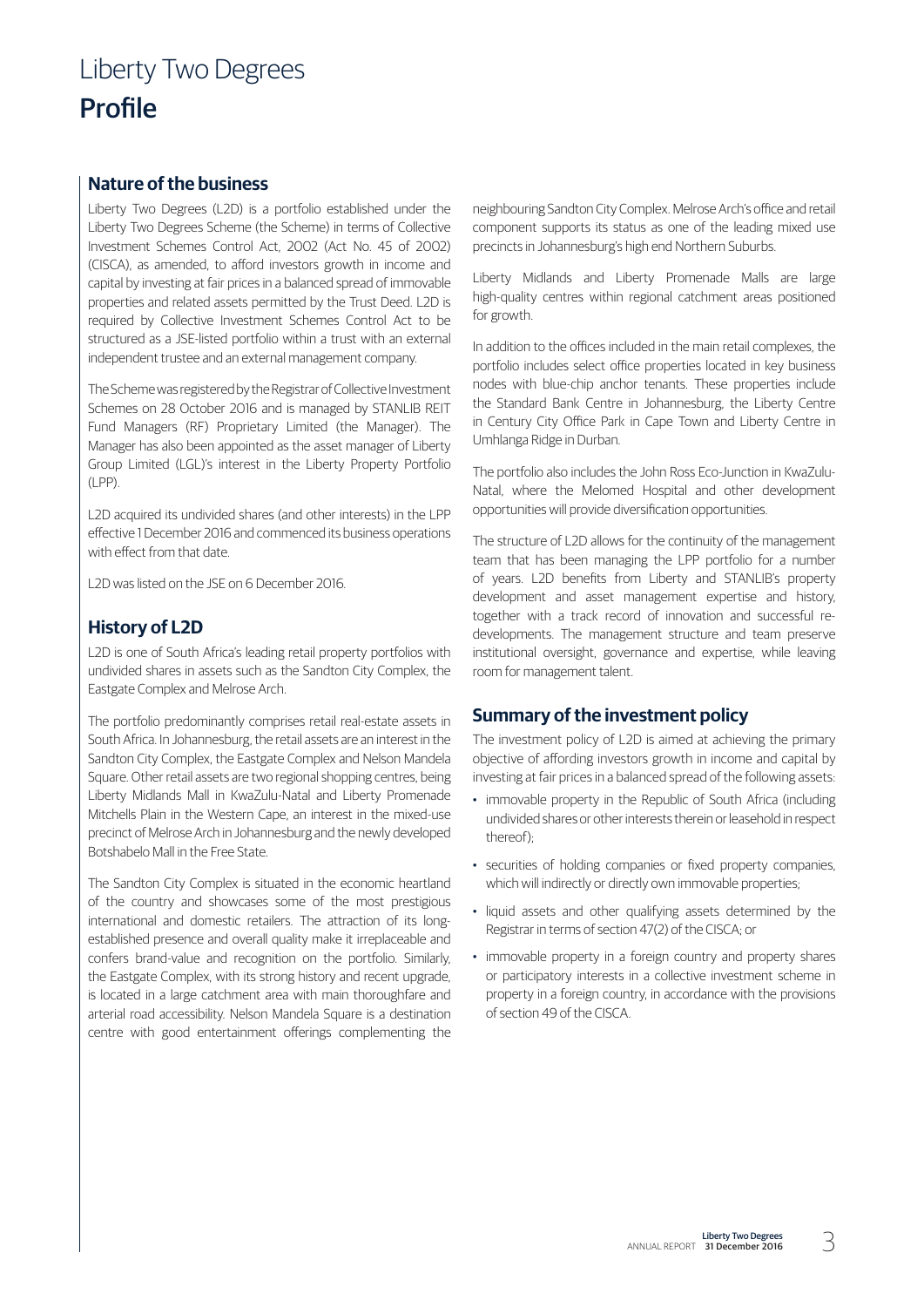# Liberty Two Degrees **Structure**



# Details regarding the formation of Liberty Two Degrees

LGL entered into an exchange agreement which provided for L2D's initial investment in the LPP which was implemented immediately prior to listing. In terms of the exchange agreement, LGL and Liberty PropCo Proprietary Limited (PropCo) disposed of 22% of the LPP in exchange for units issued by L2D. This was achieved by L2D acquiring an undivided share of each property (and letting business carried on thereon) which was equal to 22% of LGL's and PropCo's share of that property prior to the acquisition by L2D.

Consequently, where the properties were wholly-owned by LGL, L2D acquired a 22% undivided share of the properties, but where LGL owns only an undivided share of the properties, L2D acquired a lesser undivided share which is equal to 22% of LGL's share prior to the acquisition by L2D.

Prior to the implementation of the exchange agreement, LGL held the LPP in its policyholders' funds and in its shareholders' funds. LGL concluded an exchange agreement in order to transfer undivided shares in the LPP to L2D to the extent elected by LGL's policyholders and to an extent determined by LGL in dealing with its shareholders' funds.

In addition to enabling its policyholders to switch their interests in the LPP to units in L2D, LGL also enabled its policyholders to invest new funds in L2D. Policyholders provided in excess of R780 million for this purpose, which funds LGL used to subscribe for participatory units on the listing of L2D.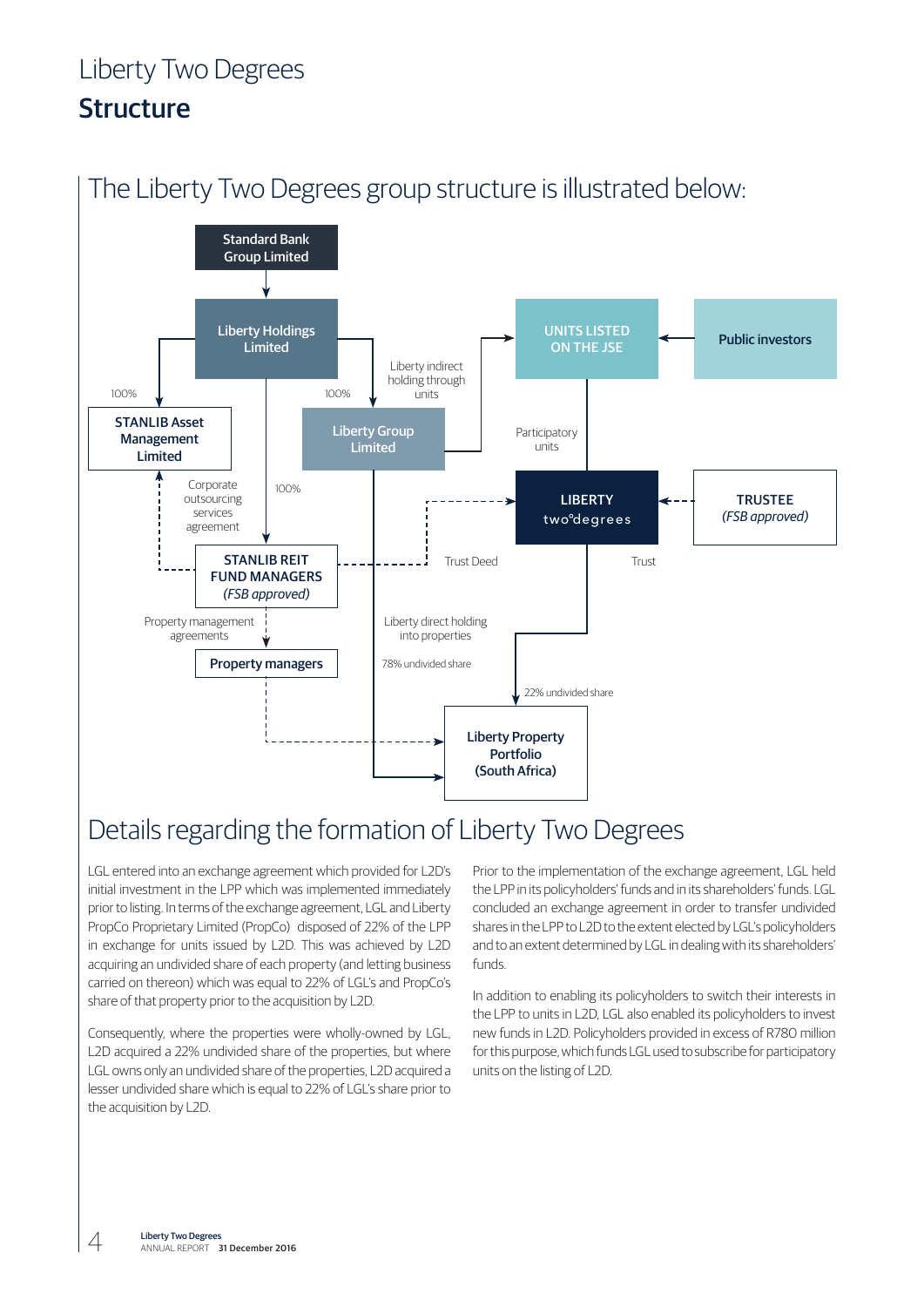# Liberty Two Degrees **Directors**

### **Directors of the Manager**

The Scheme as a trust has no directors of its own. L2D is managed by the Manager in terms of CISCA and the Trust Deed.

The board of the Manager is made up of five directors, three of whom are independent non-executives. The positions of chairman of the board and that of chief executive officer (CEO) are separate, with the chairman being an independent non-executive director. The chairman oversees the board's functioning, and the CEO leads the executive team and attends to the day-to-day functions of the business.

Details of the board of directors of the Manager are outlined below. All of the directors are South African nationals.

#### Amelia Beattie *(Amelia) (46)*

B Com, Certificate in Shopping Centre Management, Fellow of the Royal Institute of Chartered Surveyors

#### **CEO**

Amelia joined STANLIB in 2012 to establish the STANLIB Direct Property Investment business including property asset management and property development management. Amelia's 17 years' experience in the property sector was established at Old Mutual Property, in various senior positions spanning more than a decade, before exiting as Chief Operating Officer to join STANLIB.

Since joining STANLIB, Amelia has piloted the listing of Liberty's first Real Estate Investment Trust in Kenya, a first for East Africa. She spearheaded the launch of STANLIB's Africa Direct Property Development fund, securing developments projects in Kenya, Uganda, Ghana and Nigeria. She strategically led and implemented the joint venture transaction with JHI Retail Proprietary Limited (JHI Retail) for property management services for the LPP.

Apart from her role at STANLIB, Amelia served as President for the South African Property Association (SAPOA) from 2014 to 2015.

Amelia was appointed as a director of the Manager on 17 June 2016 and assumed the full time role of CEO on 1 December 2016, following the approval of the Manager by the Financial Services Board (FSB) on 28 October 2016.

#### John Sturgeon *(John) (64)* CTA, CA(SA), CMA, HDIP TAX **CFO**

John joined Liberty as the Group Executive Corporate Finance in August 2004, responsible for and not limited to the oversight and management of all corporate action relating to Liberty's expansion initiatives in South Africa and the rest of Africa. Together with John's strategic guidance, due diligence expertise and mergers and acquisitions experience, Liberty expanded the groups reach and penetration on the continent.

Prior to joining Liberty, John consulted to the Standard Bank Equity Fund division on Management Buyouts and Private Equity Investments between 2000 – 2004. John's early career in the 1970's started as an article clerk with Peat Marwick Mitchell, progressed to the Dorbyl Group of companies where he was able to establish and grow his financial expertise by occupying various positions and eventually become the Group Financial Manager for Calan Limited. His financial career advanced to that of Group Financial Director/ Company Secretary for Natyre Limited/Calan Group in May of 1982.

John has held various positions as the financial director for companies such as the Premier Group Limited in 1994 – 1999 and Argus Holdings Limited in 1993 – 1994.

John was appointed as a director of the Manager on 26 May 2015 and assumed the full time role of CFO on 1 December 2016, following the approval of the Manager by the FSB on 28 October 2016.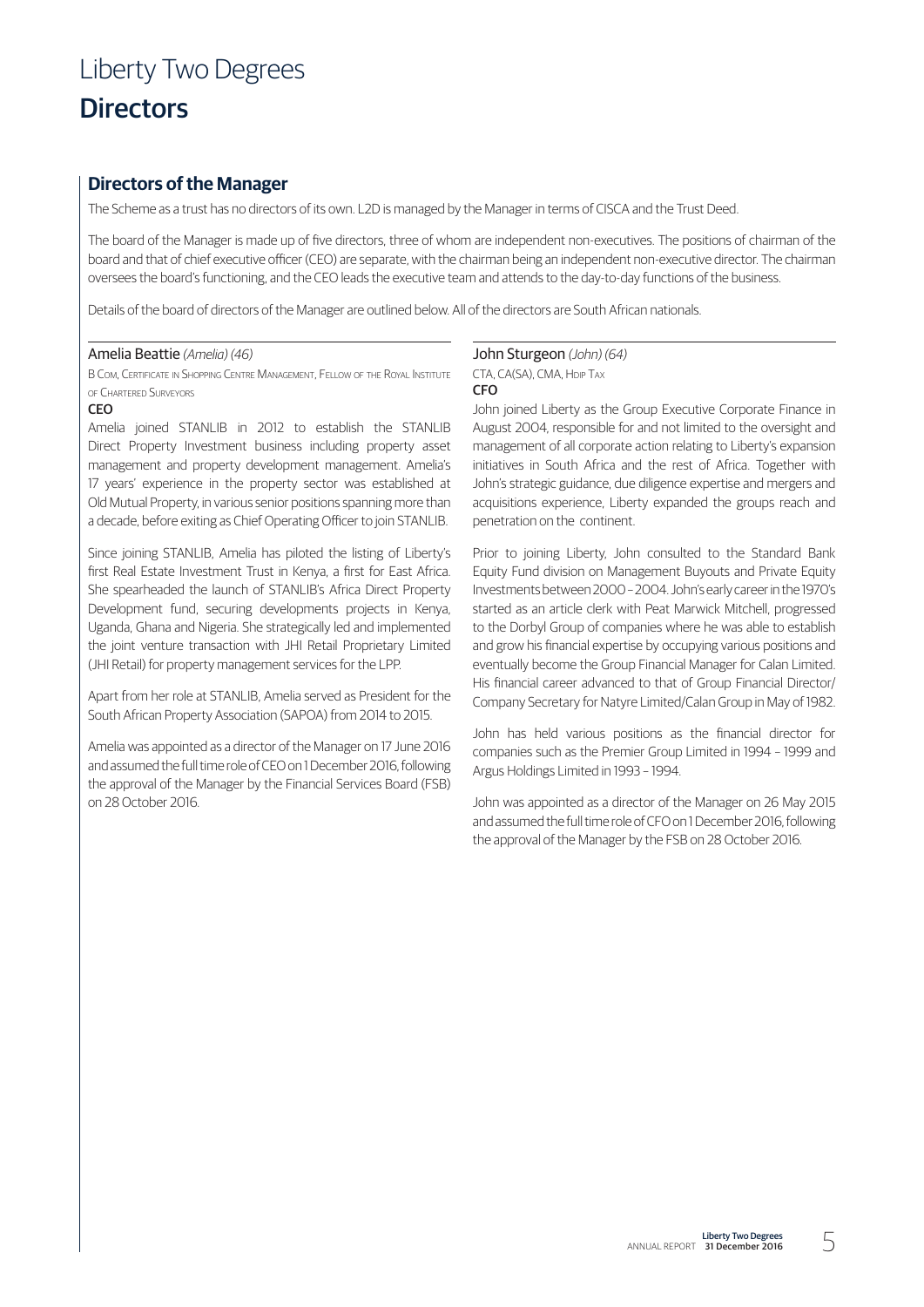# Directors (continued)

#### Mthandazo Peter Moyo *(Peter) (54)*

B COMPT, B COMPT (HONS), CA(SA), CA(Z), HDIP TAX, AMP Chairman, independent non-executive director

Peter is currently a shareholder and chief executive of NMT Capital. Peter serves on a number of boards, notably Willis SA Proprietary Limited and CSC SA Proprietary Limited, where he is also chairman. Peter is currently chairman of Vodacom and serves on the boards of Liberty Holdings Limited and Liberty Group Limited. He is also the chairman of the audit committee of the Auditor General's Office and a member of the Right to Care board. Peter is a previous Group CEO of Alexander Forbes, Deputy Managing Director of Old Mutual and Partner at Ernst and Young, and served on the boards of Telkom and Transnet.

Peter was appointed as a director of the Manager on 17 June 2016.

### Wolf Eli Cesman *(Wolf) (74)*

#### **B Сом, CA(SA), HDIP TAX** Independent non-executive director

Wolf has 48 years' experience in South African property investment, development and asset and property management. He spent 24 vears with Liberty Properties Proprietary Limited, the last 17 of which as CEO, from which he retired in 2000. From 2000 to 2010, Wolf was involved in the formation and/or growth, and served as a director of the following listed South African property funds: Madison Property Fund Managers Limited, ApexHi Properties Limited, Hyprop Investments Limited and Redefine Properties Limited.

Wolf was appointed as a director of the Manager on 17 June 2016.

#### Michael Gerald Ilsley *(Mike) (55)* B Com, B Acc, CA(SA)

#### Independent non-executive director

Mike is a former audit partner of PricewaterhouseCoopers and left the profession in 1999 to take up the position of group finance director of Alexander Forbes Limited until 2007. He is currently a business consultant and professional independent director, serving on the boards, and chairing the audit committees, of various regulated entities. He was appointed to the boards of Liberty Holdings Limited and Liberty Group Limited in November 2014.

Mike was appointed as a director of the Manager on 17 June 2016.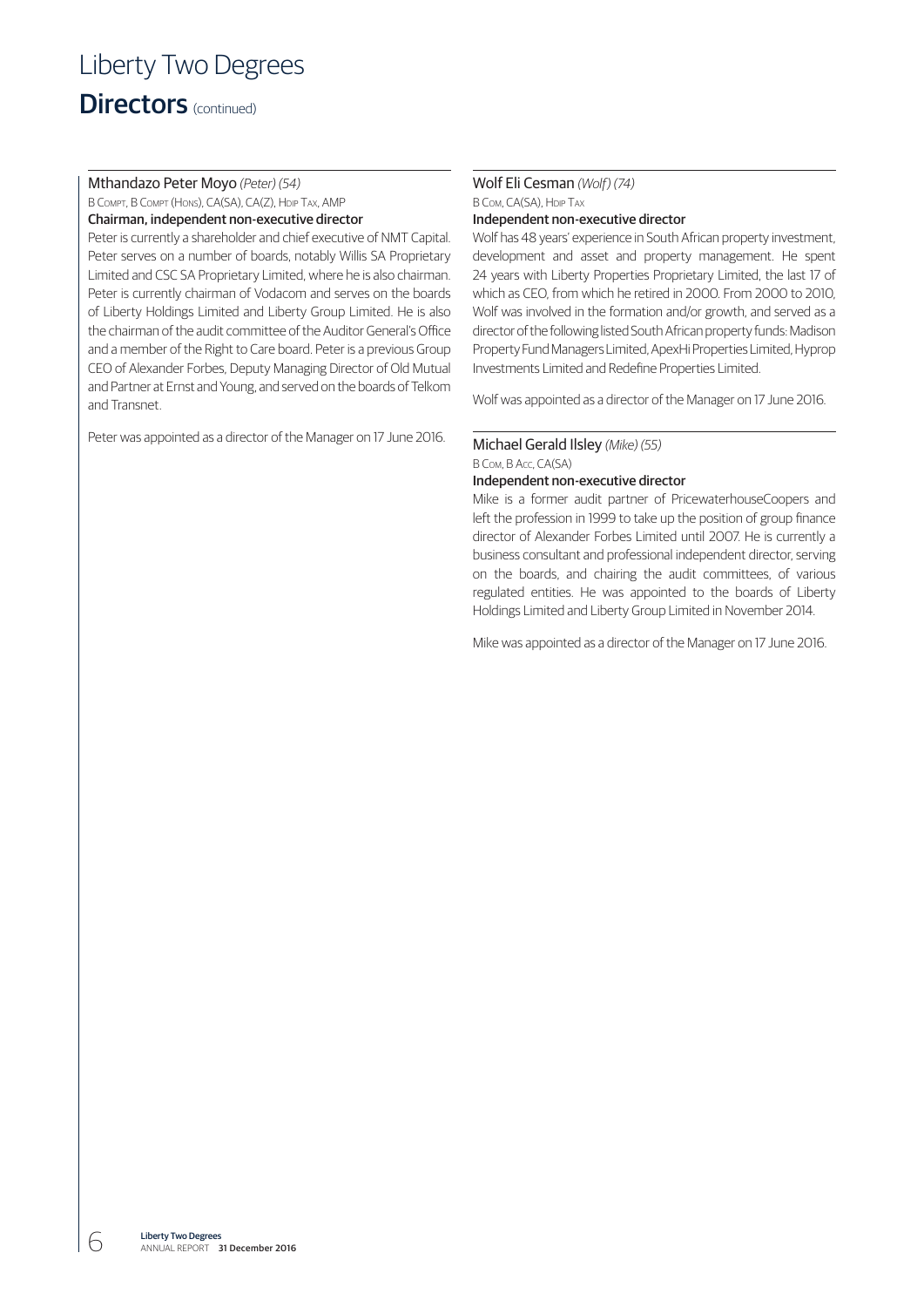# Liberty Two Degrees Manager's report

### **Main business activities**

L2D is a REIT invested in South African direct property investments. The objective of the Manager is to protect and grow the real wealth of investors by providing sustainable growth in net asset value and delivering a consistent income stream that has potential to grow.

As disclosed in the Pre-Listing Statement (PLS), L2D is forecast to have a 12 month forward yield of 6.5% on an ungeared basis for the 2017 financial year. The defensive nature of the portfolio is expected to drive performance in a challenging economic environment. However, it should be noted, that the past performance of the LPP is not indicative of the future performance of L2D.

L2D is ungeared post listing and will be able to take on debt (in line with gearing levels in the sector) to fund future quality acquisitions. as appropriate.

In the short term, L2D will focus its growth strategy in South Africa. Growth is expected to come from identified high quality acquisition targets, as well as from L2D's current development pipeline including the Liberty Midlands Mall, Eastgate Complex and John Ross Eco-Junction – Melomed Hospital.

### *Review of results*

L2D was successfully listed as a REIT on the JSE on 6 December 2016. Following the listing L2D held an undivided share in an iconic property portfolio of R6 billion that was acquired from Liberty Group Limited in exchange for listed participatory units in L2D. In addition R2,78 billion of funds were raised in the private placement.

The market value uplift on the portfolio contributed to a net asset value per unit of R9,64 at the year end. The closing share price at 31 December 2016 of R10,50 compared favourably to the listing price of R10,00.

The manager has approved a distribution of 4,85 cents per participatory unit for the one month period ended 31 December 2016. This is substantially in line with the forecast distribution of 4,93 cents per unit disclosed in the PLS.

L2D uses distribution per unit as a relevant measure of financial performance.

L2D has sufficient capital to hand to enable it to progress discussions to acquire further investments aligned with its investment strategy.

### *Accounting policies*

The financial statements have been prepared in accordance with and containing information required by International Financial Reporting Standards (IFRS), the SAICA Financial Reporting Guides as issued by the Accounting Practices Committee, Financial pronouncements as issued by the Financial Reporting Standards Council and the Listings Requirements of the JSE Limited. The accounting policies applied in the preparation of the 2016 financial statements are as detailed in note 1.

#### *Property management*

Property management is outsourced to external service providers. The amount paid to JHI Retail (who perform the majority of the property management functions) during the period was R1 367 653. Amdec Investments Proprietary Limited (Amdec) were paid R38 674 in respect of the management of the Melrose Arch precinct.

#### *Asset management fee*

The asset management fee is calculated as a monthly management fee of  $1/12$  of 0,4% of the enterprise value of L2D (being the sum of the market capitalisation of the Scheme and all debt in the Scheme). The amount paid to the Manager for the one month ended 31 December 2016 was R2 201 813.

#### *Participatory units in issue (units)*

As at 31 December 2016 the number of units in issue was 908 443 335.

An analysis of participatory unitholders as at 31 December 2016 is presented on pages 51 and 52.

### *Shareholding in STANLIB REIT Fund Managers (RF) (Pty) Ltd*

The Manager is 100% owned by Liberty Holdings Limited (LHL).

#### Directors' interests

|                 | <b>BENEFICIAL UNITS</b> |                 |  |
|-----------------|-------------------------|-----------------|--|
| <b>DIRECTOR</b> | <b>DIRECT</b>           | <b>INDIRECT</b> |  |
| John Sturgeon   | 60000                   | 30000           |  |
| Amelia Beattie  |                         | 2 5 4 1         |  |

There have been no changes to the interests of directors, including their families, in the units of L2D as disclosed above to the date of approval of the financial statements, namely 15 February 2017.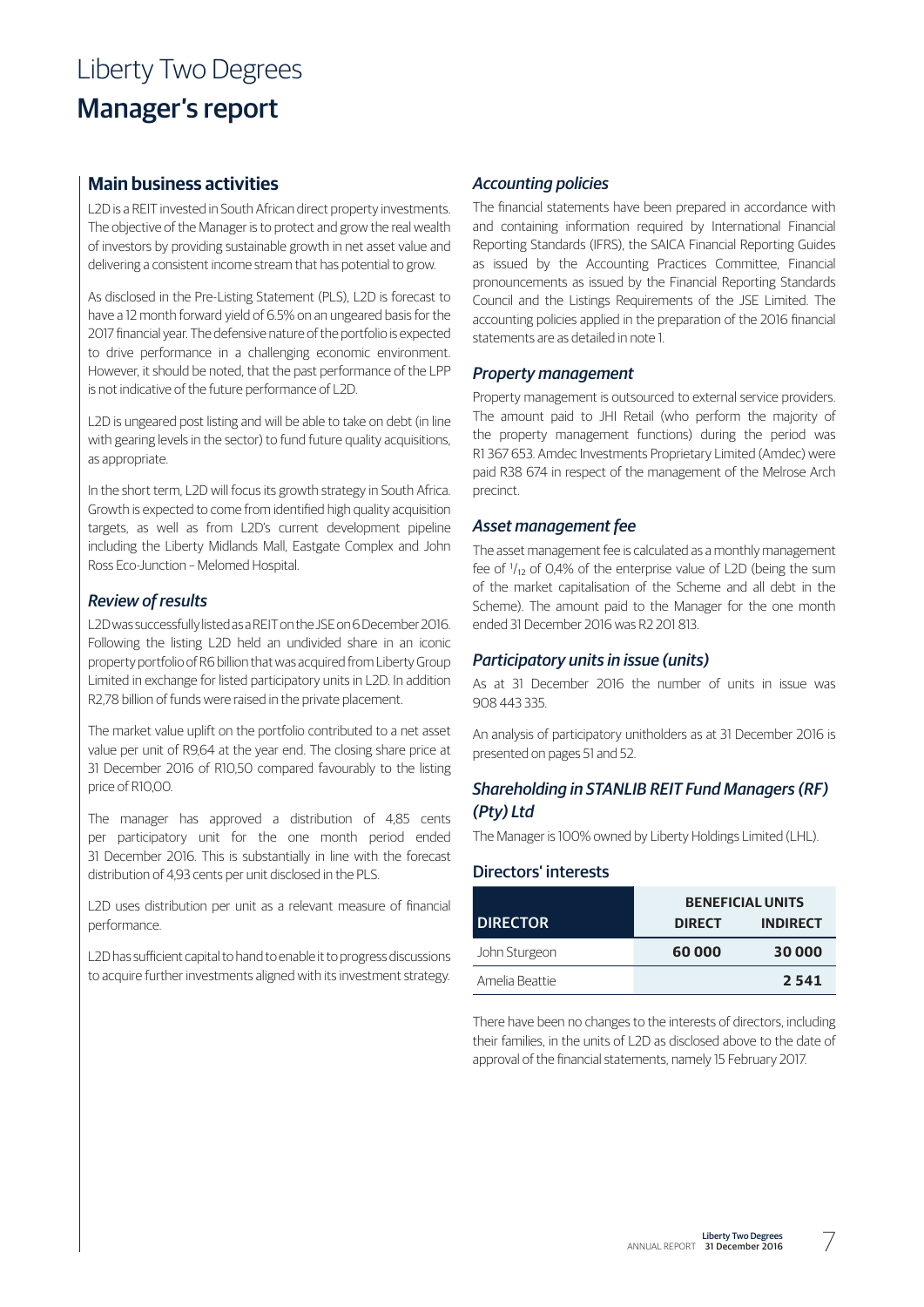# Liberty Two Degrees **Manager's report (continued)**

### *Litigation*

The central square in the Nelson Mandela Square property is dependent on vehicular access to the nearest public road, West Street, via two neighbouring properties. Both properties were owned by the local authority when it approved the development of the Nelson Mandela Square property on the basis of a site development plan that provided for access over the neighbouring properties especially for health and safety purposes. The local authority then allowed access over its properties, which has continued uninterrupted since 1994. During 2013 the local authority transferred one of the neighbouring properties to a new owner, who, since 2015, has sought to limit access over its property to the Nelson Mandela Square property and who has, since September 2016, denied access. Liberty Group Limited, as the previous 100% owner of the Nelson Mandela Square property, instituted action for a right of way so that vehicles and pedestrians may continue to access the Nelson Mandela Square property via the neighbouring properties. There is no alternative route which would be suitable for vehicular access, which is necessary for compliance with health and safety requirements.

Save for the above, there are no legal or arbitration proceedings, including any proceedings that are pending or threatened, of which L2D is aware, that may have or have had in the recent past, being the previous 12 months, a material effect on L2D's financial position.

#### *Borrowing powers*

The Trust Deed authorises L2D to borrow funds but provides that the total consolidated liabilities of L2D shall not, if measured when any new borrowings are incurred, exceed an amount equal to 60% of the total consolidated asset value of L2D, determined on the last published valuation for L2D in the most recent audited financial statements of L2D, adjusted for any subsequent changes in the value of L2D in accordance with IFRS and taking into account the value of any property to be acquired using a loan.

#### *Events after reporting date*

Liberty Two Degrees declared a distribution of R44 063 756 on 16 February 2017 (4,85 cents per participatory unit) in respect of the period from listing to 31 December 2016. These distributions have been declared from distributable earnings and meet the requirements of a REIT "qualifying distribution" for purposes of section 25BB of the Income Tax Act, No 58 of 1962, as amended. In line with IFRS, the declaration of the distribution resulted in a nonadjusting event that is not recognised in the financial statements.

No significant events occurred after the reporting date, being 31 December 2016, to the date of approval of the audited financial statements, namely 15 February 2017.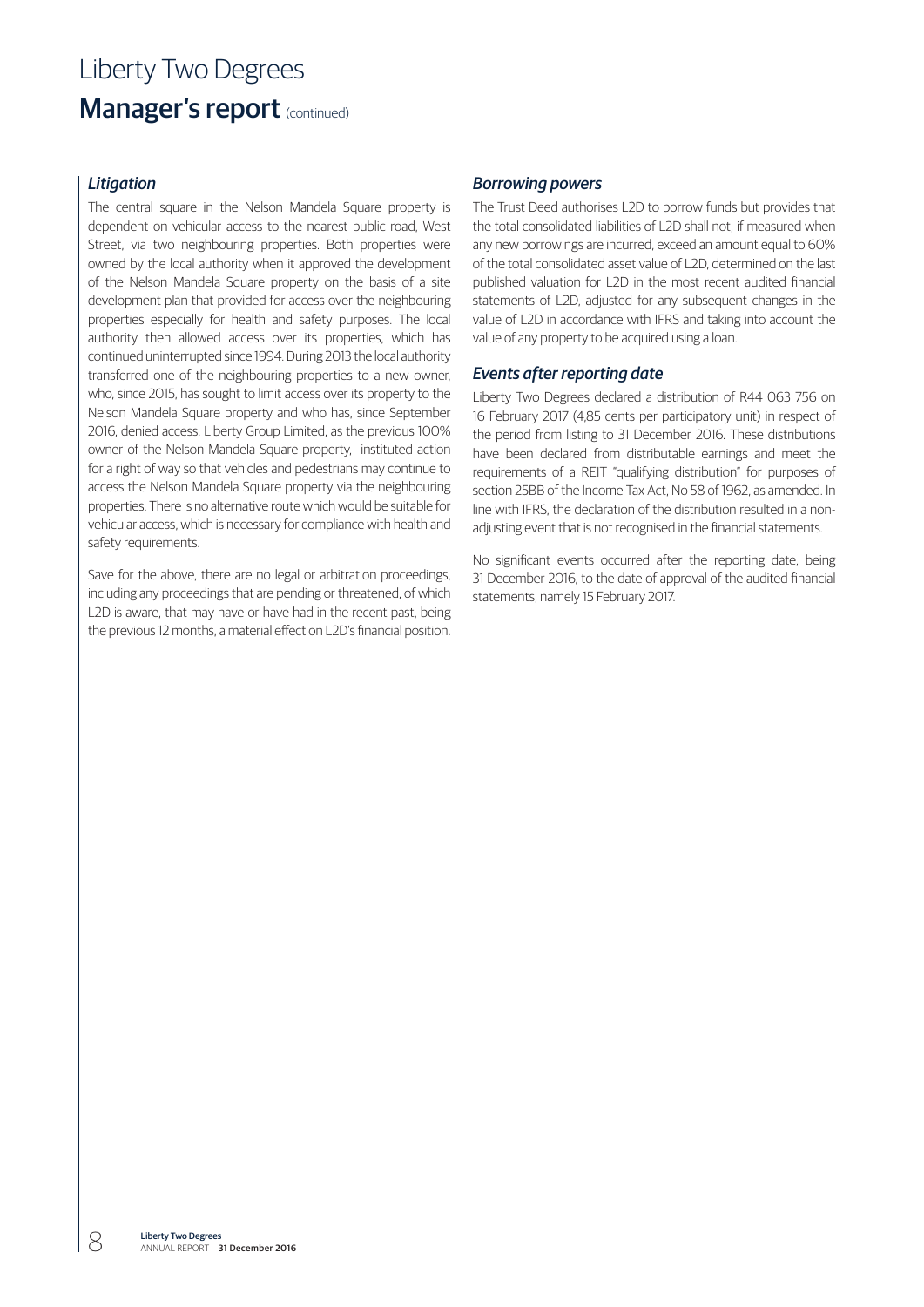# Liberty Two Degrees Corporate governance

### **Statement of commitment**

The Manager's board (the "board") considers sound corporate governance practices to be a critical element in delivering sustainable growth for the benefit of all unitholders. In conducting the affairs of L2D, the board endorses the principles of fairness, responsibility, transparency and accountability as advocated by the principles of the Code of Corporate Practices and Conduct set out in the King Report on Corporate Governance (King III).

The King Committee published the King IV Report on Corporate Governance for South Africa 2016 (King IV) on 1 November 2016. King IV will replace King III in its entirety and will become effective in respect of financial years commencing on or after 1 April 2017. The board are mindful of the changes that King IV will introduce and will prepare for the integration of the King IV recommendations during 2017. A register of all 75 King III principles and information concerning the extent of compliance therewith is available on the L2D website at www.liberty2degrees.co.za. The main areas of non-compliance with King III as well as an explanation of the reasons therefore are set out below.

|   | <b>PRINCIPLE</b> | <b>PRINCIPLE DESCRIPTION</b>                                                                        | <b>EXPLANATION</b>                                                                                                                                                                                                                                                                                                                                                                                                                                                                                                                                                      |
|---|------------------|-----------------------------------------------------------------------------------------------------|-------------------------------------------------------------------------------------------------------------------------------------------------------------------------------------------------------------------------------------------------------------------------------------------------------------------------------------------------------------------------------------------------------------------------------------------------------------------------------------------------------------------------------------------------------------------------|
| 1 | Principle 2.16   | The board should elect a chairman of<br>the board who is an independent non-<br>executive director. | The chairman complies with King III independence criteria.<br>However the code further recommends that the chairman<br>should not be a member of the audit committee. Owing<br>to the small size of the board, the chairman is currently by<br>necessity also a member of the audit committee. This position<br>will be addressed with the planned appointment of additional<br>independent directors.                                                                                                                                                                  |
| 2 | Principle 2.25.4 | Non-executive fees should comprise a<br>base fee as well as an attendance fee<br>per meeting.       | The chairman is paid a composite annual fee which includes<br>his committee membership. Board members are paid a fixed<br>annual fee in respect of their board membership and an<br>additional fixed fee in respect of each committee membership.<br>The fee reflects the responsibilities of the directors that<br>extend beyond attendance at meetings and the requirement<br>to be available between scheduled meetings. The directors<br>track record of attendance at meetings indicates that it is not<br>necessary to introduce an attendance component of fees. |
| 3 | Principle 2.27   | The shareholders have approved the<br>company's remuneration policy.                                | A detailed remuneration report will be included in L2D's 2017<br>integrated report and the Chairman of the Remuneration<br>Committee will be available (through the office of the<br>company secretary) to engage with investors to the extent<br>that they voice any concerns in relation to the Manager's<br>remuneration policies and practices. This is considered to be<br>more meaningful than putting the remuneration policy to a<br>non-binding advisory vote.                                                                                                 |
| 4 | Principle 3.4    | The audit committee oversees integrated<br>reporting                                                | No integrated report has been presented for the 2016 year<br>for the following reasons:<br>• Effective 1 December 2016, L2D acquired its property<br>interests and accordingly, only conducted operations for<br>one month up to 31 December 2016; and                                                                                                                                                                                                                                                                                                                  |
| 5 | Principle 9.1    | The board should ensure the integrity of<br>the company's integrated report.                        | • The pre-listing statement (PLS) issued in respect of L2D's<br>listing on the JSE on 6 December 2016 provides relevant<br>information concerning L2D's strategy, structure, business<br>model and risks. There have been no material changes<br>therein up to the date of this report. Stakeholders are<br>referred to the PLS document available on L2D's website<br>at www.liberty2degrees.co.za.                                                                                                                                                                    |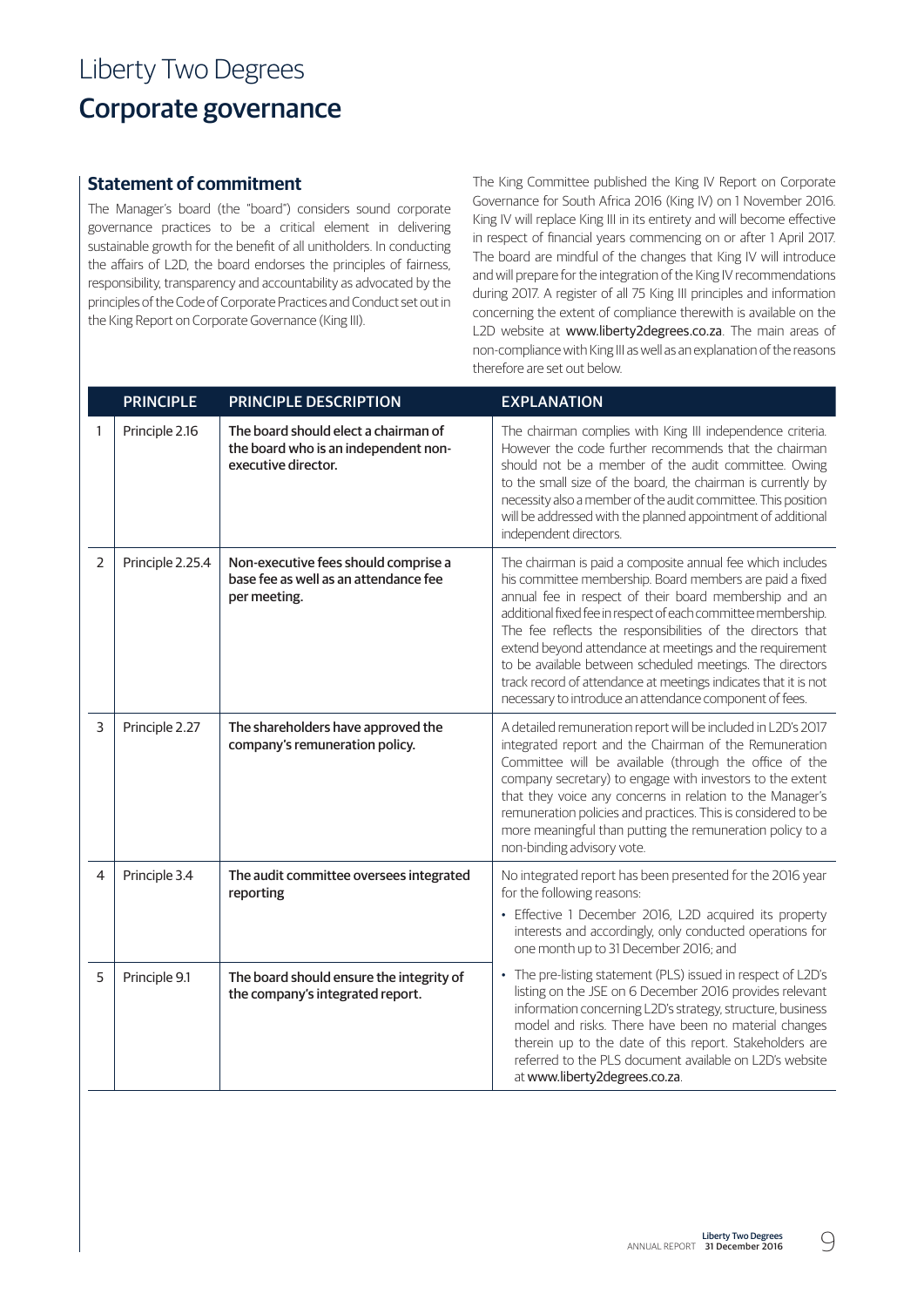### Corporate governance (continued)

| <b>PRINCIPLE</b> | <b>PRINCIPLE DESCRIPTION</b>                                                                               | <b>EXPLANATION</b>                                                                                                                                                              |
|------------------|------------------------------------------------------------------------------------------------------------|---------------------------------------------------------------------------------------------------------------------------------------------------------------------------------|
| Principle 9.2    | Sustainability reporting and disclosure<br>should be integrated with the company's<br>financial reporting. | As noted above, an integrated report including sustainability<br>reporting has not been prepared for the first reporting<br>period ended 31 December 2016. Management intend to |
| Principle 9.3    | Sustainability reporting and disclosure<br>should be independently assured.                                | prepare a full integrated report for the financial year ending<br>31 December 2017.                                                                                             |

In reviewing L2D's governance structures, the board exercises and ensures effective and ethical leadership, always acting in the best interests of L2D while at the same time concerning itself with the sustainability of its business operations.

### **Board of directors**

The board of directors consists of two executive directors and three non-executive directors, all of whom are considered independent. The chairman, Peter Moyo, is an independent nonexecutive director, whose role is separate from that of the CEO, Amelia Beattie.

The two executive directors, being Amelia Beattie and John Sturgeon, exercise general executive control over and oversee the management of the business and activities of L2D. There are no other prescribed officers.

The non-executive directors are considered to be individuals of a high calibre and credibility and have the necessary skills and experience to provide judgment that is independent of management on issues of strategy, performance, resources, transformation, diversity and employment equity, standards of conduct and evaluation of performance.

The current board's diversity of professional expertise and demographics makes it a highly effective board with regards to L2D's current strategies. The remuneration and nominations committee shall ensure that, in appointing further directors, the board as a whole will continue to reflect, whenever possible, a diverse set of professional and personal backgrounds, ensuring a clear balance of power and authority, so that no one director has unfettered

powers of decision making. The information needs of the board will be reviewed periodically and directors have unrestricted access to all L2D information, records and documents, to enable them to conduct their responsibilities sufficiently.

Board meetings will be held at least quarterly, with additional meetings convened when circumstances necessitate. The board sets the strategic objectives of L2D and determines L2D's investment and performance criteria as well as being responsible for its sustainability, proper management, control, compliance and ethical behaviour of the businesses under its direction. The board has established specific committees to give detailed attention to certain of its responsibilities and which will operate within defined, written terms of reference which are capable of amendment by the board from time to time as the need arises.

The board will establish a formal orientation programme to familiarise incoming directors with L2D's operations, senior management and its business environment, and to induct them in their fiduciary duties and responsibilities. New directors with no or limited board experience will receive development and education to inform them of their duties, responsibilities, powers and potential liabilities.

Directors will ensure that they have a working understanding of applicable laws. The board will provide oversight on L2D's compliance with applicable laws and regulations.

The board will review the chairperson's performance and ability to add value on an annual or such other basis as the board may determine. The remuneration and nominations committee will appraise the performance of the CEO and other senior executives, at least annually.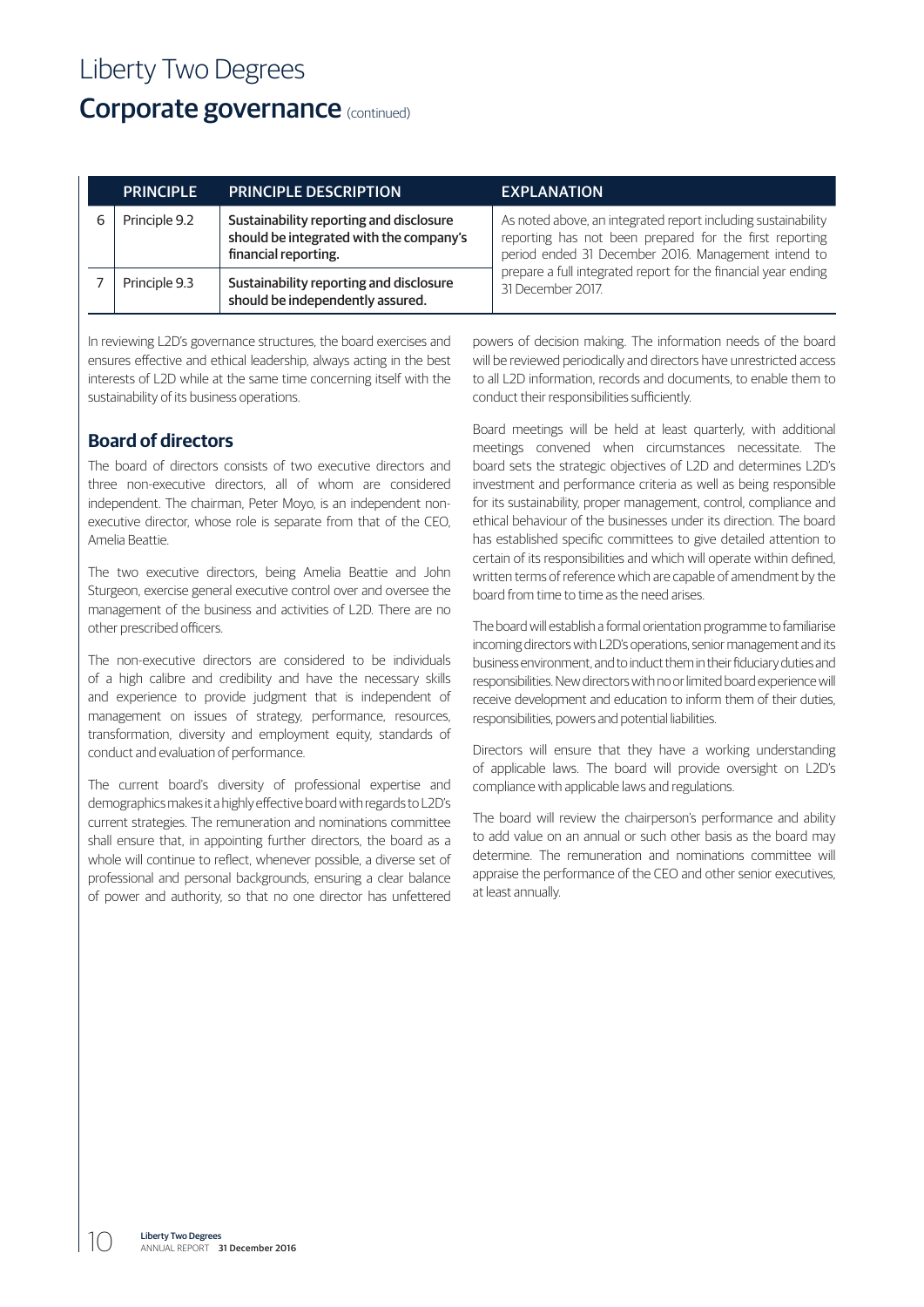# Liberty Two Degrees Corporate governance (continued)

### **Board of directors** (continued)

The board as a whole, as well as individual directors, will have their overall performance periodically reviewed in order to identify areas for improvement in the discharge of their functions. This review will be undertaken by the chairperson and, if so determined by the board, an independent service provider. An overview of the process, results and action plans will be disclosed in L2D's integrated annual reports. Nominations for the re-appointment of a director will only occur after the evaluation of the performance and attendance of the director.

The board will determine a policy for detailing the procedures for appointments to the board. Such appointments are to be formal and transparent and a matter for the board as a whole, assisted where appropriate by the remuneration and nominations committee.

The board has approved a charter setting out its responsibilities for the adoption of strategic plans, monitoring of operational performance and management, determination of policies and processes to ensure the integrity of L2D's risk management and internal controls, communication policy and director selection, orientation and evaluation.

### **Board committees**

The board has delegated certain functions to the audit and risk committee, the remuneration and nominations committee and the transformation, social and ethics committee. The board is conscious of the fact that such delegation of duties is not an abdication of the board members' responsibilities.

These committees will operate in accordance with written mandates stipulated by the board. There have been three board meetings since the registration of the L2D Scheme on 28 October 2016. The audit and risk committee, investment committee and the remuneration and nominations committee each held 1 meeting up to the date of this report. The transformation, social and ethics committee will be holding its first meeting in the next quarterly board cycle.

Details of these committees are set out below.

### **Company secretary**

The board of directors have direct access to the company secretary, Jill Parratt, who provides guidance and assistance in-line with the requirements outlined in the Companies Act, King III and the JSE Listings Requirements.

The company secretary will be subjected to an annual evaluation by the board wherein the board will satisfy itself as to the competence, qualifications and experience of the company secretary.

In compliance with section 3.84(j) of the JSE Listings Requirements the board of directors has considered and has satisfied itself that the company secretary, Jill Parratt, is competent, appropriately qualified and experienced to fulfil her role as company secretary of the Manager. She has no personal relationship with any members of the board, nor is she a director on the board, or any other company related to the Manager. This ensures that she has an armslength relationship with the board, whereby each party engages professionally and independently from each other, on an equal footing, even though the parties may have shared interests, thus ensuring that the parties' conduct towards each other is without influence or undue pressure. She is independent from management and does not have extensive executive duties and responsibilities. The company secretary's relationship with the board has been assessed and is considered to be at arm's length.

### **Diversity policy statement**

L2D recognises and embraces the benefits of having a diverse board, and sees increasing diversity at board level as an essential element in maintaining a competitive advantage. A truly diverse board will include and make good use of differences in the skills, regional and industry experience, background, race, gender and other distinctions between directors. These differences will be considered in determining the optimum composition of the board and where possible will be balanced appropriately. All board appointments are made on merit, in the context of the skills, experience, independence and knowledge which the board as a whole requires to be effective.

The remuneration and nominations committee reviews and assesses board composition and recommends to the board the appointment of new directors. The committee will also oversee the annual review of board effectiveness.

In reviewing the board composition, the committee will consider the benefits of all aspects of diversity including, but not limited to, those described above, in order to enable it to discharge its duties and responsibilities effectively.

In identifying suitable candidates for appointment to the board, the committee will consider candidates on merit against objective criteria and with due regard for the benefits of diversity on the board. Furthermore, in accordance with section 3.85(k) of the Listings Requirements, which requires that boards of listed entities have a policy on the promotion of gender diversity at board level, in 2017 the board will approve such a policy which will include an appropriate gender diversity target against which the board will track progress and report on annually in the integrated report.

As part of the annual performance evaluation of the effectiveness of the board, board committees and individual directors, the committee will consider the balance of skills, experience, independence and knowledge of the directors of the board and the diversity representation of the board, including gender, how the board works together as a unit, and other factors relevant to its effectiveness.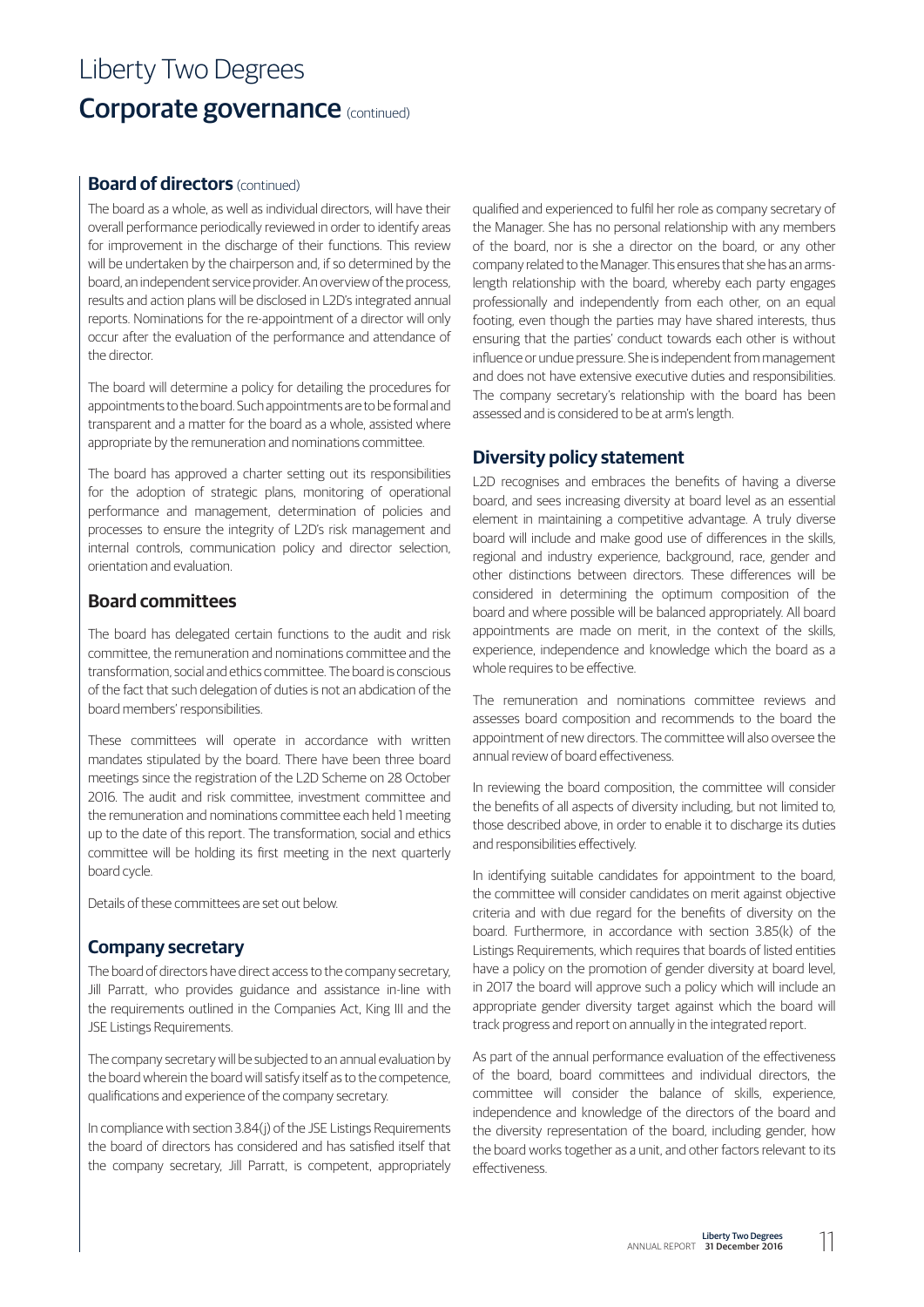# Liberty Two Degrees Corporate governance (continued)

#### **Diversity policy statement** (continued)

The committee will discuss and annually recommend that the board approve all measurable objectives for achieving diversity on the board and recommend that the objectives be adopted. At any given time the board may seek to improve one or more aspects of its diversity and measure progress accordingly.

The committee will report annually, in the corporate governance section of L2D's integrated report, on the process it has used in relation to board appointments. Such report will include a summary of this policy, the measurable objectives set for implementing the policy and progress made towards achieving those objectives.

The board will review the policy annually, which will include an assessment of the effectiveness of the policy. The board will discuss any revisions that may be required and agree to adopt any such revisions.

#### **Remuneration and nominations committee**

The remuneration and nominations committee comprises Wolf Cesman (chairman), Peter Moyo and Mike Ilsley, all of whom are independent non-executive directors. Due to the combined nature of this committee and in order to ensure compliance with the JSE Listings Requirements and the principles of King III, the chairman of the remuneration component of the committee is Wolf Cesman (an independent non-executive director) while the chairman of the nomination component is Peter Moyo (the chairman of the board).

The remuneration and nominations committee is responsible for reviewing the L2D board structures and to make recommendations in respect of these matters as well as to determine an appropriate split between executive and non-executive directors and independent directors. This committee also assists in the identification and nomination of new directors for approval by the board. It considers and approves the classification of directors as independent, oversees induction and training of directors and conducts annual performance reviews of the board and various board committees. The remuneration and nominations committee is also responsible for ensuring the proper and effective functioning of the L2D board and assists the chairman in this regard.

The remuneration and nominations committee further has the responsibility and authority to consider and make recommendations to the board on, inter alia, the Manager's remuneration policy, the payment of performance bonuses, executive remuneration, short, medium and long-term incentive schemes and employee retention schemes.

The remuneration and nominations committee uses external market surveys and benchmarks to determine executive directors' remuneration and benefits as well as non-executive directors' base

fees. The board's remuneration philosophy is to structure packages in such a way that long and short-term incentives are primarily aimed at achieving L2D's business objectives and the delivery of unitholder value.

The CEO and CFO attend meetings by invitation.

The remuneration and nominations committee's duties and responsibilities will be governed by a board-approved mandate. The committee will report annually, in the corporate governance section of L2D's integrated report, on the execution of its responsibilities under this mandate.

### **Transformation, social and ethics committee**

The committee comprises Mike Ilsley (chairman), Amelia Beattie and Wolf Cesman.

Attendance at committee meetings may include persons from the legal and marketing disciplines within L2D. The mandate of the committee includes the following:

- monitoring the impact of legislation and compliance with the relevant Acts;
- monitoring L2D's activities with regards to matters relating to corruption;
- monitoring L2D's activities to promote and adhere to the B-BBEE  $\Delta$ ct:
- monitoring employment equity and fair labour practices;
- monitoring the contribution to development of the communities;
- reviewing the ethical standard of the board;
- monitoring customer relationships, including the compliance with the consumer laws; and
- monitoring the impact on the environment of L2D's building developments.

#### **Investment committee**

The committee comprises Wolf Cesman (chairman), Peter Moyo, Mike Ilsley, Amelia Beattie and John Sturgeon.

All acquisitions, disposals and capital expenditure are considered by the investment committee. The investment committee approves acquisitions, disposals and capital expenditure up to pre-set limits.

The investment committee's duties and responsibilities will be governed by a board-approved mandate. The committee will report annually, in the corporate governance section of L2D's integrated report, on the execution of its responsibilities under this mandate.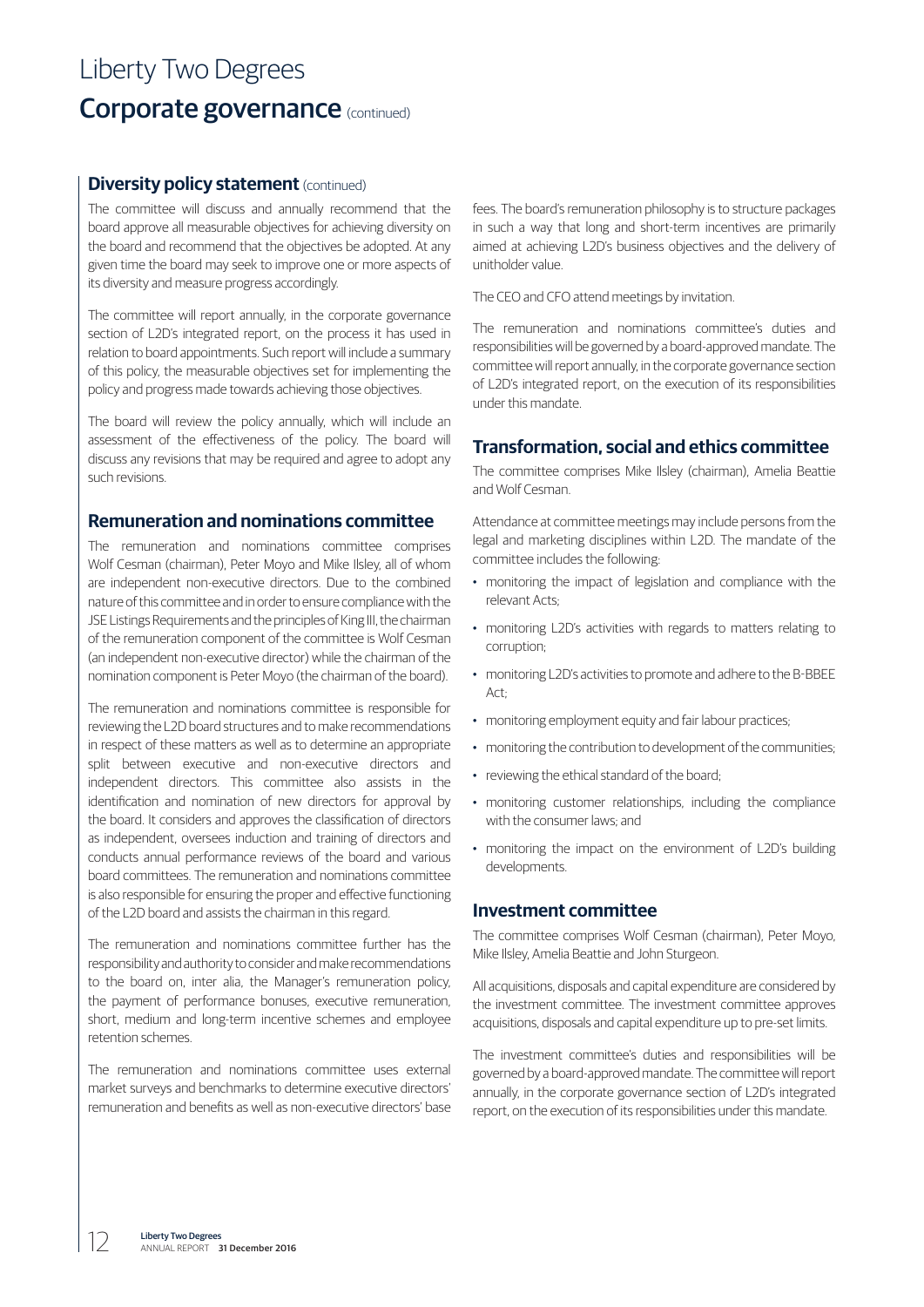# Liberty Two Degrees Corporate governance (continued)

### **Audit and risk committee**

The audit and risk committee comprises Mike Ilsley (chairperson), Peter Moyo, and Wolf Cesman, who are all independent nonexecutive directors. All of the members are financially literate. Owing to the current small size of the board, Mr Moyo is currently both the board chairman and a member of the audit and risk committee. King III recommends that the board chairman should not be a member of the audit committee and the board will rectify this position when new board appointments are made in the year ahead.

The audit and risk committee will meet at least quarterly. Executive directors and managers responsible for finance as well as the internal and external auditors will be attendees at all committee meetings.

The committee's responsibilities include voluntary compliance with the statutory duties prescribed by the Companies Act, activities recommended by King lll, as well as additional responsibilities assigned by the board.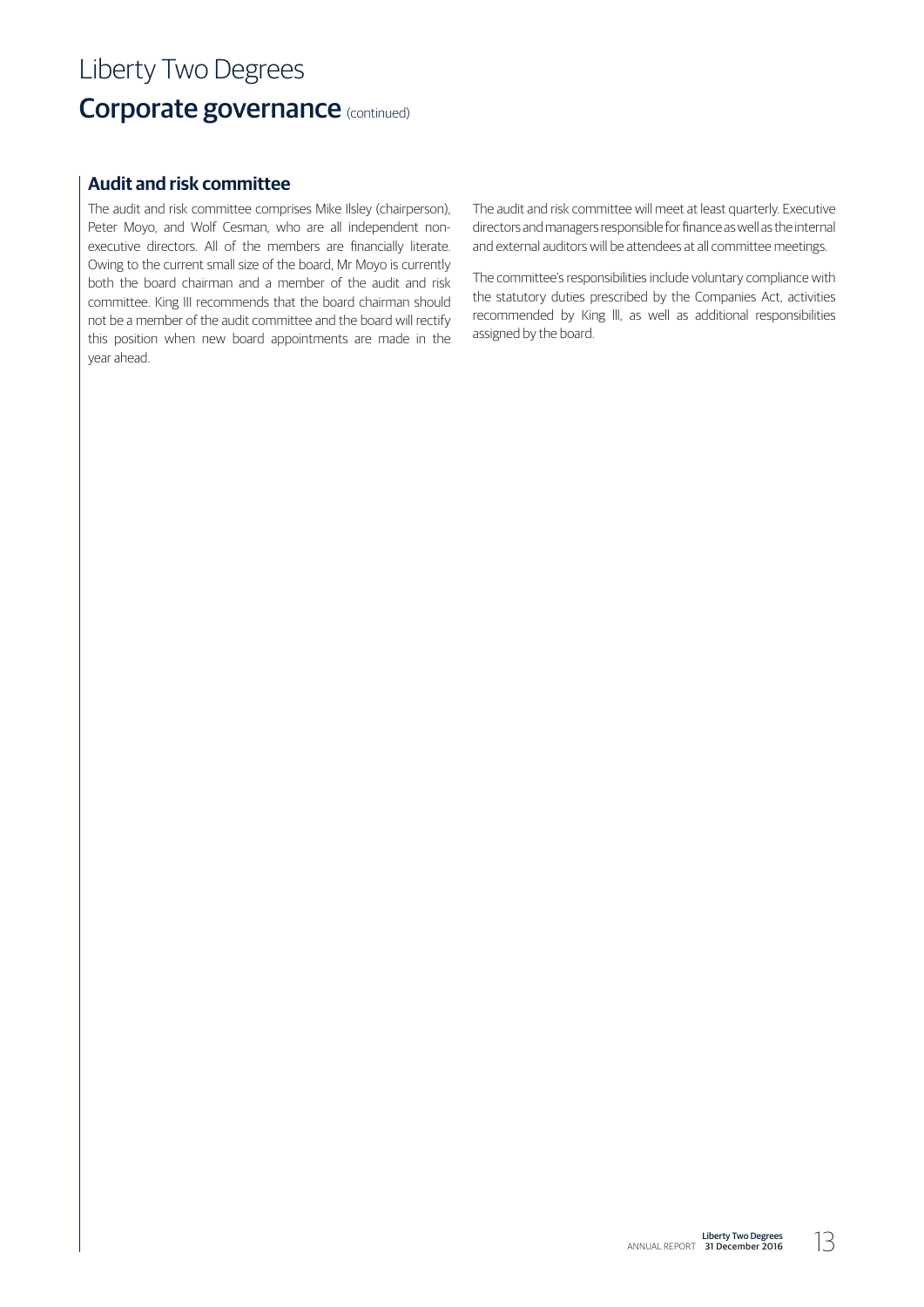# Liberty Two Degrees Directors' responsibilities and approval

The directors are responsible for the preparation and fair presentation of the financial statements of L2D. These financial statements comprise the statement of financial position as at 31 December 2016, the statements of comprehensive income, changes in participatory unitholders' capital and reserves and cash flows for the period ended, the accounting policies and the notes to the financial statements, in accordance with International Financial Reporting Standards (IFRS) and the requirements of the Collective Investment Schemes Control Act of 2002. In addition, the directors are responsible for preparing the directors' report.

The directors are also responsible for such internal control as the directors determine necessary to enable the preparation of financial statements that are free from material misstatement, whether due to fraud or error, and for maintaining adequate accounting records and an effective system of risk management, as well as the preparation of the supplementary schedules included in these financial statements.

The directors have made an assessment of the ability of L2D to continue as going concern and have no reason to believe that the business will not be a going concern in the year ahead.

The auditor is responsible for reporting on whether the financial statements are fairly presented in accordance with the applicable financial reporting framework.

### **Approval of the financial statements**

The financial statements of L2D, as identified in the first paragraph, were approved by the Board of Directors on 15 February 2017 and are signed by



15 February 2017

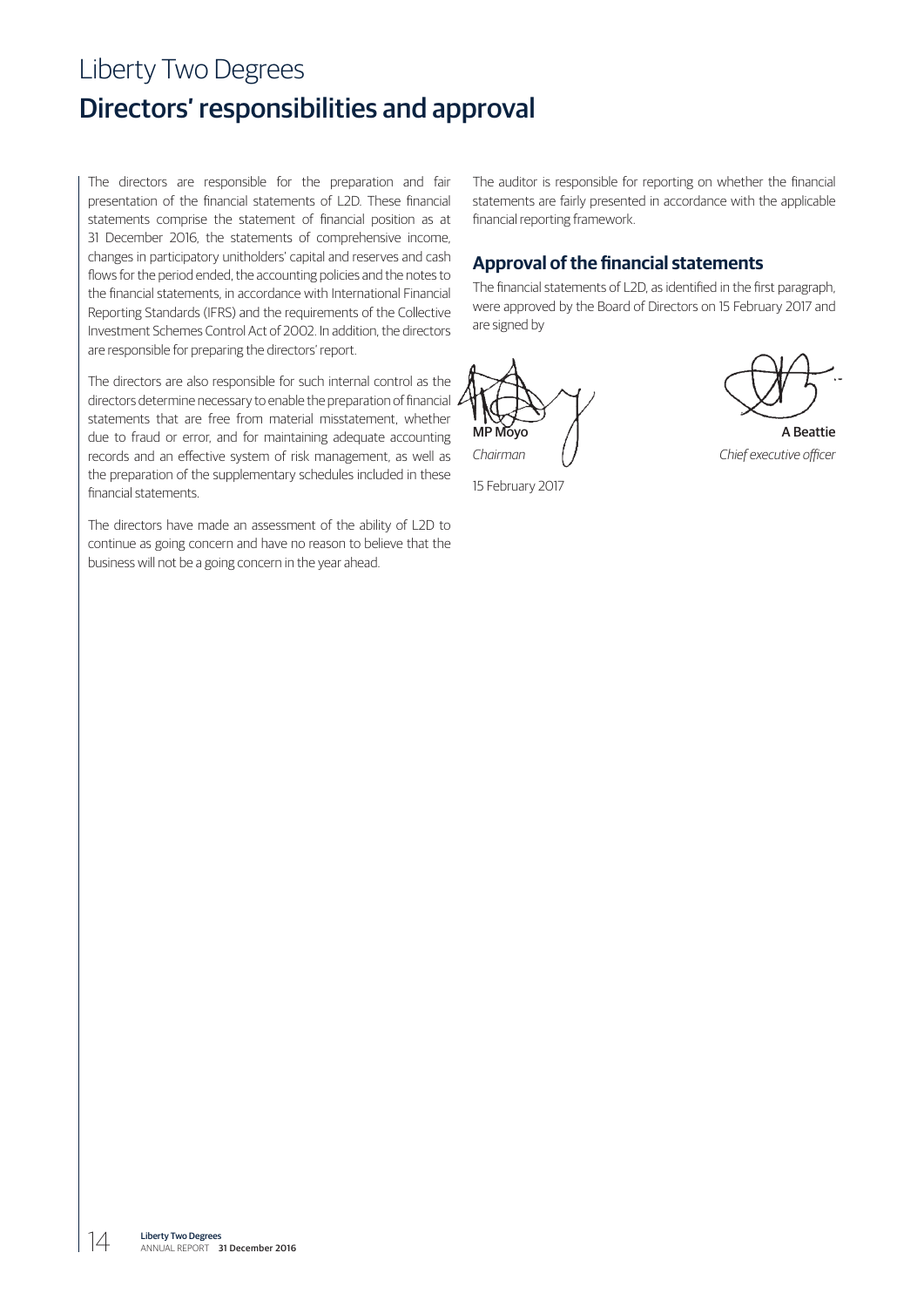# Report of the audit and risk committee

for the period ended 31 December 2016

The audit and risk committee is a sub-committee of the board of directors of STANLIB REIT Fund Managers (RF) Proprietary Limited, the Manager of Liberty Two Degrees Trust Scheme (Liberty Two Degrees), and under its mandate has responsibility for the audit committee function of Liberty Two Degrees. Notwithstanding the unincorporated status of Liberty Two Degrees, the audit and risk committee's mandate includes voluntary compliance with the relevant provisions of the Companies Act applicable to audit committees, as well as adherence to the recommendations of King III regarding the responsibilities of audit and risk committees.

Liberty Two Degrees was registered under the Collective Investment Schemes Control Act (CISC Act) on 28 October 2016, acquired its property interests effective 1 December 2016 and listed on the JSE on 6 December 2016. Consequently, the audit and risk committee has only held one meeting up to the date of this report. All members were in attendance at this meeting, at which the committee:

- confirmed its terms of reference;
- approved a policy placing restrictions on the use of the external auditors for non-audit services;
- confirmed the adoption and implementation of a risk management policy, which includes a provision specifically prohibiting Liberty Two Degrees from entering into any derivative transactions that are not in the normal course of its business for the ensuing financial year;
- approved the engagement terms of the outsourced internal audit services and the internal audit work plan for the 2017 financial year;
- approved the engagement terms and proposed fees of the external auditors for the period ended 31 December 2016;
- satisfied itself regarding the independence of the external audit firm and the appointment of the lead audit partner;
- considered a report from the external auditors on the findings of their audit for the period ended 31 December 2016;
- considered a report from the chief financial officer on Liberty Two Degrees' results for the month ended 31 December 2016 and its financial position at that date, including confirmation of Liberty Two Degrees' compliance with the JSE Listings Requirements and CISC Act;
- satisfied itself regarding the going concern assumption underlying the preparation of Liberty Two Degrees' financial statements for the period ended 31 December 2016;
- reviewed and recommended for board approval the financial statements and accompanying annual report of Liberty Two Degrees for the period ended 31 December 2016;
- reviewed and recommended for board approval the Liberty Two Degrees' final distribution to unitholders for the period ended 31 December 2016;
- agreed procedures for the committee's pre-issuance review of Liberty Two Degrees' results announcement and related investor presentation;
- satisfied itself regarding the expertise, resources and experience of the Manager's finance function and the suitability of the expertise and experience of the chief financial officer.

The committee plans to meet at least quarterly in the 2017 financial year and has established a quarterly work plan to ensure that it executes on all of its audit and risk responsibilities during the course of the year.

*On behalf of the audit and risk committee*

MG Ilsley

*Chairman of the audit and risk committee* 15 February 2017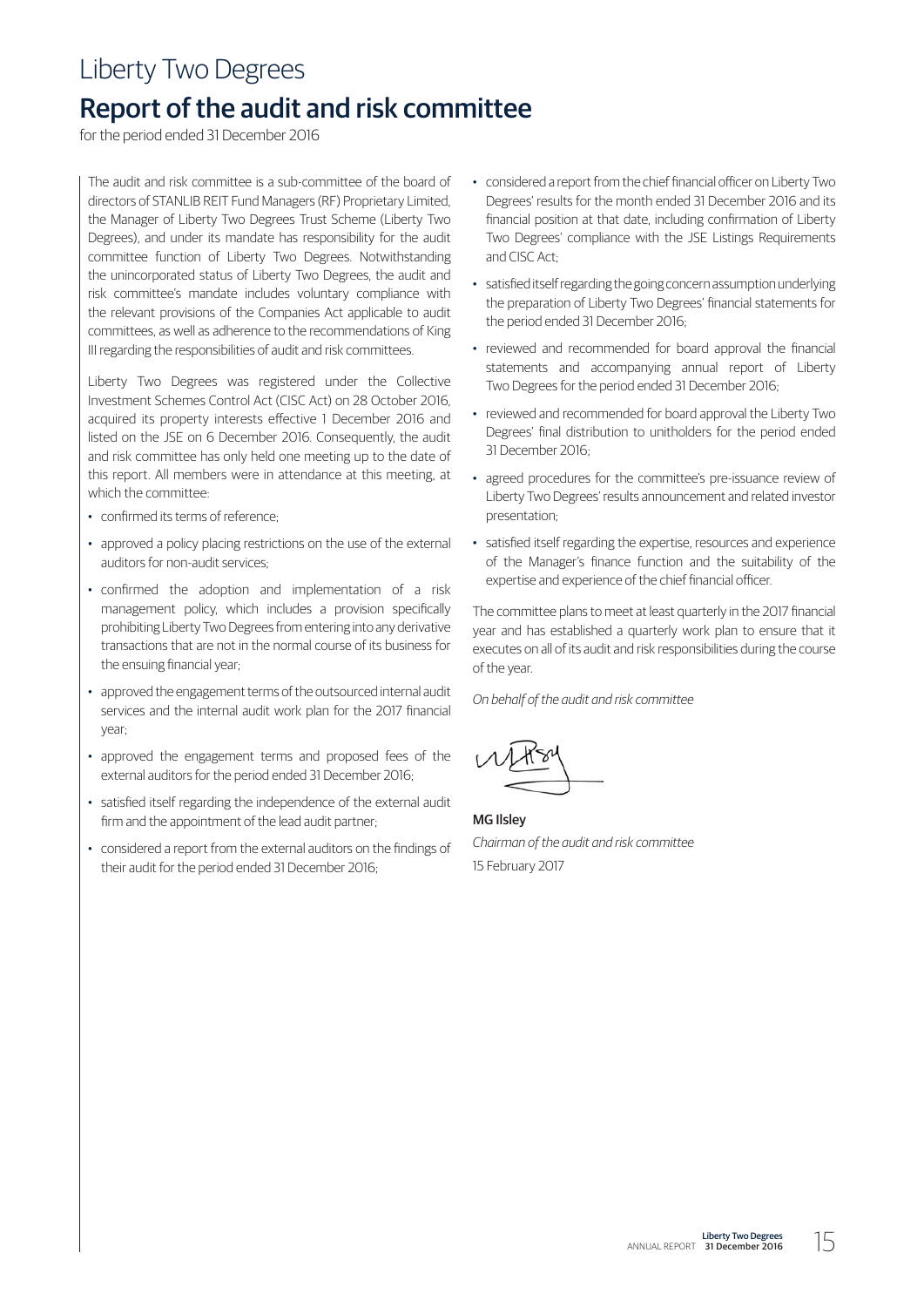# Trustee's report to participatory interest holders

for the period ended 31 December 2016

As Trustees to the Liberty Two Degrees Scheme (the Scheme), we are required in terms of the Collective Investment Schemes Control Act, 2002 (Act No. 45 of 2002) (the Act) to report to participatory interest holders on the administration of the Scheme during each annual accounting period.

We advise that for the period ended 31 December 2016, we reasonably believe that the Manager, STANLIB REIT Fund Managers (RF) Proprietary Limited, has administered the Scheme in accordance with:

- (i) the limitations imposed on the investment and borrowing powers of the manager by the Act; and
- (ii) the provisions of the Act and the relevant deeds.

We confirm that, according to the records available to us, there were no material instances of compliance contraventions and therefore no consequent losses incurred by the Liberty Two Degrees (L2D) portfolio in the year.

Yours faithfully

A صحكومت

Nelia De Beer **Marian Rutters** *On behalf of RMB Trustee Services, a division of FirstRand Bank Limited*

Johannesburg 15 February 2017

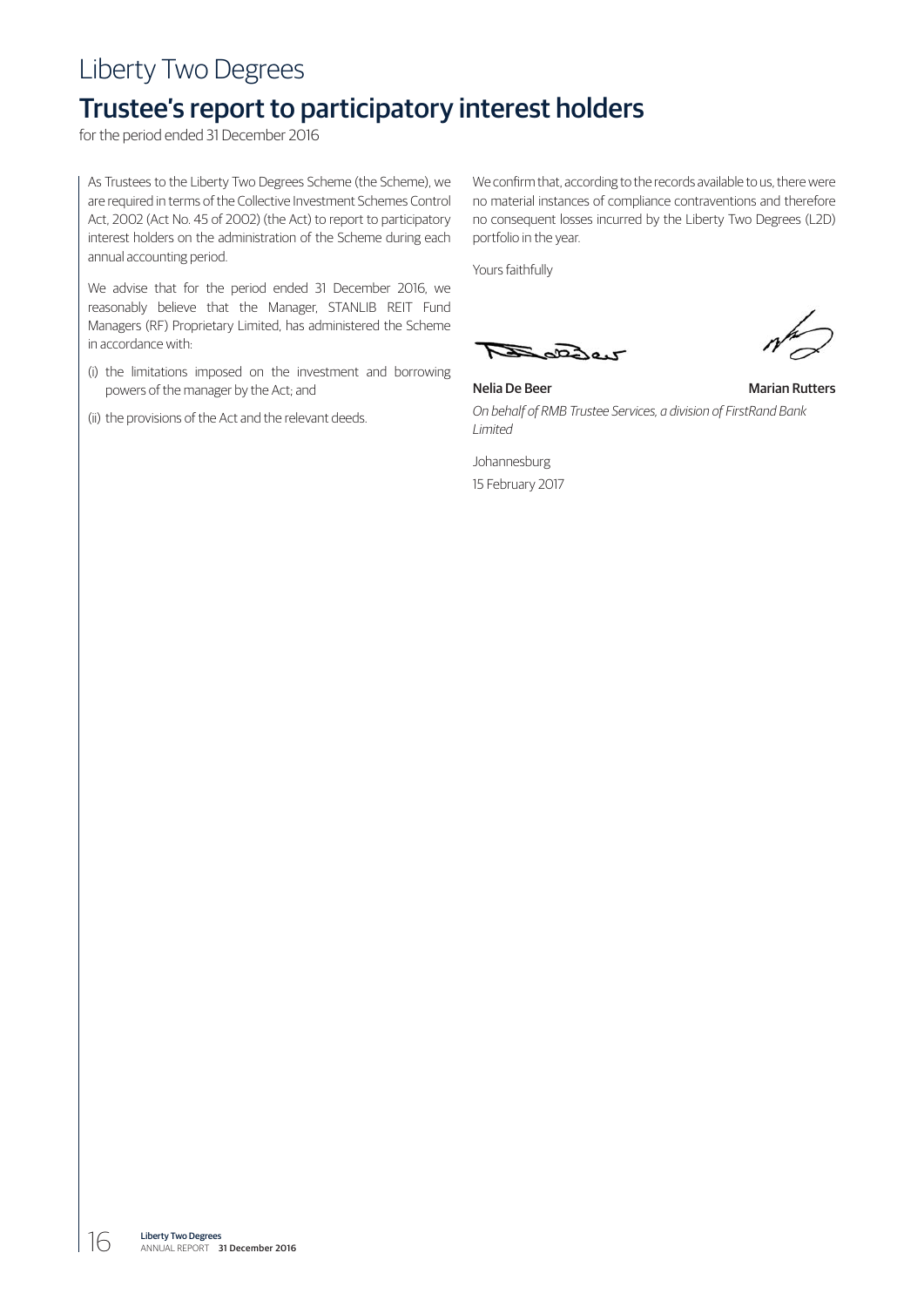# Independent auditors report

for the period ended 31 December 2016

#### To the participatory interest holders of Liberty Two Degrees

### **Our opinion**

In our opinion, the financial statements present fairly, in all material respects, the financial position of Liberty Two Degrees (the Fund) as at 31 December 2016, and its financial performance and its cash flows for the period 28 October 2016 to 31 December 2016 in accordance with International Financial Reporting Standards and the requirements of the Collective Investment Schemes Control Act of South Africa.

#### *What we have audited*

Liberty Two Degrees financial statements set out on pages 21 to 52 comprise:

- the statement of financial position as at 31 December 2016;
- the statement of comprehensive income for the period 28 October 2016 to 31 December 2016;
- the statement of changes in participatory unitholders' capital and reserves for that period;
- the statement of cash flows for that period; and
- the notes to the financial statements, including the significant accounting policies.

### **Basis for opinion**

We conducted our audit in accordance with International Standards on Auditing (ISAs). Our responsibilities under those standards are further described in the Auditor's responsibilities for the audit of the financial statements section of our report.

We believe that the audit evidence we have obtained is sufficient and appropriate to provide a basis for our opinion.

#### *Independence*

We are independent of the Fund in accordance with the *Independent Regulatory Board for Auditors Code of Professional Conduct for Registered Auditors* (IRBA Code) and other independence requirements applicable to performing audits of financial statements in South Africa. We have fulfilled our other ethical responsibilities in accordance with the IRBA Code and in accordance with other ethical requirements applicable to performing audits in South Africa. The IRBA Code is consistent with the International Ethics Standards Board for Accountants *Code of Ethics for Professional Accountants*  (Parts A and B).

### **Our audit approach**

#### *Overview*

#### Overall materiality

• Overall materiality: R44,6 million, which represents 0,5% of total assets.

#### *Audit scope*

The audit was performed by us with the assistance of other auditors under our instruction that performed specified procedures on certain financial statement line items in relation to the undivided share in Melrose Arch.

#### Key Audit Matters

- Acquisition of undivided shares in investment property
- Valuation of investment property as at 31 December 2016

As part of designing our audit, we determined materiality and assessed the risks of material misstatement in the financial statements. In particular, we considered where the directors of STANLIB REIT Fund Managers (RF) Proprietary Limited, the Manager of the Fund, made subjective judgements; for example, in respect of significant accounting estimates based on assumptions and future considerations and events that are inherently uncertain. As in all of our audits, we also addressed the risk of management override of internal controls, including among other matters, consideration of whether there was evidence of bias that represented a risk of material misstatement due to fraud.

#### *Materiality*

The scope of our audit was influenced by our application of materiality. An audit is designed to obtain reasonable assurance whether the financial statements are free from material misstatement. Misstatements may arise due to fraud or error. They are considered material if individually or in aggregate, they could reasonably be expected to influence the economic decisions of users taken on the basis of the financial statements.

Based on our professional judgement, we determined certain quantitative thresholds for materiality, including the overall materiality for the financial statements as a whole as set out in the table below. These, together with qualitative considerations, helped us to determine the scope of our audit and the nature, timing and extent of our audit procedures and to evaluate the effect of misstatements, both individually and in aggregate on the financial statements as a whole.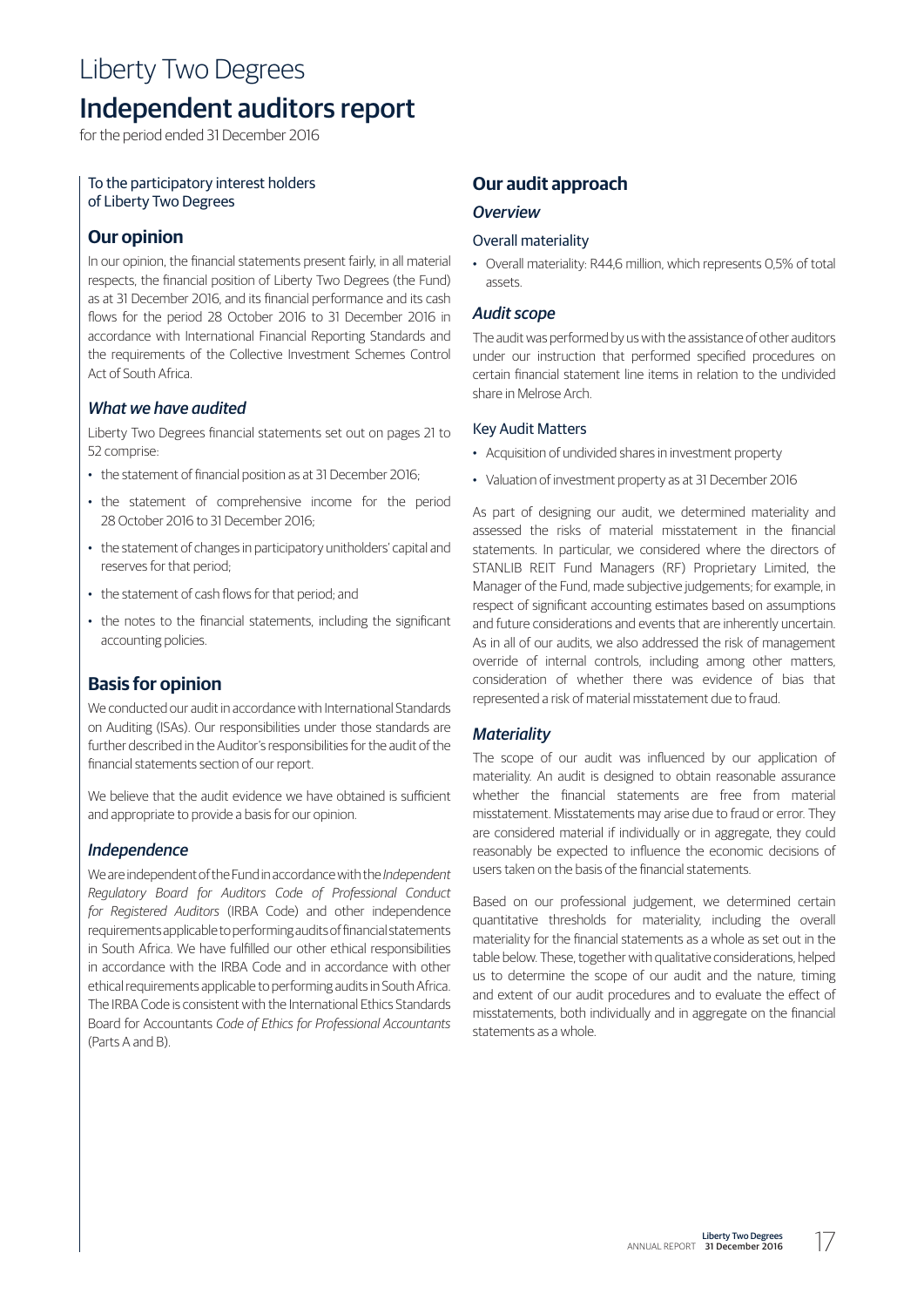# Independent auditors report (continued)

for the period ended 31 December 2016

| <b>OVERALL MATERIALITY</b>                         | R44.6 million                                                                                                                                                                                                                                                                                                                                                                                                                                                              |
|----------------------------------------------------|----------------------------------------------------------------------------------------------------------------------------------------------------------------------------------------------------------------------------------------------------------------------------------------------------------------------------------------------------------------------------------------------------------------------------------------------------------------------------|
| How we determined it                               | 0.5% of total assets                                                                                                                                                                                                                                                                                                                                                                                                                                                       |
| Rationale for the materiality<br>benchmark applied | We chose total assets as an appropriate benchmark to base our materiality on as this is a start-up entity<br>and, in our view, it is the benchmark against which performance is measured by the users of the financial<br>statements. We considered a rule of thumb of 0.5% to be appropriate owing to the wide distribution of<br>financial statements and sensitivity of the benchmark based on our understanding of the interests of<br>the financial statements users. |

#### *How we tailored our audit scope*

We tailored the scope of our audit in order to perform sufficient work to enable us to provide an opinion on the financial statements as a whole, taking into account the structure of the Fund, the accounting processes and controls, and the industry in which the Fund operates. The Fund holds a 5.5% undivided share in Melrose Arch, to enable us to conclude whether sufficient appropriate audit evidence had been obtained as a basis for our opinion on the Fund's financial statements as a whole, we instructed other auditors to performed specified procedures on statement of comprehensive income line items 'Rental and related income' and 'Property operating expenses' in relation to Melrose Arch.

### **Key audit matters**

Key audit matters are those matters that, in our professional judgment, were of most significance in our audit of the financial statements of the current period. These matters were addressed in the context of our audit of the financial statements as a whole, and in forming our opinion thereon, and we do not provide a separate opinion on these matters.

| <b>KEY AUDIT MATTER</b>                                                                                                                                    | HOW OUR AUDIT ADDRESSED THE KEY AUDIT MATTER                                                                                                                                                                                                                                                                                        |
|------------------------------------------------------------------------------------------------------------------------------------------------------------|-------------------------------------------------------------------------------------------------------------------------------------------------------------------------------------------------------------------------------------------------------------------------------------------------------------------------------------|
| Acquisition of undivided shares<br>in investment property<br>The Fund acquired undivided shares in<br>investment properties to the value of R6 billion     | The properties were revalued to their fair value on the acquisition date. Management<br>engaged independent, qualified real estate appraisers (the appraisers) to calculate<br>the fair values of the investment properties which we relied on during the course<br>of the audit.                                                   |
| on 1 December 2016 (the acquisition date). This<br>acquisition was considered a matter of most<br>significance during the current period audit as the      | We considered the objectivity, independence and expertise of the appraisers.<br>Our procedures included, amongst others:                                                                                                                                                                                                            |
| quantum of the transaction represented 100%<br>of the Fund's total assets at the acquisition date.<br>Management also applied significant judgement        | Inspecting the appraisers' valuation reports for a statement of independence and<br>compliance with valuation standards such as the Royal Institution of Chartered<br>Surveyors or IVSC International Valuation Standards;                                                                                                          |
| in determining the future rental values, discount<br>rates, exit capitalisation rates and the application<br>of minority discounts to fractional ownership | Confirming the appraisers affiliation with the relevant professional body, being,<br>the South African Council for the Property Valuers Profession; and                                                                                                                                                                             |
| in certain instances used as inputs into the fair<br>valuation of the undivided shares in investment<br>properties acquired.                               | Agreeing the at acquisition date fair values of a representative sample of<br>properties to the external valuation reports.                                                                                                                                                                                                         |
| Refer to notes 2.2 and 18 to the financial<br>statements for disclosure on the transaction.                                                                | Our internal property valuation expert assessed the valuation methodology and<br>assumptions used in the valuations of management. They specifically benchmarked<br>the discount and exit capitalisation rates against Rode's Report and/or SAPOA's Cap<br>& Discount Rate Report (industry benchmarks) and management's rates were |

considered to be in the range for properties of the specific type.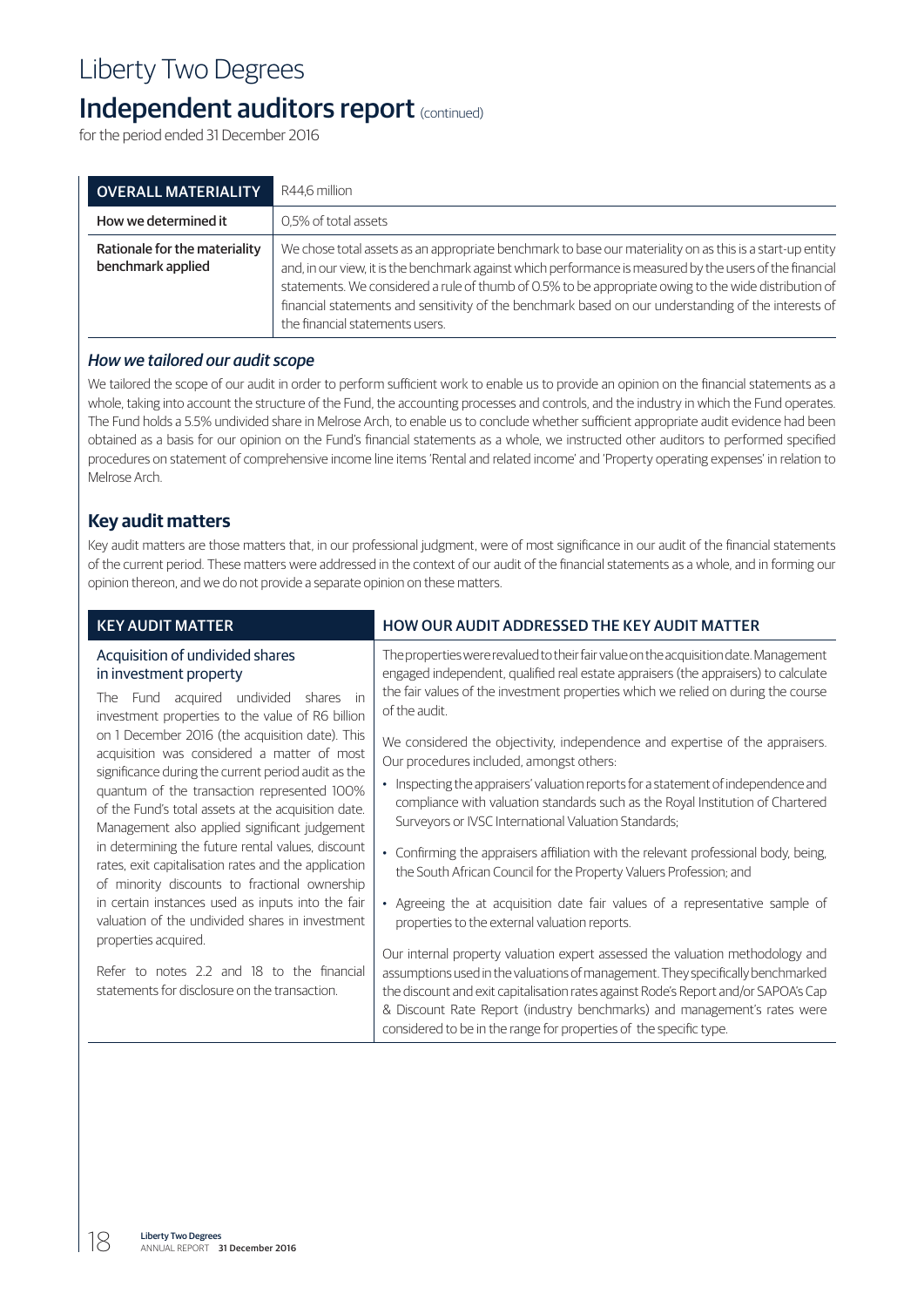### Independent auditors report (continued)

for the period ended 31 December 2016

| <b>KEY AUDIT MATTER</b>                                                                                                                                                                                                                              | HOW OUR AUDIT ADDRESSED THE KEY AUDIT MATTER                                                                                                                                                                                                                                     |
|------------------------------------------------------------------------------------------------------------------------------------------------------------------------------------------------------------------------------------------------------|----------------------------------------------------------------------------------------------------------------------------------------------------------------------------------------------------------------------------------------------------------------------------------|
| Valuation of investment property<br>as at 31 December 2016                                                                                                                                                                                           | We obtained an understanding of and tested the relevant controls related to:<br>Entering and amending of leases in support of contractual rental income;<br>٠                                                                                                                    |
| valuation of investment<br>properties<br>The<br>amounting to R6,1 billion and the corresponding                                                                                                                                                      | • Setting and approval of budgets;                                                                                                                                                                                                                                               |
| fair value adjustment recognised in the statement<br>of comprehensive income of R55 million was                                                                                                                                                      | Detailed analysis of forecast and trends against actual results that informs<br>management of the business; and                                                                                                                                                                  |
| considered a matter of most significance to our<br>current period audit due to the magnitude of the                                                                                                                                                  | • Approval of the external valuations obtained.                                                                                                                                                                                                                                  |
| movement and balance in relation to the financial<br>statements. Management also applied significant<br>judgement and assumptions in determining the                                                                                                 | For the period-end valuations, management again engaged appraisers to value<br>their properties. We assessed the appraisers as outlined in the above Key Audit<br>Matter.                                                                                                        |
| fair value of the investment properties.<br>The significant judgement and assumptions<br>includes future rental values, discount rates, exit<br>capitalisation rates and the application of minority<br>discounts to fractional ownership in certain | Using our internal property valuation experts, we assessed the appropriateness of<br>the valuation methodology and assumptions including, amongst others, market<br>related rents, discount and exit capitalisation rates by agreeing the assumptions to<br>industry benchmarks. |
| instances.                                                                                                                                                                                                                                           | In addition, we calculated our own independent range for the fair value of a<br>representative sample of properties and compared these to management's                                                                                                                           |
| Refer to notes 5.5 and 10 where the assumptions<br>impacting fair value of investment properties are<br>fully described.                                                                                                                             | values. Whilst our fair value itself includes subjective assumptions, we considered<br>management's fair value to fall in an acceptable range for properties of the specific<br>type.                                                                                            |
| <b>Other information</b>                                                                                                                                                                                                                             | <b>Responsibilities of the directors of STANLIB REIT</b>                                                                                                                                                                                                                         |

#### *Other information*

The directors of STANLIB REIT Fund Managers (RF) Proprietary Limited are responsible for the other information. The other information comprises the Annual report (but does not include the financial statements and our auditor's report thereon), which we obtained prior to the date of this auditor's report.

Our opinion on the financial statements does not cover the other information and we do not and will not express an audit opinion or any form of assurance conclusion thereon.

In connection with our audit of the financial statements, our responsibility is to read the other information identified above and, in doing so, consider whether the other information is materially inconsistent with the financial statements or our knowledge obtained in the audit, or otherwise appears to be materially misstated.

If, based on the work we have performed on the other information that we obtained prior to the date of this auditor's report, we conclude that there is a material misstatement of this other information, we are required to report that fact. We have nothing to report in this regard.

### *Responsibilities of the directors of STANLIB REIT Fund Managers (RF) Proprietary Limited for the financial statements*

The directors of STANLIB REIT Fund Managers (RF) Proprietary Limited are responsible for the preparation and fair presentation of the financial statements in accordance with International Financial Reporting Standards and the requirements of the Collective Investment Schemes Control Act of South Africa, and for such internal control as the directors determine is necessary to enable the preparation of financial statements that are free from material misstatement, whether due to fraud or error.

In preparing the financial statements, the directors of STANLIB REIT Fund Managers (RF) Proprietary Limited are responsible for assessing the Fund's ability to continue as a going concern, disclosing, as applicable, matters related to going concern and using the going concern basis of accounting unless the directors of STANLIB REIT Fund Managers (RF) Proprietary Limited either intend to liquidate the Fund or to cease operations, or have no realistic alternative but to do so.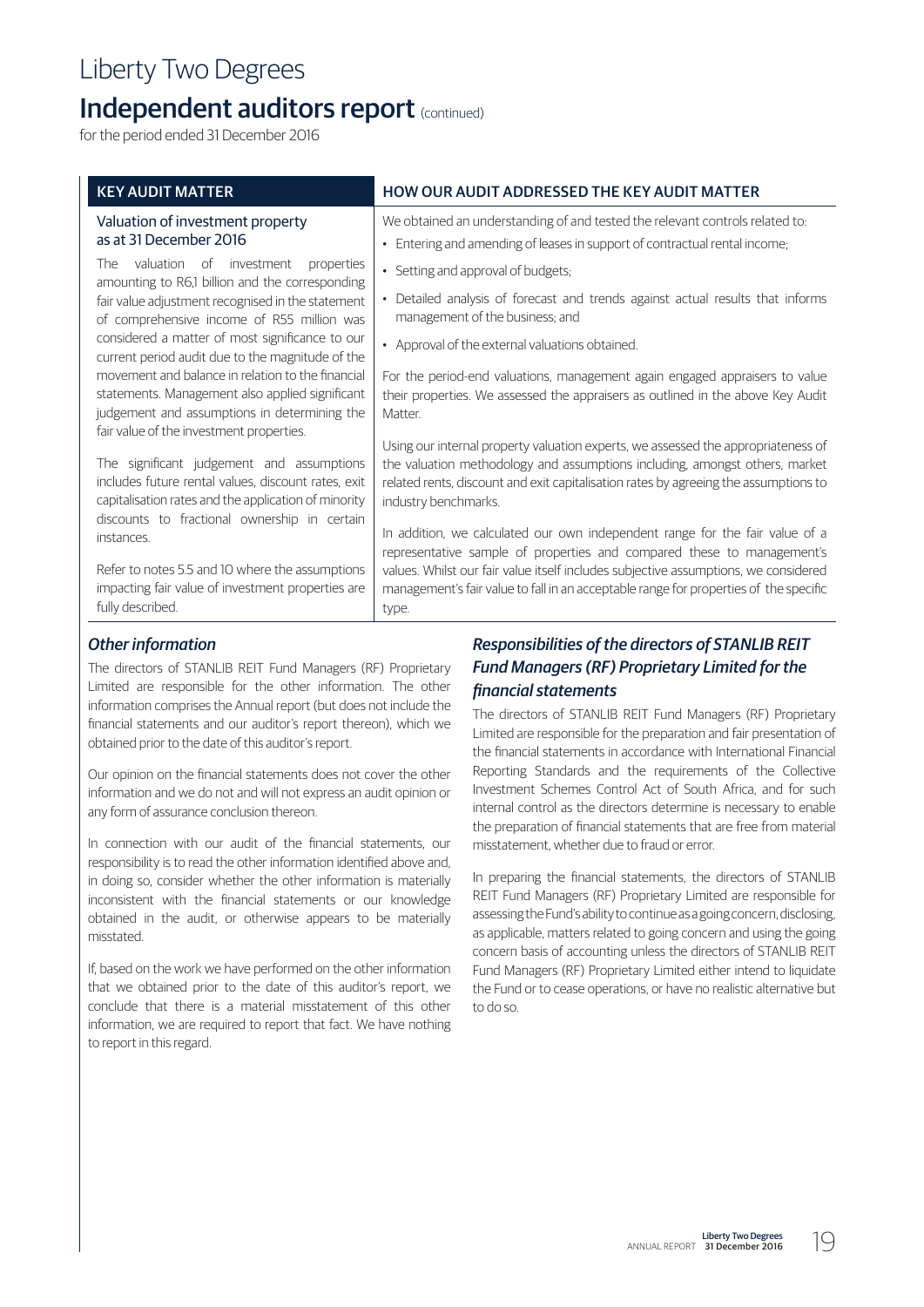### Independent auditors report (continued)

for the period ended 31 December 2016

### *Auditor's responsibilities for the audit of the financial statements*

Our objectives are to obtain reasonable assurance about whether the financial statements as a whole are free from material misstatement, whether due to fraud or error, and to issue an auditor's report that includes our opinion. Reasonable assurance is a high level of assurance, but is not a guarantee that an audit conducted in accordance with ISAs will always detect a material misstatement when it exists. Misstatements can arise from fraud or error and are considered material if, individually or in the aggregate, they could reasonably be expected to influence the economic decisions of users taken on the basis of these financial statements.

As part of an audit in accordance with ISAs, we exercise professional judgement and maintain professional scepticism throughout the audit. We also:

- Identify and assess the risks of material misstatement of the financial statements, whether due to fraud or error, design and perform audit procedures responsive to those risks, and obtain audit evidence that is sufficient and appropriate to provide a basis for our opinion. The risk of not detecting a material misstatement resulting from fraud is higher than for one resulting from error, as fraud may involve collusion, forgery, intentional omissions, misrepresentations, or the override of internal controls.
- Obtain an understanding of internal controls relevant to the audit in order to design audit procedures that are appropriate in the circumstances, but not for the purpose of expressing an opinion on the effectiveness of the Fund's internal control.
- Evaluate the appropriateness of accounting policies used and the reasonableness of accounting estimates and related disclosures made by the directors of STANLIB REIT Fund Managers (RF) Proprietary Limited.
- Conclude on the appropriateness of the directors' of STANLIB REIT Fund Managers (RF) Proprietary Limited use of the going concern basis of accounting and, based on the audit evidence obtained, whether a material uncertainty exists related to events or conditions that may cast significant doubt on the Fund's ability to continue as a going concern. If we conclude that a material uncertainty exists, we are required to draw attention in our auditor's report to the related disclosures in the financial statements or, if such disclosures are inadequate, to modify our opinion. Our conclusions are based on the audit evidence obtained up to the date of our auditor's report. However, future events or conditions may cause the Fund to cease to continue as a going concern.
- Evaluate the overall presentation, structure and content of the financial statements, including the disclosures, and whether the financial statements represent the underlying transactions and events in a manner that achieves fair presentation.
- Obtain sufficient appropriate audit evidence regarding the financial information of the business activities within the Fund to express an opinion on the financial statements. We are responsible for the direction, supervision and performance of the audit. We remain solely responsible for our audit opinion.

We communicate with the directors of STANLIB REIT Fund Managers (RF) Proprietary Limited regarding, among other matters, the planned scope and timing of the audit and significant audit findings, including any significant deficiencies in internal control that we identify during our audit.

We also provide the directors of STANLIB REIT Fund Managers (RF) Proprietary Limited with a statement that we have complied with relevant ethical requirements regarding independence, and to communicate with them all relationships and other matters that may reasonably be thought to bear on our independence, and where applicable, related safeguards.

From the matters communicated with the directors of STANLIB REIT Fund Managers (RF) Proprietary Limited, we determine those matters that were of most significance in the audit of the financial statements of the current period and are therefore the key audit matters. We describe these matters in our auditor's report unless law or regulation precludes public disclosure about the matter or when, in extremely rare circumstances, we determine that a matter should not be communicated in our report because the adverse consequences of doing so would reasonably be expected to outweigh the public interest benefits of such communication.

Bicanskehouse Coopers Inc.

#### PricewaterhouseCoopers Inc.

Director: V Muguto Registered Auditor Sunninghill

15 February 2017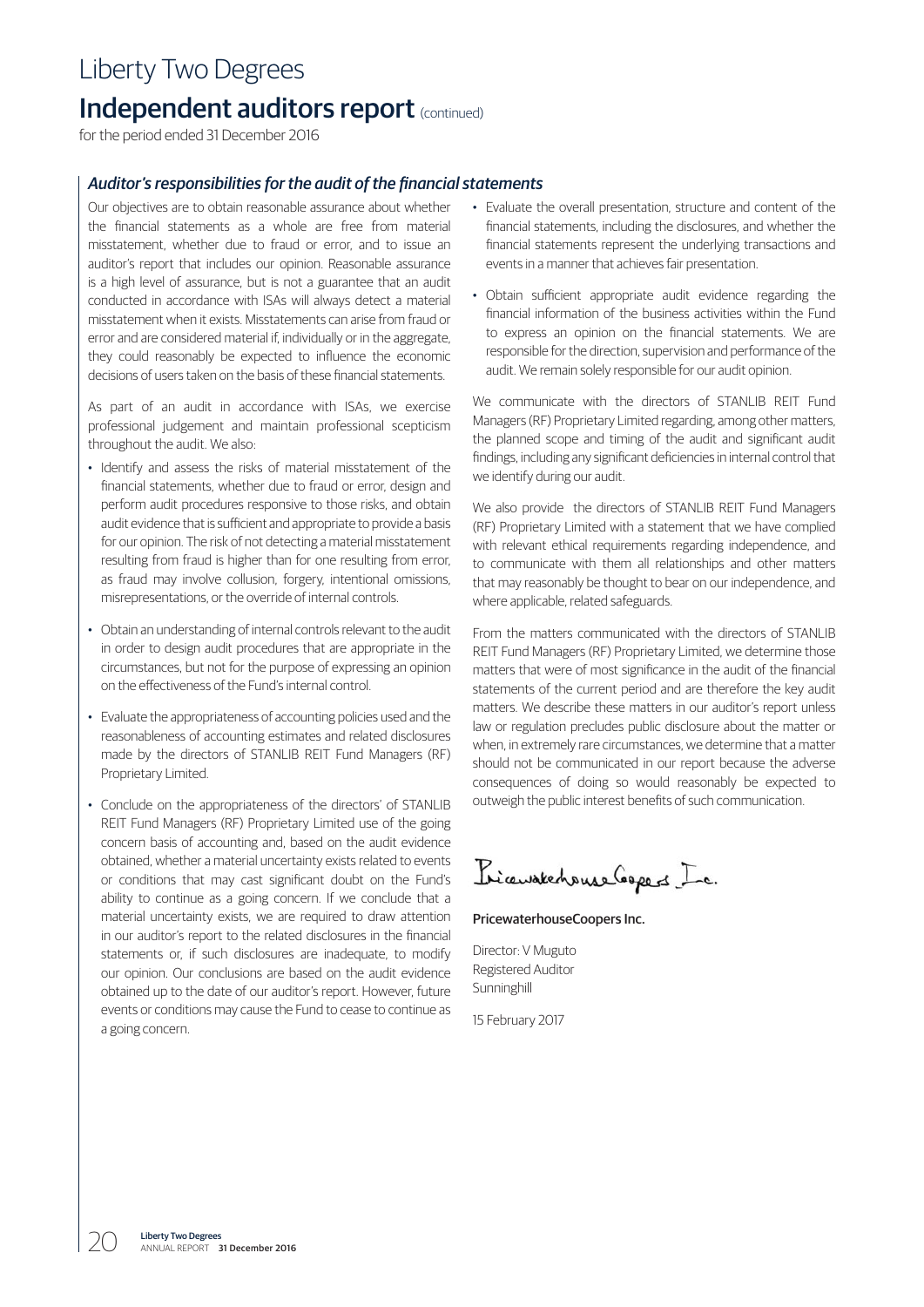# Statement of financial position

as at 31 December 2016

| <b>R'OOO</b><br><b>Notes</b>                                                                            | 2016                        |
|---------------------------------------------------------------------------------------------------------|-----------------------------|
| Assets<br><b>Non-current assets</b>                                                                     | 6060439                     |
| 5.2<br>Investment properties<br>5.3<br>Investment properties under development                          | 5997200<br>63 2 3 9         |
| <b>Current assets</b>                                                                                   | 2868431                     |
| Trade and other receivables<br>6<br><b>Financial investments</b><br>7<br>Cash and cash equivalents<br>8 | 91871<br>2774878<br>1682    |
| <b>Total assets</b>                                                                                     | 8928870                     |
| Liabilities                                                                                             |                             |
| <b>Current liabilities</b><br>9<br>Trade and other payables                                             | 168 449                     |
| <b>Total liabilities</b>                                                                                | 168 449                     |
| Participatory unitholders capital and reserves                                                          |                             |
| 11<br>Capital<br>Retained surplus<br>Non-distributable reserve                                          | 8663855<br>44 063<br>52 503 |
| <b>Total unitholders' funds</b>                                                                         | 8760421                     |
| Total unitholders' funds and liabilities                                                                | 8928870                     |
| Supplementary information:<br>Number of units in issue ('000)<br>Net asset value per unit (R)           | 908 443<br>9,64             |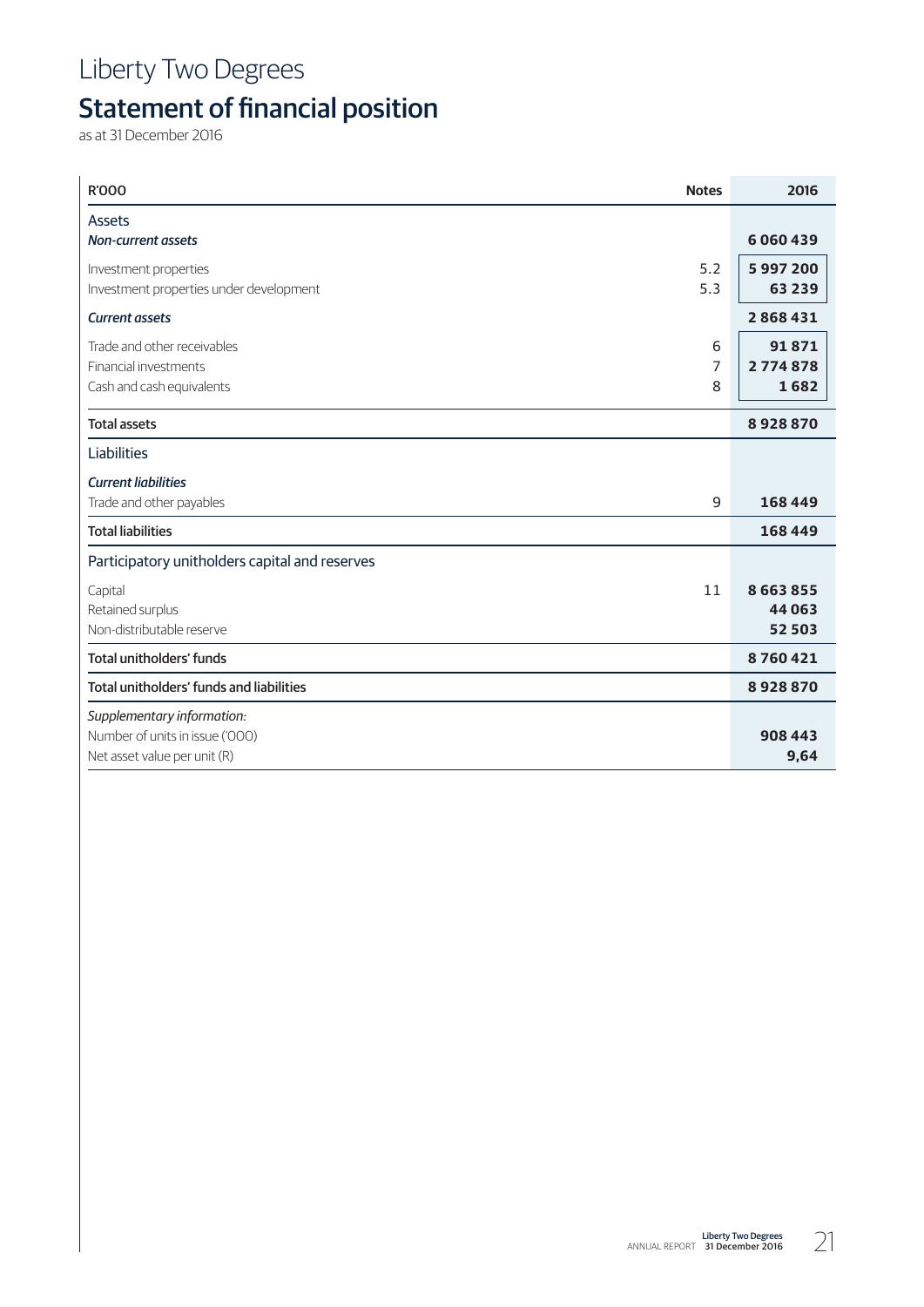# Statement of comprehensive income

for the period ended 31 December 2016

| <b>R'OOO</b>                                                 | <b>Notes</b> | $2016^{(1)}$ |
|--------------------------------------------------------------|--------------|--------------|
| Property portfolio revenue                                   |              | 43924        |
| Rental and related income                                    | 12           | 46 665       |
| Adjustment for the straight-lining of operating lease income | 5            | (2741)       |
| Property operating expenses                                  | 13           | (14391)      |
| Net rental and related income                                |              | 29533        |
| Administration expenses                                      | 14           | (887)        |
| Net property income                                          |              | 28646        |
| Asset management fee                                         | 15           | (2 202)      |
| Profit from operations                                       |              | 26 4 4 4     |
| Interest received                                            |              | 14878        |
| Profit before fair value adjustments                         |              | 41 3 2 2     |
| Net fair value adjustments                                   | 5            | 55 244       |
| Fair value adjustments                                       | 5            | 52 503       |
| Adjustment for straight-lining of operating lease income     | 5            | 2741         |
| <b>Total earnings</b>                                        |              | 96 566       |
| Basic and diluted earnings per unit                          |              |              |
| Basic earnings per unit (cents)                              | 3            | 11,21        |
| Fully diluted earnings per unit (cents)                      | 3            | 11,21        |

*(1) L2D listed on the JSE on 6 December 2016. The statement of comprehensive income reflects one month's operations.*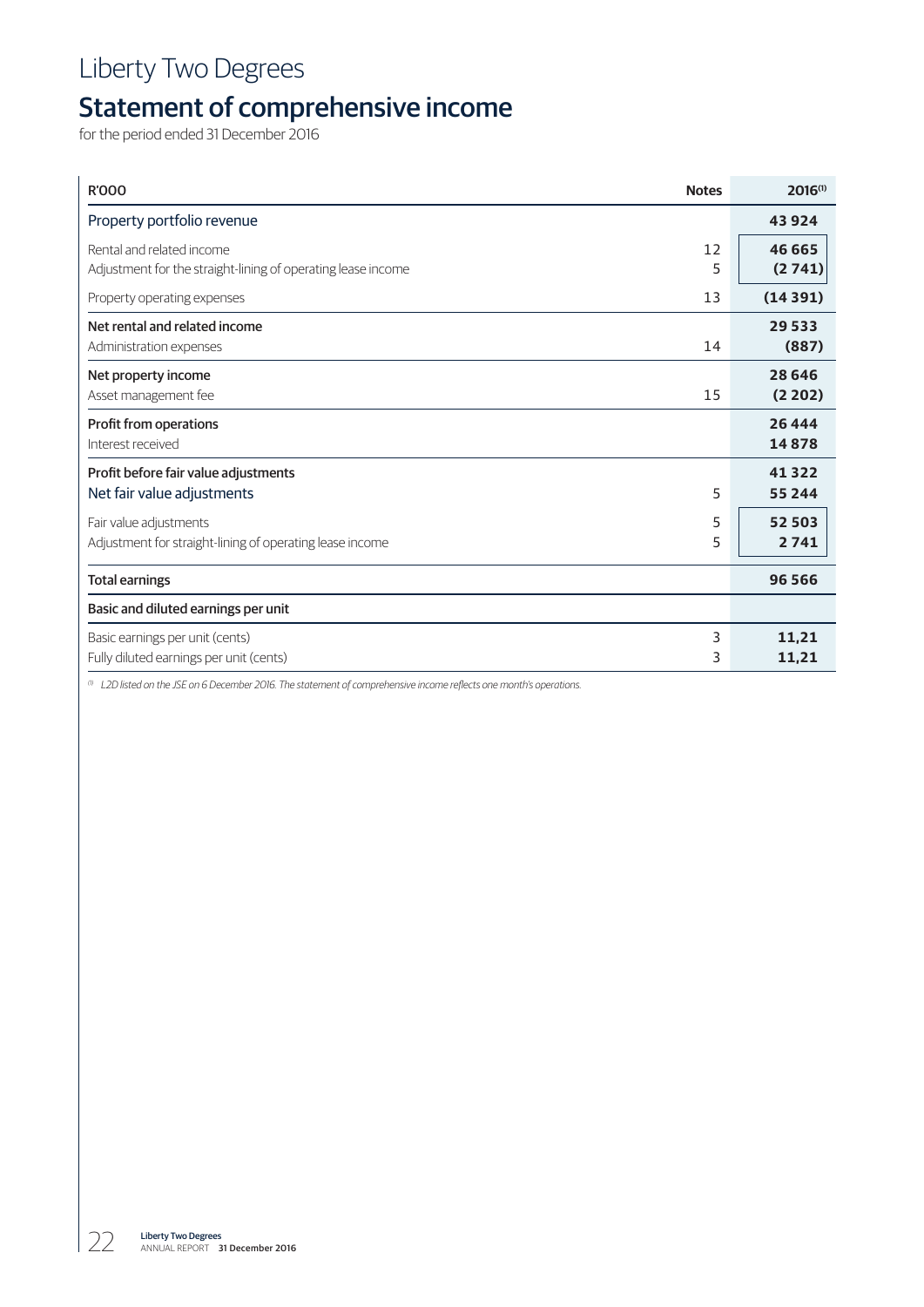# Liberty Two Degrees Statement of changes in participatory unitholders' capital and

### reserves

for the period ended 31 December 2016

| <b>R'OOO</b>                                                                                         | Capital            | Non-<br>distributable<br>reserves | <b>Retained</b><br>earnings | <b>Total</b>       |
|------------------------------------------------------------------------------------------------------|--------------------|-----------------------------------|-----------------------------|--------------------|
| Units issued in exchange for the undivided share in property<br>Units issued for cash upon listing   | 6000000<br>2780212 |                                   |                             | 6000000<br>2780212 |
| Costs relating to common control transaction and issue of new units<br>Total earnings for the period | (116357)           |                                   | 96 566                      | (116357)<br>96 566 |
| Fair value adjustment on investment properties transferred to<br>non-distributable reserve           |                    | 52 503                            | (52503)                     |                    |
| Balance at 31 December 2016                                                                          | 8663855            | 52 503                            | 44 063                      | 8760421            |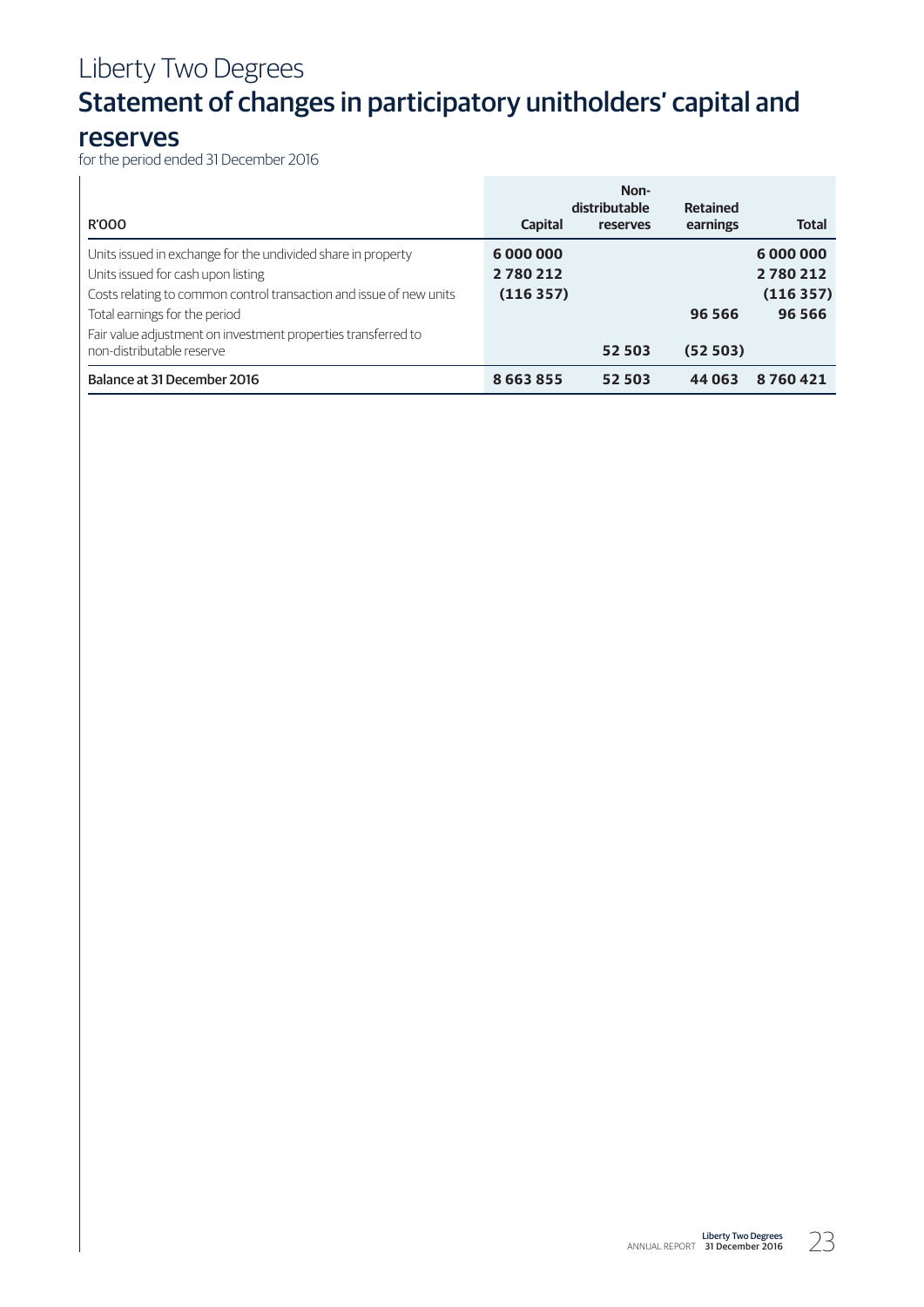# Statement of cash flows

for the period ended 31 December 2016

| <b>R'OOO</b>                                                                 | <b>Notes</b> | 2016                |
|------------------------------------------------------------------------------|--------------|---------------------|
| Cash flows from operating activities                                         |              | 120809              |
| Cash generated by operations<br>Interest received                            | 17<br>7.2    | 105931<br>14878     |
| Cash flows from investing activities                                         |              | (2782947)           |
| Expenditure on investment properties<br>Purchase of financial investments    | 5.2          | (8069)<br>(2774878) |
| Cash flows from financing activities                                         |              | 2663820             |
| Units issued for cash on listing<br>Transaction costs for issue of new units |              | 2780212<br>(116392) |
| Net increase in cash and cash equivalents                                    |              | 1682                |
| Cash and cash equivalents at 31 December 2016                                | 8            | 1682                |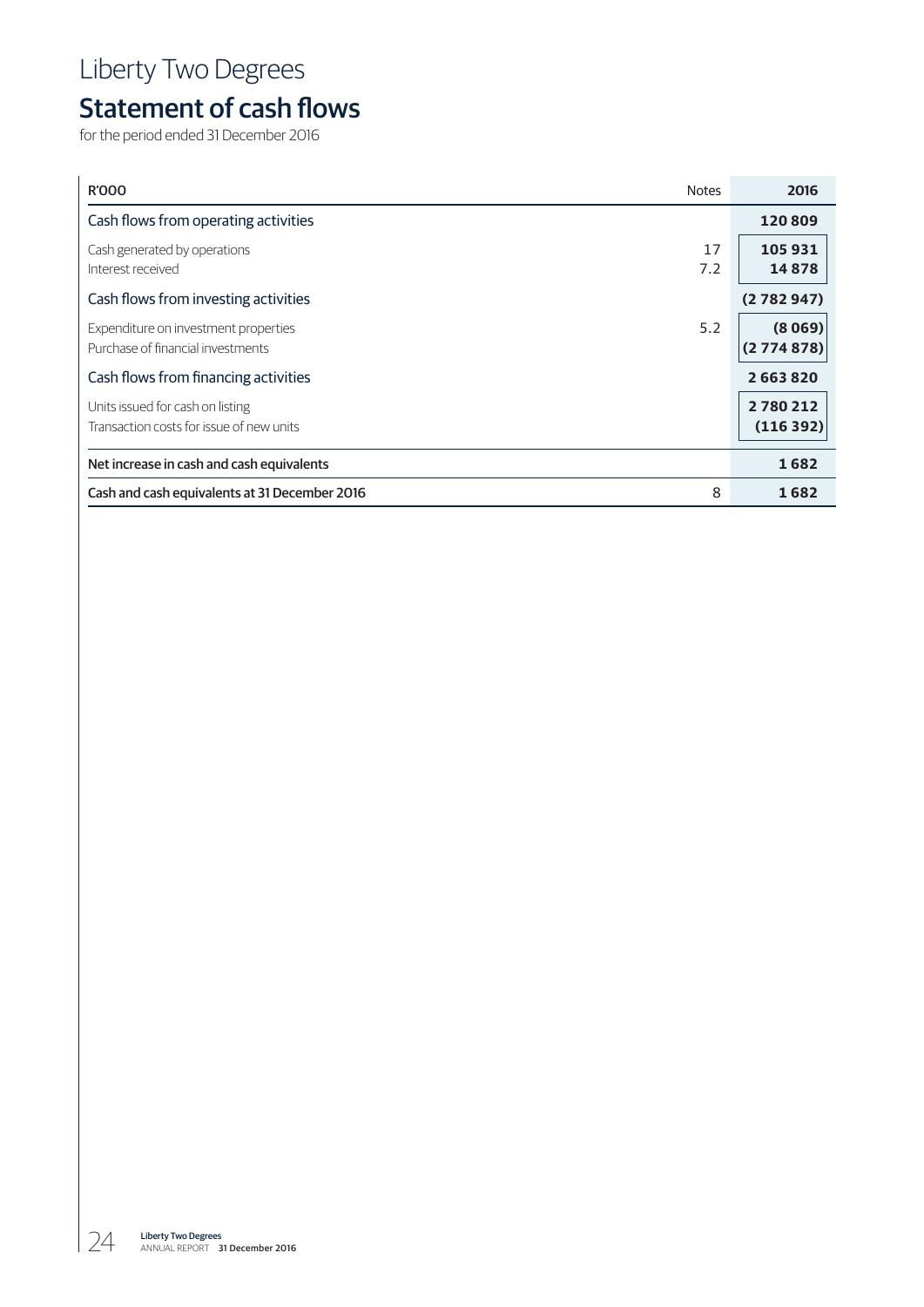# Notes to the financial statements

for the period ended 31 December 2016

### L2D has operated from the date of listing on the JSE, being 6 December 2016, to 31 December 2016.

The principal accounting policies applied in the preparation of these financial statements are set out below.

### **1 Accounting policies**

### 1.1 *Statement of compliance*

L2D's financial statements have been prepared in accordance with International Financial Reporting Standards (IFRS) as issued by the International Accounting Standards Board, interpretations issued by the IFRS Interpretations Committee (IFRS IC), the SAICA Financial Reporting Guides as issued by the Accounting Practices Committee and Financial Reporting Pronouncements as issued by the Financial Reporting Standards Council, the requirements of the Collective Investment Schemes Control Act of 2002 and the Listings Requirements of the JSE Limited.

### 1.2 *Basis of preparation*

The L2D financial statements have been prepared on the historical cost basis modified for the fair value adjustment of investment property measured in terms of IAS 40 and financial assets and financial liabilities measured in terms of IAS 39. The financial statements are prepared on the going concern basis. These are presented in Rand which is L2D's functional currency, and all values are rounded to the nearest thousand (R'000), except where otherwise indicated.

### 1.3 *Acquisition of assets under common control*

Transactions in which assets or businesses are ultimately controlled by the same party before and after the transaction and where that control is not transitory, are referred to as common control transactions. Where a transaction meets the definition of a common control transaction, predecessor accounting is applied. Any costs directly attributable to the acquisition are written-off to reserves.

Predecessor accounting values assets and liabilities using the existing carrying value on the effective date with no goodwill or bargain purchase price being recognised. Any excess/deficit of the purchase price over the pre-combination recorded ultimate holding company's carrying values is adjusted directly to equity.

### 1.4 *Investment property*

Investment property is property held to earn rental income or for capital appreciation or both, and that is not occupied by L2D. Investment property also includes property that is being constructed or developed for future use as investment property.

#### 1.4.1 Investment property

Investment property is measured initially at its cost. The cost of investment property comprises the purchase price and directly attributable expenditure including borrowing costs. Subsequent expenditure relating to investment property is capitalised when it is probable that there will be future economic benefits from the use of the asset. All other subsequent expenditure is recognised as an expense in the period in which it is incurred.

After initial recognition, investment property is measured at fair value, which takes into account characteristics that market participants would consider at the statement of financial position date. Fair values are determined annually by external independent registered valuers on the open market value basis. The valuers use either the discounted cash flow method or the capitalisation of net income method or a combination of both methods to determine fair value.

Gains or losses arising from changes in the fair values of investment property are included in profit or loss for the year in which they arise. The unrealised gain or loss is transferred to or from non-distributable reserves in terms of the Trust Deed.

Immediately prior to disposal of investment property, the investment property is revalued to the net sales proceeds and such revaluation is recognised in profit or loss in the period during which it occurs.

When L2D begins to redevelop an existing investment property, consideration is given to whether or not the property needs to be reclassified as investment property under development or should remain as investment property, which is measured based at the fair value model.

#### 1.4.2 Investment property under development

Investment property under development is measured at fair value if the fair value is considered to be reliably determinable.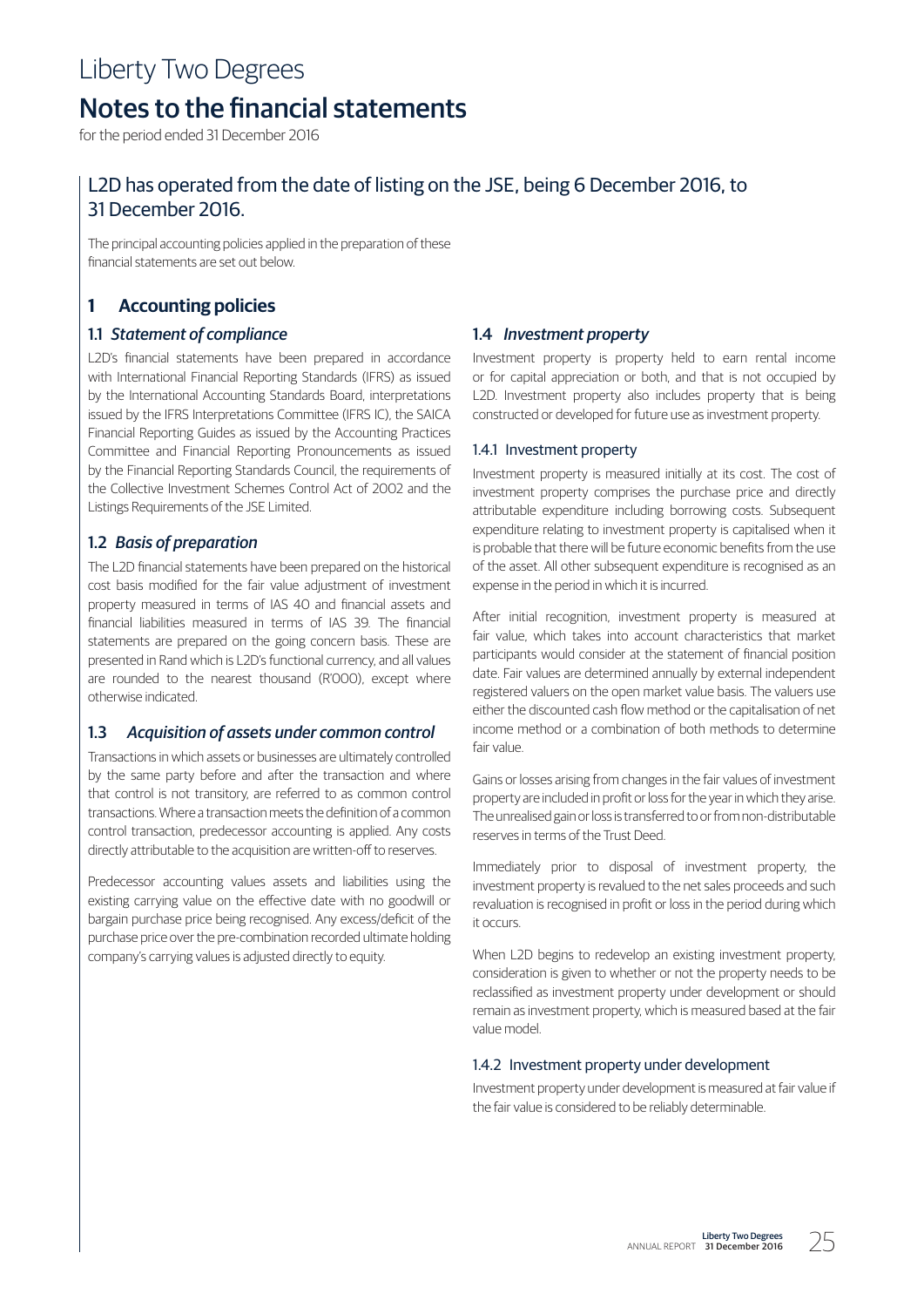### Notes to the financial statements (continued)

for the period ended 31 December 2016

### **1 Accounting policies** (continued)

#### 1.4 **Investment property** (continued)

#### 1.4.2 Investment property under development (continued)

Investment property under development for which the fair value cannot be determined reliably, but for which L2D expects that the fair value of the property will be reliably determinable when development is completed, is measured at cost less impairment until the fair value becomes reliably determinable or construction is completed, whichever is earlier. Development cost comprises the cost of the land and development cost, including borrowing costs.

All costs directly associated with the purchase and construction of a property, and all subsequent capital expenditure for the development qualifying as acquisition costs, are capitalised.

Borrowing costs are capitalised to the extent that they are directly attributable to the acquisition, construction or production of a qualifying asset. Capitalisation of borrowing costs commences when the activities to prepare the asset are in progress and expenditures and borrowing costs are being incurred. Capitalisation of borrowing costs may continue until the asset is substantially ready for its intended use. If the resulting carrying amount of the asset exceeds its recoverable amount, an impairment loss is recognised. The capitalisation rate is arrived at by reference to the actual rate payable on borrowings for development purposes or, with regard to that part of development cost financed out of general borrowings, the applicable capitalisation rate is the weighted average cost of borrowings.

### 1.5 *Equity*

Participatory units are classified as equity when there is no obligation to transfer cash or other assets.

Incremental costs directly attributable to the issue of new participatory units are shown in equity as a deduction, net of tax, from the proceeds.

#### 1.5.1 Distributions to participatory interest holders

L2D has an obligation to distribute the net amount available for distribution, to its participatory interest holders once the distributions are declared and authorised by the board of the Manager of L2D.

Distributions payable are recognised as a liability once the amount for distribution has been determined and declared by the board. Distributions exclude items arising as a result of:

- the realised and unrealised fair value adjustments to investment properties;
- the unrealised gains and losses in respect of the fair valuing of financial assets through profit and loss;
- the straight-lining of lease income; and
- the amortising of upfront lease costs over the period of the leases to which they relate.

#### 1.5.2 Non-distributable reserves

All unrealised gains or losses arising from the movements in fair value of investment property, fair value adjustments on investment, derivatives, post-acquisition reserves from associates, gains and losses on the sale of investment property and investments, are transferred to or from non-distributable reserves and are not available for distribution.

#### 1.6 *Financial instruments*

L2D's financial instruments consist mainly of financial investments, trade and other receivables, trade and other payables, cash and borrowings. Financial instruments are initially measured at fair value.

#### *Financial assets:*

L2D's classifies its financial assets at initial recognition into categories, namely:

- Held at fair value through profit or loss; and
- Loans and receivables.

The classification depends on the purpose for which the asset was acquired. In general, financial assets are designated as at fair value through profit or loss, in line with managements' strategy that actively measures performance on a fair value basis.

Subsequent to initial recognition these instruments are measured as set out below:

- Financial assets carried at fair value through profit or loss subsequent to initial recognition, the fair value is remeasured at each reporting period.
- Loans and receivables non-derivative financial assets, with fixed or determinable payment dates that are not quoted in an active market other than those that are originated with the intention of sale immediately or in the short-term or that have been designated at fair value through profit or loss. Loans and receivables are subsequently carried at amortised cost using the effective interest rate method less any required impairment.

#### *Financial liabilities:*

Financial liabilities that are categorised and designated at initial recognition as being at fair value through profit or loss are recognised at fair value. Transaction costs, which are directly attributable to the acquisition or on issue of these financial liabilities, are recognised immediately in profit or loss. Financial liabilities that are not carried at fair value are initially measured at fair value plus transaction costs that are directly attributable to the acquisition or issue of the financial liabilities. Non-derivative financial liabilities not at fair value through profit and loss are recognised at amortised cost using the effective interest rate method.

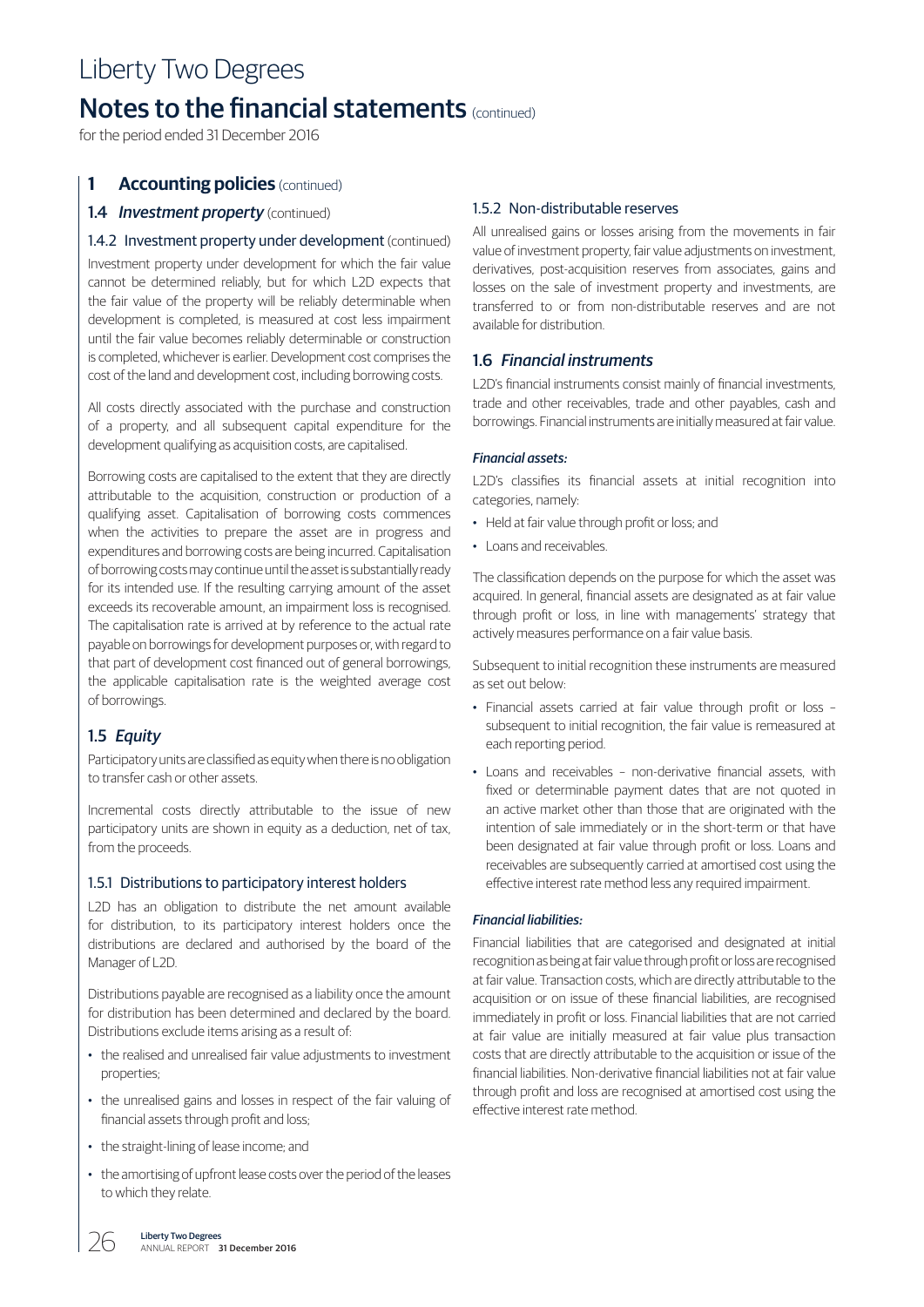### Notes to the financial statements (continued)

for the period ended 31 December 2016

### **1 Accounting policies** (continued)

1.6 *Financial instruments* (continued)

#### *Financial liabilities:* (continued)

For all financial instruments carried at amortised cost, where the financial effect of the time value of money is not considered to be material, discounting is not applied as the fair values of these instruments approximate their carrying values.

#### 1.6.1 Derecognition

#### *Financial assets*

A financial asset (or, where applicable, a part of a financial asset or part of a group of similar financial assets) is derecognised where the contractual rights to receive cash flows from the asset have expired.

#### *Financial liabilities*

A financial liability is derecognised when the obligation under the liability is discharged or cancelled or expires. Where an existing liability is replaced by another from the same lender on substantially different terms, or the terms of an existing liability are substantially modified, such an exchange or modification is treated as a derecognition of the original liability and the recognition of a new liability, and the difference in the respective carrying amounts is recognised in profit or loss.

#### 1.6.2 Offset

Financial assets and financial liabilities are offset and the net amount reported in the statement of financial position when L2D has a legally enforceable right to set-off the recognised amounts, and intends either to settle on a net basis, or to realise the asset and settle the liability simultaneously.

#### 1.6.3 Cash and cash equivalents

Cash and cash equivalents comprise cash balances and call deposits. Cash equivalents are short-term with an initial term of three months or less, highly liquid investments that are readily convertible to known amounts of cash and which are subject to an insignificant risk of change in value.

#### 1.7 *Impairment of financial assets*

A financial asset is considered to be impaired if objective evidence indicates that one or more events have had a negative effect on the estimated future cash flows of that asset. An impairment loss in respect of a financial asset is calculated as the difference between its carrying amount and the present value of the estimated future cash flows discounted at the pre-tax discount rate that reflects current market assessments of the time value of money and the risks specific to the asset.

Individually significant financial assets are tested for impairment on an individual basis. The remaining financial assets are assessed collectively in groups that share similar credit characteristics.

All impairment losses are recognised in profit or loss. An impairment loss is reversed only to the extent that the carrying amount of the asset does not exceed the carrying amount that would have been determined had no impairment loss initially been recognised. An impairment loss is reversed if the subsequent increase in recoverable amount can be related objectively to an event occurring after the impairment loss was recognised.

#### 1.8 *Revenue*

Revenue comprises gross rental revenue including all recoveries from tenants, excluding VAT. Rental revenue from investment property is recognised in profit or loss on a straight-line basis over the term of the lease. Lease incentives granted are recognised as an integral part of the total rental income over the lease period. Turnover rentals are recognised on the accrual basis.

When L2D provides incentives to its tenants, the cost of incentives is recognised as an expense over the lease term, on a straight-line basis. Tenant installation costs not yet expensed are capitalised as part of investment property.

L2D acts as a principal on its own account when recovering operating costs, such as utilities, from tenants.

Dividend income is recognised when the right to receive payment is established.

Finance income comprises interest received and is recognised as it accrues, taking into account the effective yield on the asset.

#### 1.9 *Property operating expenses*

Service costs for service contracts entered into and property operating expenses are expensed as incurred.

### 1.10 *Letting commissions*

The cost of letting commissions is recognised as an expense over the lease term, on a straight line basis. Commission costs not yet expensed are capitalised as part of investment property.

#### 1.11 *Income tax*

No income taxation is accounted for in L2D as all income is distributed to unitholders and is taxable in their hands, as a result L2D is tax exempt. Likewise, no capital gains tax is accounted for in L2D as these gains vest with the unitholders on disposal of their interests.

L2D is not liable for capital gains on the sale of directly held investment properties and accordingly no deferred taxation is provided on the revaluation of the properties.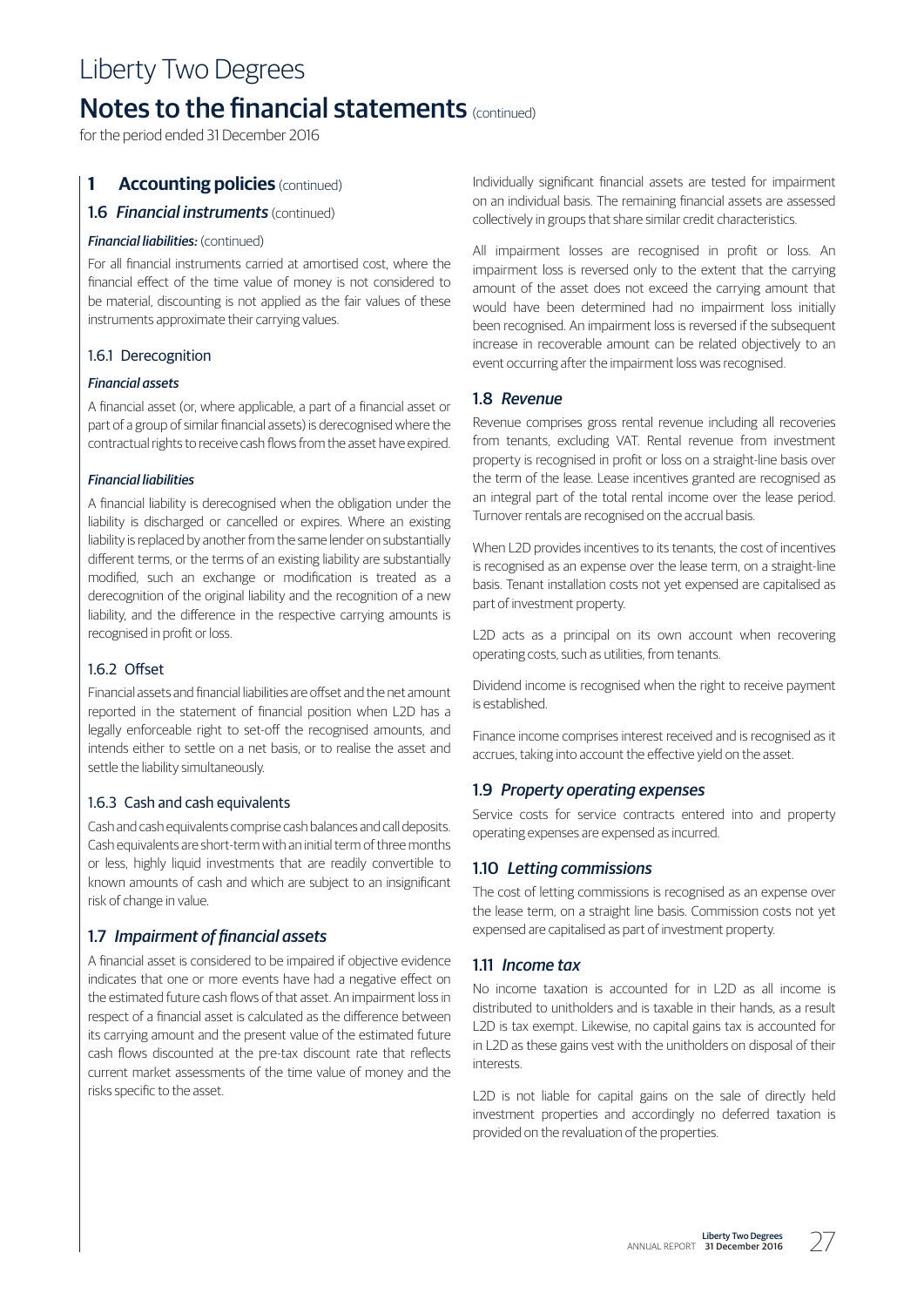### Notes to the financial statements (continued)

for the period ended 31 December 2016

### **1 Accounting policies** (continued)

#### 1.12 *Segmental reporting*

An operating segment is a component of an entity that engages in business activities from which it may earn revenues and incur expenses; whose operating results are regularly reviewed by the entity's chief operating decision maker to be allocated to the segment and assess its performance; and for which discrete financial information is available.

The operating segments are determined based on L2D's management and internal reporting structure, determined by the L2D's executive committee.

L2D has the following operating segments:

- retail;
- office;
- specialised; and
- other.

L2D will, from time to time, invest in or divest from certain operating segments, in which case segmental reporting will be adjusted to reflect only the relevant operating segments.

Segments results include revenue and expenses directly attributable to a segment and the relevant portion of L2D revenue and expenses that can be allocated on a reasonable basis to a segment. Segmental assets comprise those assets that are directly attributable to the segment or can be allocated to the segment on a reasonable basis.

### 1.13 *Earnings per participatory unit*

L2D presents basic earnings per participatory unit and headline earnings per participatory unit.

Basic earnings per participatory unit is calculated by dividing the profit attributable to unitholders by the weighted average number of units in issue during the year.

Headline earnings per participatory unit is calculated by dividing the headline earnings attributable to unitholders by the weighted average number of units in issue during the year.

There are no dilutionary instruments in issue.

### 1.14 *Changes to standards and amendments not yet effective*

There are various changes to standards and amendments that are not yet effective, as set out below:

#### 1.14.1 IFRS 16 *Leases*

IFRS 16 *Leases* is effective retrospectively from annual periods commencing 1 January 2019. The new standard sets out the principles for the recognition, measurement, presentation and disclosure of leases.

IFRS 16 replaces the existing leases standard and the related interpretations.

#### *Lessor accounting*

Substantially, lessor accounting has remained unchanged. Accordingly, a lessor continues to classify its leases as operating or finance leases and to account for those two types of leases differently.

#### *Lessee accounting*

IFRS 16 introduces a single lessee accounting model and requires the lessee to recognise assets and liabilities for all leases with a term of more than 12 months, unless the underlying asset is of low value. A lessee is required to recognise a right-of-use asset representing its right to use the underlying leased asset and a lease liability representing its obligation to make lease payments.

A lessee recognises depreciation on the right-of-use asset and interest on the lease liability. Cash repayments of the lease liability are classified as either principal or interest repayments.

Lessees will be required to apply judgement in deciding upon the disclosures to meet the objective of providing a basis for users of financial statements to assess the effect that leases have on the financial information of lessees.

The impact to L2D has not yet been fully assessed however it is unlikely that there will be a significant financial impact on adoption of IFRS 16 as L2D is primarily a lessor. Enhanced disclosures are required for lessors to improve information disclosed about a lessor.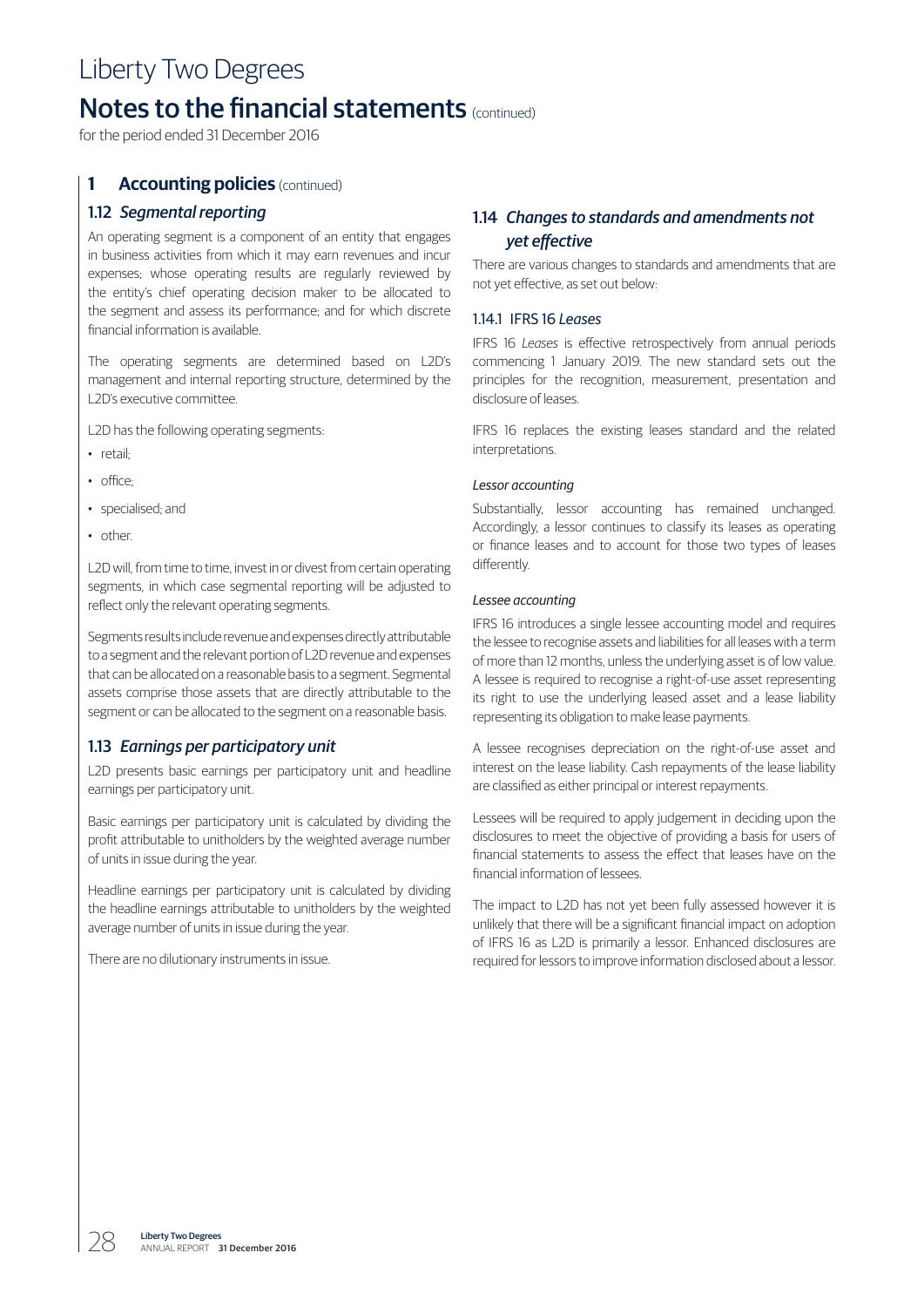# Notes to the financial statements (continued)

for the period ended 31 December 2016

### **1 Accounting policies** (continued)

### 1.14 *Changes to standards and amendments not*  **yet effective** (continued)

#### 1.14.2 IFRS 15 *Revenue from Contracts with Customers*

IFRS 15 *Revenue from Contracts with Customers* is effective for periods commencing 1 January 2018, with an option for either retrospective or prospective application. The standard establishes principles for reporting about the nature, amount, timing and uncertainty of revenue and cash flows arising from an entity's contracts with customers. IFRS 15 will replace the existing revenue standards and their related interpretations. The core principle is that revenue recognised reflects the consideration to which the company expects to be entitled in exchange for the transfer of promised goods or services to the customer. More quantitative disclosures are required under the new standard in respect of disaggregation of revenue into appropriate categories, the remaining performance obligations and the amount of the transaction price that is allocated

to the remaining obligations in a contract, and the changes in contract asset, liabilities and costs.

There is unlikely to be a significant impact to L2D on adoption of IFRS 15.

### 1.14.3 IFRS 9 *Financial Instruments*

IFRS 9 *Financial Instruments* is effective for years commencing 1 January 2018 with various transition approaches allowed. All recognised financial assets that were within the scope of IAS 39 will be classified and measured on the basis of the entity's business model for managing the financial assets and the contractual cash flow characteristics of the financial asset. Due to the nature of its operations, there is unlikely to be a significant impact on L2D's results from adoption of IFRS 9.

There are various other new standards or amendments that are not currently relevant to L2D's operations.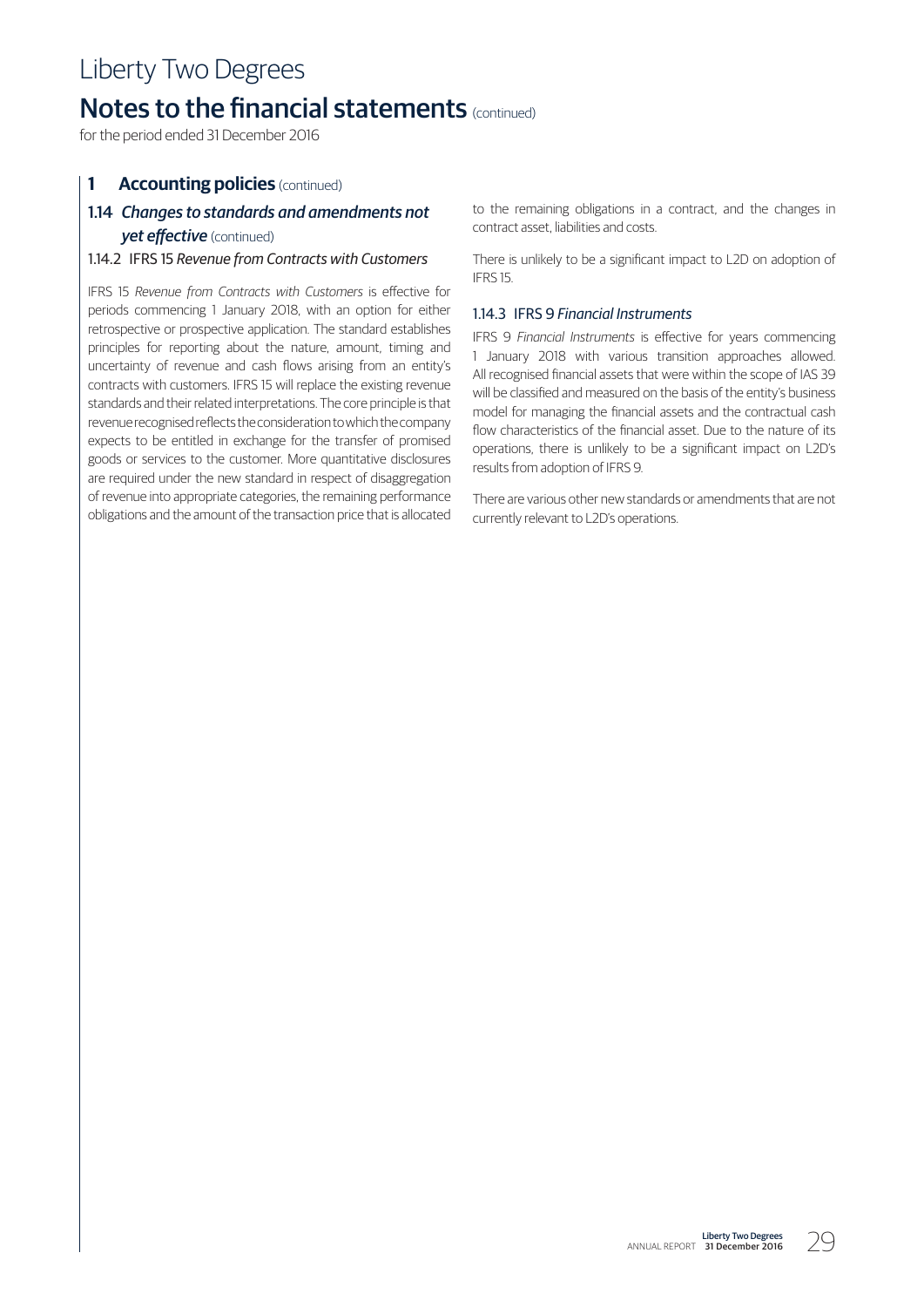### Notes to the financial statements (continued)

for the period ended 31 December 2016

### **2. Key judgements**

### 2.1 *Key areas of judgement and sources of uncertainty*

The preparation of financial statements in conformity with IFRS requires management to make judgements, estimates and assumptions that affect the application of accounting policies and the reported amounts of assets, liabilities, income and expenses. They are based on historical experience and other factors, including expectations of future events that are believed to be reasonable under applicable circumstances. These are therefore continually evaluated.

Information regarding judgements that have the most significant effect on the amounts recognised in the financial statements, as well as the key sources of estimation uncertainty, is set out below.

### 2.2 *Acquisition of undivided shares in investment properties*

The acquisition of R6 billion of undivided shares in investment properties from the Liberty group was the most significant transaction for L2D as it represents the significant majority of L2D's total assets. IFRS 3 Business Combinations did not apply, as the transaction was regarded as a common control transaction. There is no IFRS standard on common control however the Liberty group has an accounting policy which was adopted by L2D. Predecessor accounting was applied, from the acquisition date, which meant that the proportional carrying value of the investment properties acquired from Liberty, including the related straight-line lease accrual, was recognised as an asset in L2D.

In addition, the complicated nature of the transaction has to meet the definition of 'property' as defined in the JSE Listings Requirements in order to qualify as a Real Estate Investment Trust (REIT). 'Property' is defined as freehold- or leasehold property. At least 75% of the revenue of L2D has to be generated by 'property' as required by Section 25BB of the Income Tax Act.

The acquisition of the undivided shares in properties met the definition of property. However, not all the title deeds had been updated to reflect this at the reporting period end date, to represent the registration of the undivided shares with the deeds office. Usufructs have been registered for the benefit of L2D on those properties where the undivided shares had not yet been registered by the deeds office.

### 2.3 *Accounting for undivided shares in investment properties and related letting activities*

L2D owns various undivided shares in investment properties. L2D, through their appointed asset manager (the Manager) has joint decision-making rights regarding all capital decisions relating to L2D's undivided shares for the benefit of the unitholders in L2D. The Manager is also responsible for letting activities on behalf of and for the benefit of co-owners in these investment properties, L2D has unrestricted rights regarding the relevant yield activities of the investment properties. L2D and the other co-owner entity (LGL) are subsidiaries of LHL.

Neither the undivided share ownership nor the letting activities meet the definition of joint arrangements as key decisions such as disposal or security for lending over the respective undivided shares do not require consent of the other co-owner and practically there is only one decision authority regarding letting activities.

IFRS 11 *Joint Arrangements* provides guidance for the recognition of such assets and related income activities. L2D therefore recognises its contractual rights linked to its undivided share ownership in investment properties being its share of relevant assets and liabilities and related income and expenses, which are presented on a gross basis. Management have therefore concluded that L2D has an ownership interest in shared assets.

#### 2.4 *Investment properties fair value measurement*

Investment properties are measured at fair value taking into account characteristics of the properties that market participants would take into account when pricing the property at measurement date. These include various inputs relating to existing tenant terms, location, vacancy levels and restrictions, if any, on the sale or use of the asset. Judgements are made regarding the unit of account, i.e. whether it should be valued as a standalone property or as a group of properties. Two groups of properties (Sandton City Complex and Nelson Mandela Square, and the Melrose Arch precinct) are valued as one unit account under IFRS 13 *Fair Value Measurement*. Determination of fair value for a non-financial asset also considers the current use of the property in terms of its highest and best use, taking into account the use of the asset that is physically possible, legally permissible and financially feasible. Management derived risk adjusted discount rate factors in liquidity and asset class risk.

Refer note 10 for details of capitalisation rates and for a sensitivity analysis on the fair value of these properties to a change in the capitalisation rate assumption respectively. Given the number of management judgements applied in the valuation, these assets are considered to be level three in the fair value hierarchy.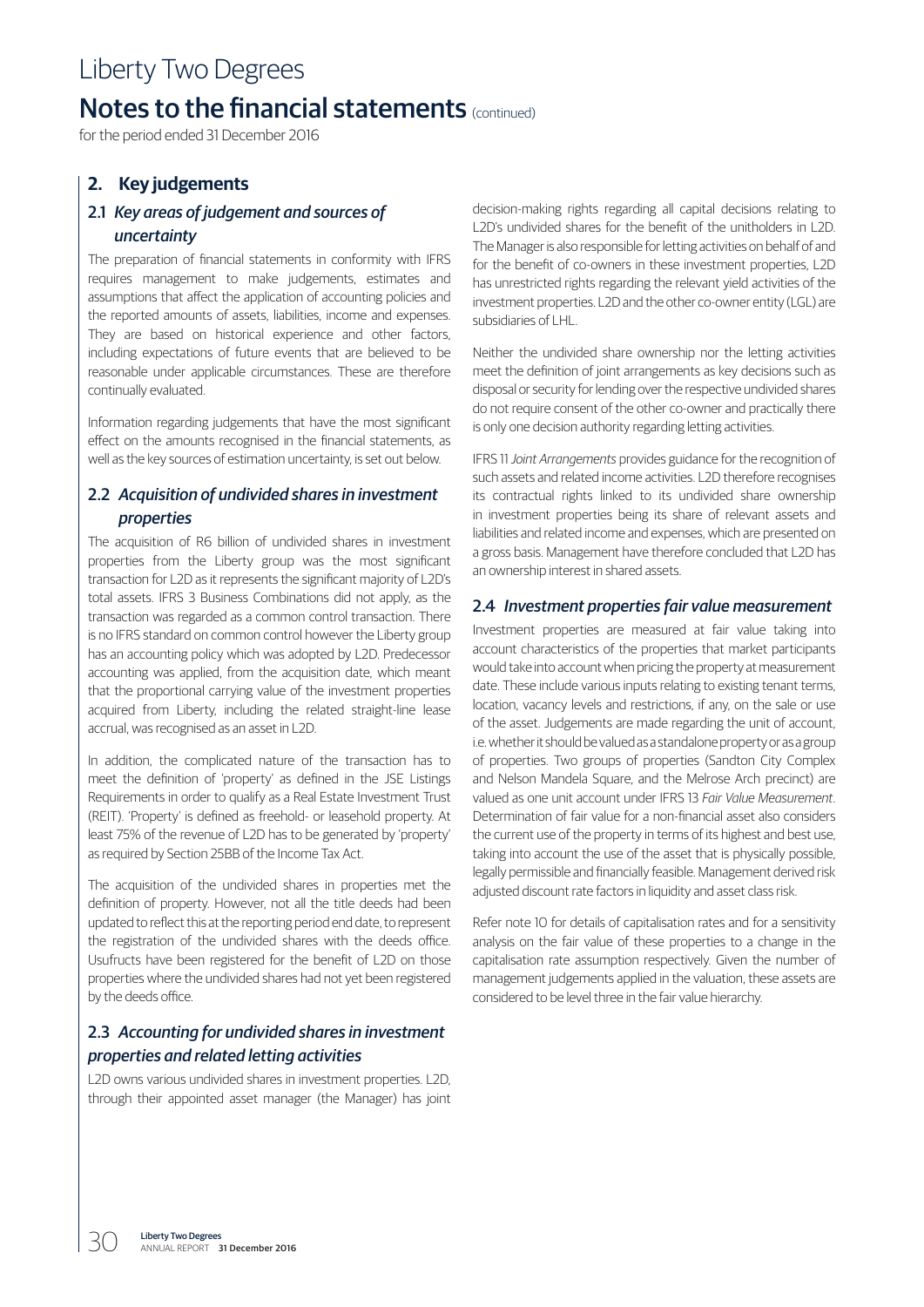# Notes to the financial statements (continued)

for the period ended 31 December 2016

### **3 Headline earnings, distributable income and earnings per unit**

| <b>R'OOO</b>                                                                   | 2016         |
|--------------------------------------------------------------------------------|--------------|
| Reconciliation of total earnings to headline earnings and distributable income |              |
| Total earnings (basic earnings)                                                | 96 566       |
| Fair value adjustments to investment properties                                | (55244)      |
| Headline earnings                                                              | 41322        |
| Adjustments for straight-lining of operating lease income                      | 2741         |
| Distributable income                                                           | 44 063       |
|                                                                                | <b>Cents</b> |
| Earnings per unit                                                              |              |
| Basic and diluted                                                              | 11,21        |
| Headline                                                                       | 4,80         |
| Distributable income                                                           | 4,85         |
|                                                                                | 000's        |
| Number of units in issue                                                       | 908 443      |
| Weighted average number of units in issue                                      | 861422       |

### *Definitions*

Basic earnings per unit is basic earnings attributable to unitholders divided by the weighted average number of units in issue during the year.

Headline earnings per unit is a disclosure requirement in terms of Johannesburg Stock Exchange's (JSE) Listings Requirements for companies listed on the JSE, Circular 2/2015, issued by the South African Institute of Chartered Accountants at the request of the JSE, stipulates the requirements for the calculation of headline earnings.

Headline earnings per unit is calculated by dividing the headline earnings by the weighted average number of units in issue during the period.

### **4 Segment information**

L2D's operating segments are determined based on managements' reporting structure.

L2D operates in the following segments:

- retail;
- office;
- specialised; and
- administration/other.

L2D will, from time to time, invest in or divest from certain operating segments, in which case segmental reporting will be adjusted to reflect only the relevant operating segments.

Segments results include revenue and expenses directly attributable to a segment and the relevant portion of L2D revenue and expenses that can be allocated on a reasonable basis to a segment. Segmental assets comprise those assets that are directly attributable to the segment or can be allocated to the segment on a reasonable basis.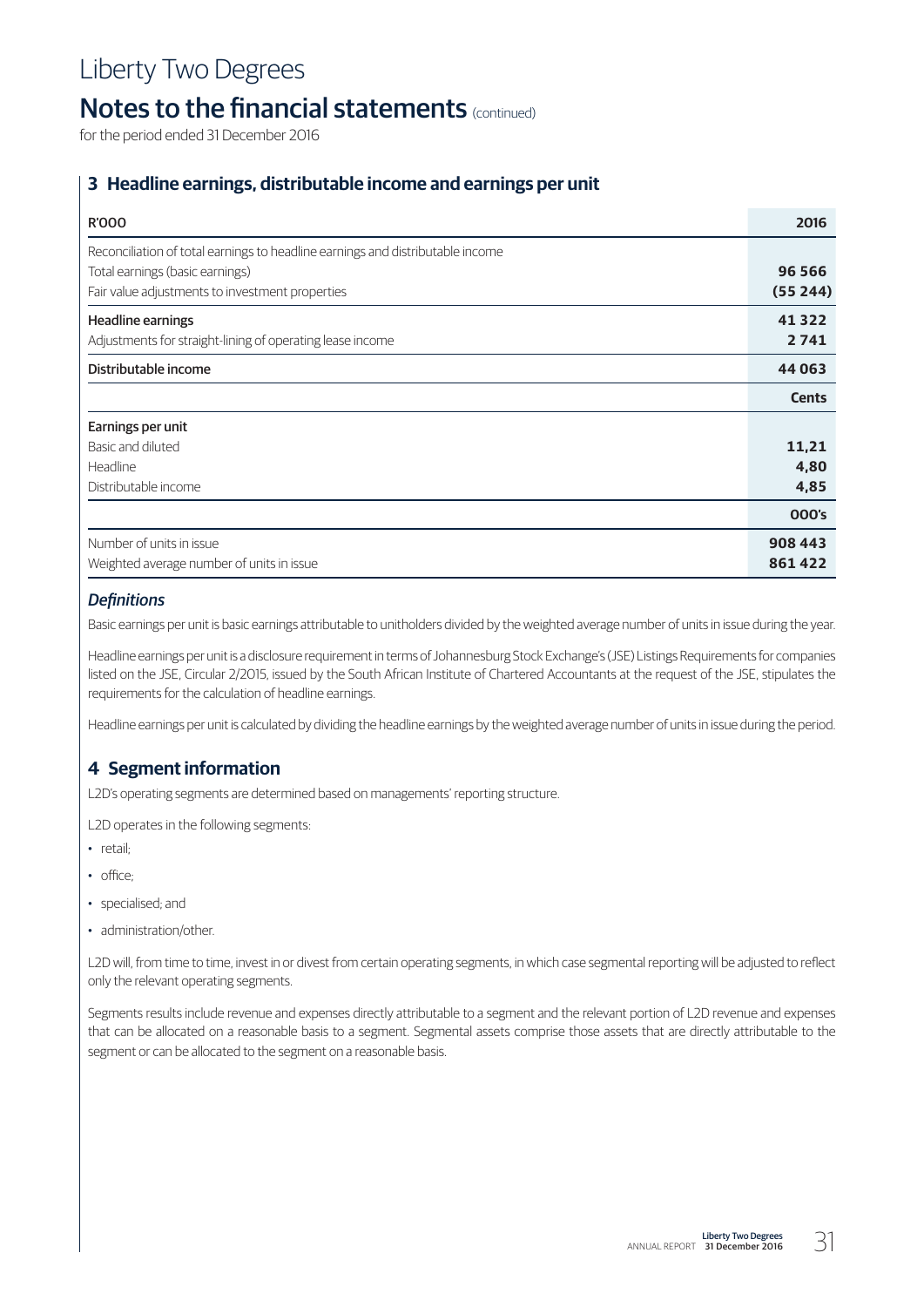# Notes to the financial statements (continued)

for the period ended 31 December 2016

### **4 Segment information** (continued)

| <b>R'OOO</b>                     | <b>Retail</b> | <b>Office</b> | <b>Specialised</b> | Administra-<br>tion/other <sup>(1)</sup> | <b>Total</b> |
|----------------------------------|---------------|---------------|--------------------|------------------------------------------|--------------|
| Total property GLA               | 522 652       | 318 620       | 7060               |                                          | 848332       |
| L2D's share of total $GLA^{(2)}$ | 102 732       | 29925         | 1553               |                                          | 134 210      |

#### 4.1 *Segment earnings*

| <b>R'OOO</b>                                                                       | <b>Retail</b> | <b>Office</b> | <b>Specialised</b> | Administra-<br>tion/other <sup>(1)</sup> | <b>Total</b> |
|------------------------------------------------------------------------------------|---------------|---------------|--------------------|------------------------------------------|--------------|
| Property portfolio revenue                                                         | 33 5 25       | 9765          | 507                | 127                                      | 43924        |
| Rental and related income<br>Adjustment for the straight-lining of operating lease | 35 623        | 10376         | 539                | 127                                      | 46 665       |
| income                                                                             | (2098)        | (611)         | (32)               |                                          | (2741)       |
| Property operating expenses                                                        | (11016)       | (3 209)       | (166)              |                                          | (14391)      |
| Net rental and related income                                                      | 22509         | 6556          | 341                | 127                                      | 29533        |
| Administration expenses                                                            |               |               |                    | (887)                                    | (887)        |
| Net property income                                                                | 22509         | 6556          | 341                | (760)                                    | 28 64 6      |
| Asset management fee                                                               |               |               |                    | (2 202)                                  | (2 202)      |
| Profit from operations                                                             | 22 509        | 6556          | 341                | (2962)                                   | 26 4 4 4     |
| Interest received                                                                  |               |               |                    | 14878                                    | 14878        |
| Profit before fair value adjustments                                               | 22 509        | 6556          | 341                | 11916                                    | 41322        |
| Net fair value adjustments                                                         | 42 287        | 12 3 18       | 639                |                                          | 55 244       |
| Fair value adjustments                                                             | 40 189        | 11707         | 607                |                                          | 52 503       |
| Adjustment for the straight-lining of operating lease<br>income                    | 2098          | 611           | 32                 |                                          | 2741         |
| <b>Total earnings</b>                                                              | 64796         | 18874         | 980                | 11916                                    | 96 566       |

### 4.2 *Segment assets and liabilities*

| <b>R'OOO</b>                       | <b>Retail</b> | <b>Office</b> | <b>Specialised</b> | Administra-<br>tion/other <sup>(1)</sup> | <b>Total</b>  |
|------------------------------------|---------------|---------------|--------------------|------------------------------------------|---------------|
| Investment property                | 4639006       | 1351305       | 70128              |                                          | 6060439       |
| Trade and other receivables        | 57429         | 16729         | 868                | 16845                                    | 91871         |
| Financial investments              |               |               |                    | 2774878                                  | 2 7 7 4 8 7 8 |
| Cash and cash equivalents          |               |               |                    | 1682                                     | 1682          |
| <b>Total assets</b>                | 4696435       | 1368034       | 70 996             | 2793405                                  | 8928870       |
| Total liabilities - trade payables | (47274)       | (13770)       | (715)              | (106690)                                 | (168449)      |
| Net assets                         | 4649161       | 1 3 5 4 2 6 4 | 70 281             | 2686715                                  | 8760421       |

*(1) Administration and other includes administration expenses, asset management fees and investment income that cannot be allocated specifically to the main operating segments. Administration assets and liabilities includes the current account with Liberty Group Limited, cash and cash equivalents, VAT payable and accruals for listing costs, audit and printing fees and asset management fees.*

*(2) Segment earnings, assets and liabilities have been allocated to segments based on L2D's GLA.*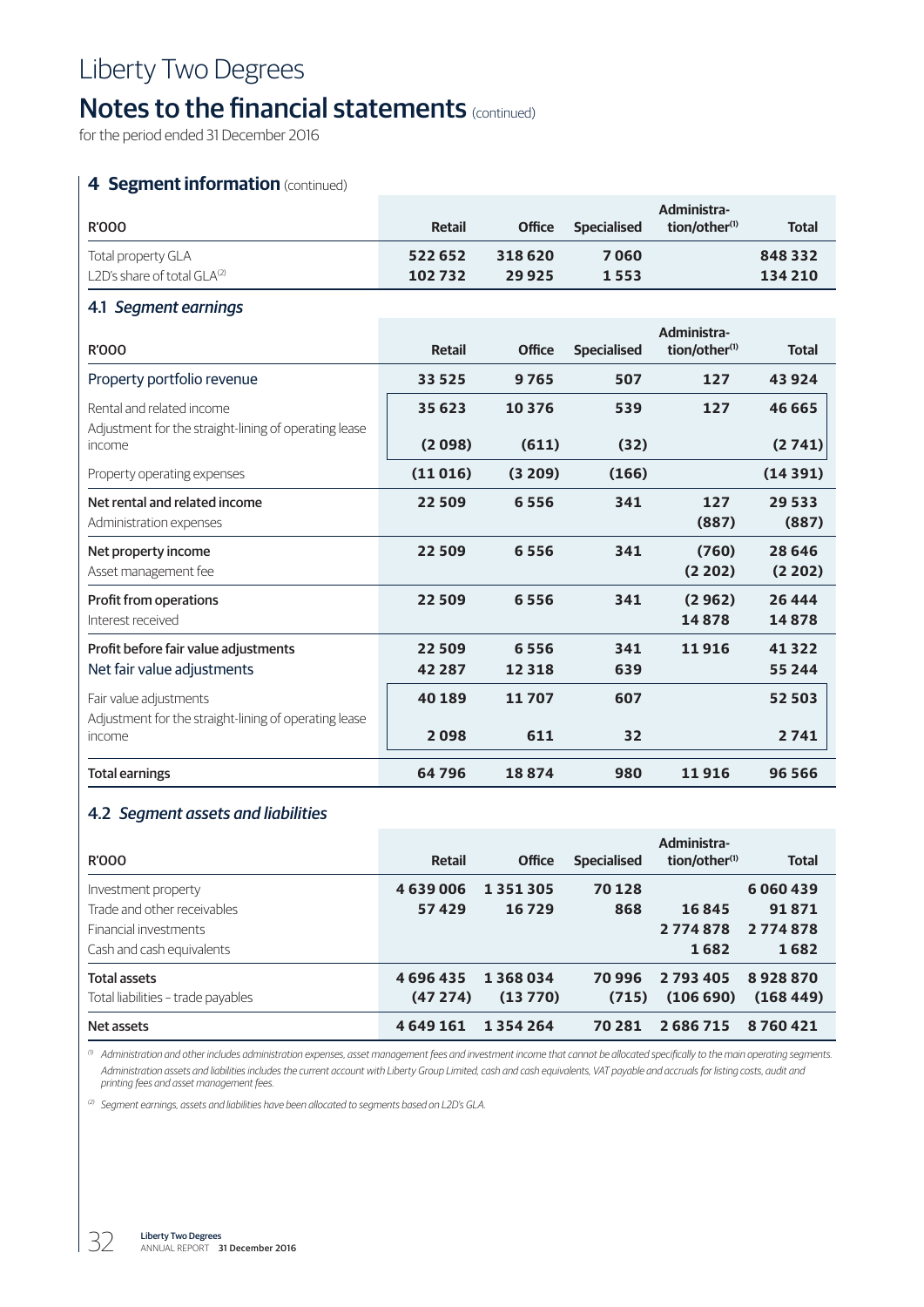# Notes to the financial statements (continued)

for the period ended 31 December 2016

### **5 Investment properties**

L2D has undivided shares in various investment properties, which are recorded in registers or registered as usufructs, and may be inspected by unitholders or their duly authorised agents, at the registered office.

| <b>R'OOO</b>                                                                                                                                                                                       | <b>Notes</b> | 2016                                |
|----------------------------------------------------------------------------------------------------------------------------------------------------------------------------------------------------|--------------|-------------------------------------|
| 5.1 Summary<br>Investment properties                                                                                                                                                               | 5.2          | 5997200                             |
| Additions - property acquired<br>Expenditure on investment properties during the period<br>Fair value adjustment                                                                                   |              | 5936760<br>7937<br>52 503           |
| Investment properties under development<br>Additions - property acquired                                                                                                                           | 5.3          | 63 239<br>63 2 3 9                  |
|                                                                                                                                                                                                    |              |                                     |
| Total investment properties at 31 December 2016                                                                                                                                                    |              | 6060439                             |
| 5.2 Investment properties<br>Additions - property acquired                                                                                                                                         |              | 5745899                             |
| Additions - property acquired in exchange for units issued<br>Impact of straight-lining of operating lease income on property acquired                                                             |              | 5936760<br>(190 861)                |
| Net fair value adjustment for the period                                                                                                                                                           |              | 55 244                              |
| Fair value adjustment<br>Net movement on straight-lining operating lease income                                                                                                                    |              | 52 503<br>2741                      |
| Expenditure on investment properties during the period                                                                                                                                             |              | 7937                                |
| Additions - capitalised subsequent expenditure<br>Capitalised tenant installations<br>Amortisation of tenant installations<br>Capitalised letting commission<br>Amortisation of letting commission |              | 4637<br>3018<br>(86)<br>414<br>(46) |
| Investment properties at fair value at 31 December 2016                                                                                                                                            |              | 5809080                             |
| Operating leases accrued adjustment<br>Straight-lining of operating lease income balance acquired<br>Net movement on straight-lining of operating lease income                                     |              | 190 861<br>(2741)                   |
| Straight-lining of operating lease income at 31 December 2016                                                                                                                                      |              | 188 120                             |
| Total investment properties                                                                                                                                                                        |              | 5997200                             |
| 5.3 Investment properties under development<br>Additions - property acquired                                                                                                                       |              | 63 2 3 9                            |
| Total investment properties under development at 31 December 2016                                                                                                                                  |              | 63 239                              |
| Total investment properties at 31 December 2016                                                                                                                                                    |              | 6060439                             |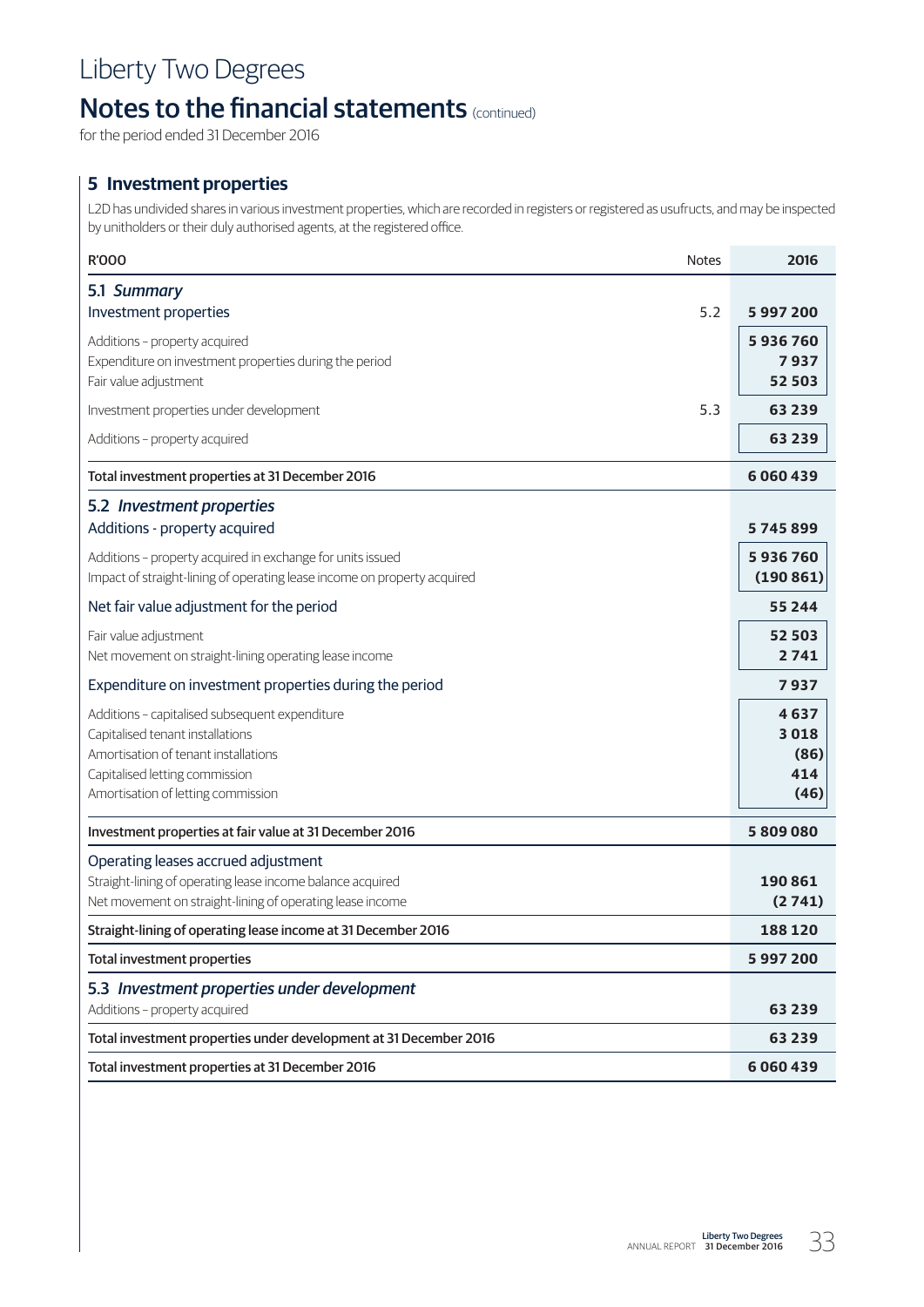### Notes to the financial statements (continued)

for the period ended 31 December 2016

### **5** Investment properties (continued)

#### 5.4 *Change of accounting policy for recognition of depreciation regarding building appurtenances*

L2D acquired its undivided shares in the investment properties from LGL under a common control transaction using predecessor accounting principles. Accordingly on the date of acquisition of the properties, L2D accounted for the acquisition in line with Liberty Holdings Limited's accounting policies. The cost and associated accumulated depreciation on appurtenances was included (on a line by line basis) as part of the investment properties, together with accumulated fair value gains on investment properties. The total fair value of the investment properties on acquisition was R6 billion.

A review of industry practice for property unit trusts has indicated that in general depreciation is not provided for on building appurtenances. The appurtenances are included in the total value of the investment properties and not separated for disclosure purposes.

Management are of the opinion that it would provide users of these financial statements with more relevant information should depreciation on building appurtenances not be provided for. The impact of this would be to adjust the accumulated fair value gains, with no impact to the net fair value of the investment properties.

The table below shows the disclosure on a line by line basis with the change in accounting policy, effectively applied from listing date of Liberty Two Degrees:

|                                                 | At acquisition<br>date | <b>Disclosure</b><br>after<br>the change<br>in<br>accounting<br>policy |
|-------------------------------------------------|------------------------|------------------------------------------------------------------------|
| 5.2<br>Investment properties                    | 5936761                | 5936761                                                                |
| Historical cost                                 | 1935142                | 2 2 8 9 6 5                                                            |
| Accumulated fair value surplus                  | 3878381                | 3647796                                                                |
| Appurtenances                                   | 353823                 |                                                                        |
| Accumulated depreciation                        | (230585)               |                                                                        |
| 5.3<br>Investment properties under development  | 63 2 3 9               | 63 2 3 9                                                               |
| Total investment properties at acquisition date | 6000000                | 6 000 000                                                              |

### 5.5 *Basis of valuation*

The investment properties were independently valued as at 31 December 2016 by professional valuers, namely Rode & Associates Proprietary Limited, Mills Fitchet Magnus Penny & Wolffs t/a Magnus Penny Associates CC and Jones Lang LaSalle Proprietary Limited, all of which are registered valuers in terms of the Property Valuers Professional Act, No 47 of 2000.

The valuation of the properties is prepared in accordance with the guidelines of the South African Institute of Valuers for valuation reports and in accordance with the appraisal and valuation manual of the Royal Institution of Chartered Surveyors, adapted for South African law and conditions.

#### Key assumption

- exit capitalisation rate
- discount rate

#### Other assumptions

- annual rental and operating escalation
- annual cost escalation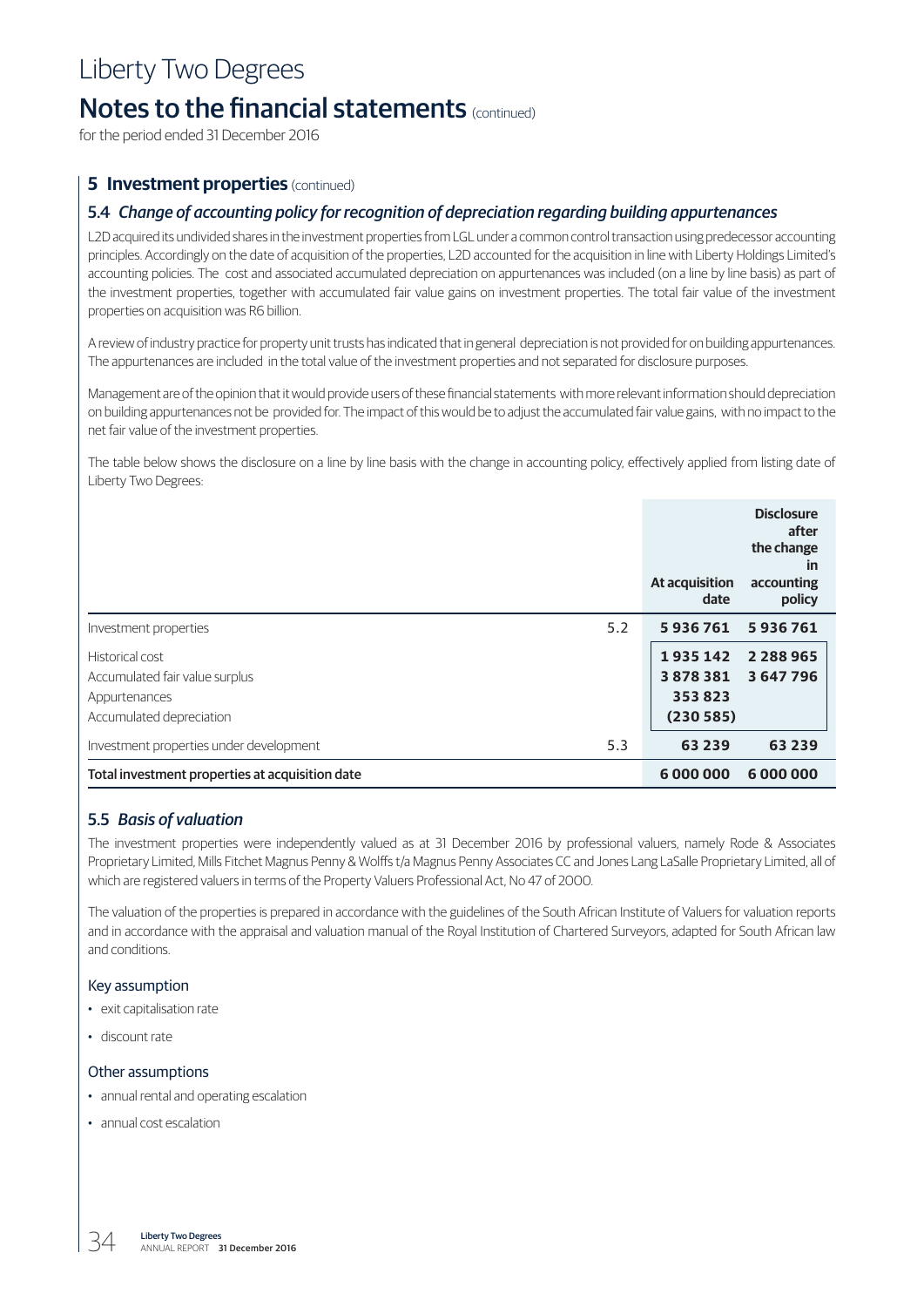### Notes to the financial statements (continued)

for the period ended 31 December 2016

### **5** Investment properties (continued)

#### **5.5** *Basis of valuation* (continued)

#### Commentary on capitalisation rates:

The capitalisation rate is best determined by referring to market transactions of comparable properties as it is based on information derived from market analysis. The capitalisation rate must take the prevailing interest rate into consideration. The higher the interest rate, the better return an investor will require. Similarly, risk is another factor that will influence the capitalisation rate. The higher the risk factor, the better the return an investor will require. The risk inherent to income producing properties is the degree of certainty that the income stream will be realised despite the uncertainty of the future.

#### Commentary on discount rates:

The discount rate is the minimum annual return requirement and is calculated by adding a risk premium to an estimated risk-free rate of return. The risk premium takes into account liquidity risk and property risk (risks of structural change or market failure).

#### Commentary on rental and operating expenses annual growth rates:

The annual growth escalations are based on current achievable rentals. Expenditures are based on information received from local authorities and experience with actual growth achieved and expectations as per market comparables of future increases based on budgets.

#### Valuation technique and significant unobservable inputs

#### *Valuation techniques:*

The basis of value is 'fair value' which is defined as an opinion of the best price (adopting the highest and best use principle) at which the sale of an interest in property, taking into account existing tenant lease terms, would have been completed unconditionally for a cash consideration on the date of valuation assuming:

- a willing seller:
- that the state of the market, level of values and other circumstances were, on any earlier assumed date of exchange of contracts, the same as at the date of valuation;
- that no account is taken of any additional bid by a prospective purchaser with a special interest; and
- that both parties to the transaction had acted knowledgeably, prudently and without compulsion.

The properties have been valued on a discounted cash flow basis. In the majority of cases, discounted cash flows have been used to determine a present value net income to which the capitalisation rate is applied as at 31 December 2016. In order to determine the reversionary rental income on lease expiry, renewal or review, a market gross rental income (basic rental plus operating cost rental) has been applied to give a market-related rental value for each property as at 31 December 2016. Market rental growth has been determined based on the individual property, property market trends and economic forecasts. Vacancies have been considered based on historic and current vacancy factors as well as the nature, location, size and popularity of each building.

Appropriate discount rates have been applied to cash flows for each property to reflect the relative investment risk associated with the particular building, tenant, covenant and the projected income flow. Extensive market research has been conducted to ascertain the most appropriate market-related discount rate to apply, with regard to the current South African long-term bond yield (R204 risk free rate) and the relative attractiveness that an investor may place on property as an asset class.

On the basis that turnover or profit rental income has a greater degree of uncertainty and risk than the contractual base rental, a risk premium of between 1% and 6% has been added to the discount rate and to the market capitalisation rate, to reflect the greater investment risk associated with the variable rental element on a property by property basis.

#### *Significant unobservable input:*

- exit capitalisation rate: (6.25% 9.00%)
- discount rate: (12,50% 14,50%)

#### *Other inputs:*

- annual growth escalation: (5.00% 10.00%)
- vacancy: (0.50% 3.00%)

Inter-relationship between key unobservable inputs and fair value measurements: The estimated fair value would increase/(decrease) if:

- capitalisation rate was lower/(higher);
- annual growth escalation was higher/(lower); and
- vacancy and bad debt percentage escalation was lower/(higher).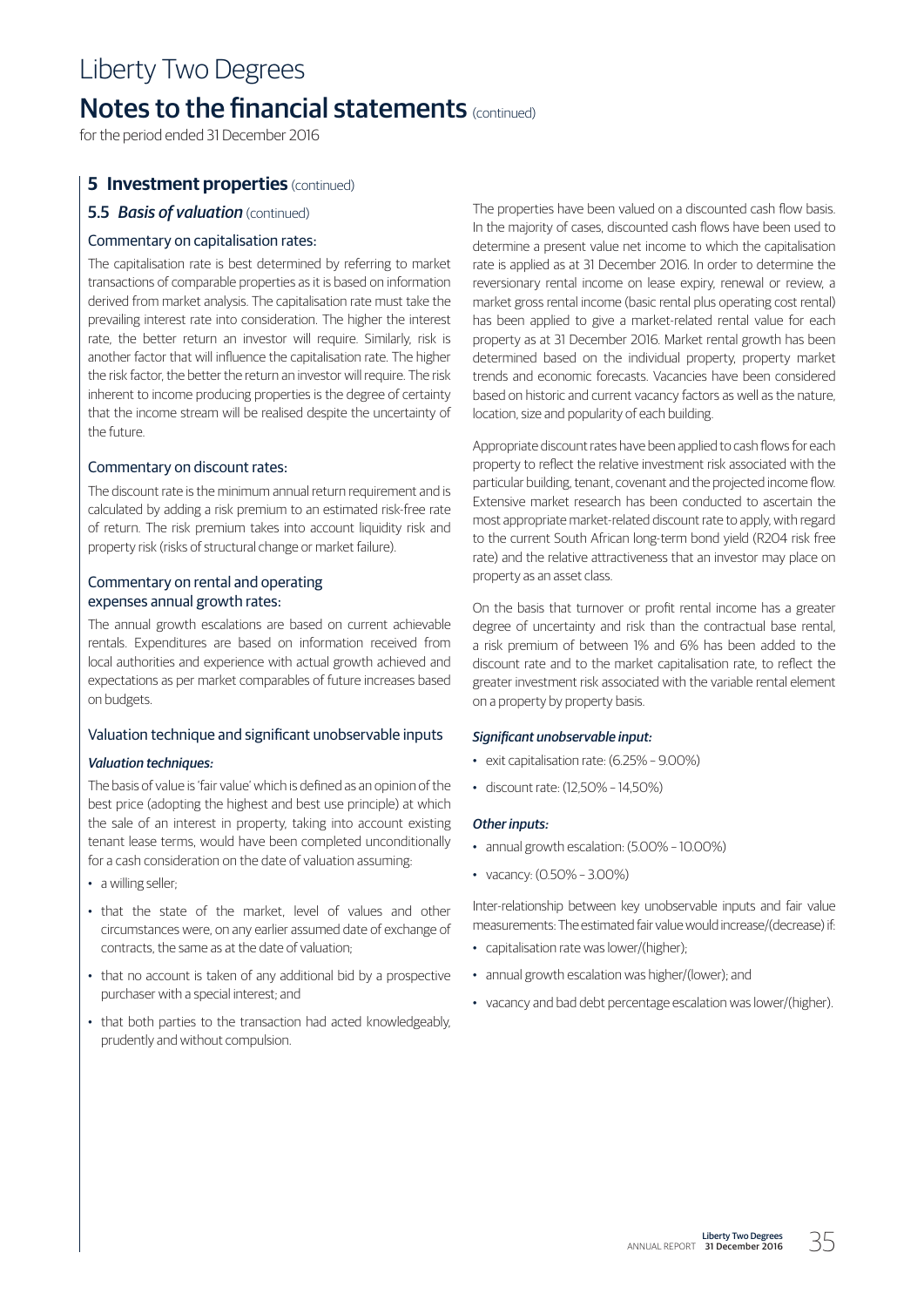# Notes to the financial statements (continued)

for the period ended 31 December 2016

### **5** Investment properties (continued)

### 5.6 *Schedule of properties as at 31 December 2016*

| <b>No</b> | <b>Property name</b><br>and % interest<br>in the undivided<br>shares by<br>L <sub>2</sub> D | <b>Physical address</b><br>and province                                                                          | <b>Main</b><br>sector              | <b>Initial</b><br>purchase<br>price<br>R'OOO(1) | Valuation <sup>(1)</sup><br><b>R'OOO</b> | Average<br>rental<br>per $m2$<br>(R) | L <sub>2</sub> D's<br>gross<br><b>lettable</b><br>area<br>(m <sup>2</sup> ) | <b>Total</b><br>gross<br>lettable<br>area<br>(m <sup>2</sup> ) |
|-----------|---------------------------------------------------------------------------------------------|------------------------------------------------------------------------------------------------------------------|------------------------------------|-------------------------------------------------|------------------------------------------|--------------------------------------|-----------------------------------------------------------------------------|----------------------------------------------------------------|
|           | 1 Sandton City                                                                              | 5th Street, Alice Lane                                                                                           | Retail                             | 2 158 335                                       | 2 168 402                                | 454                                  | 32720                                                                       | 198 304                                                        |
|           | Complex (16,5%)                                                                             | and Sandton Drive,<br>Sandton, Gauteng                                                                           | - Retail<br>- Office               |                                                 |                                          |                                      | 24 27 2<br>8448                                                             | 147 104<br>51 200                                              |
|           | 2 Eastgate<br>Complex <sup>(2)</sup><br>(22,0%)                                             | 43 Bradford Road,<br>Bedfordview,<br>Johannesburg, Gauteng                                                       | Retail                             | 1904510                                         | 1926515                                  | 436                                  | 29874                                                                       | 135790                                                         |
|           | 3 Melrose Arch                                                                              | 60 Atholl Oaklands                                                                                               | Office                             | 421704                                          | 423 514                                  | 267                                  | 11020                                                                       | 186 291                                                        |
|           | (5,5%)                                                                                      | Road and Melrose<br>Blvd, Melrose North,<br>Johannesburg, 2076                                                   | - Office<br>- Retail<br>- Special- |                                                 |                                          |                                      | 7 2 2 8<br>2777<br>1015                                                     | 122 187<br>46 948<br>17156                                     |
|           | 4 Liberty Midlands<br>Mall (22,0%)                                                          | Sanctuary Road,<br>Pietermaritzburg, 3201,<br>KwaZulu-Natal                                                      | ised<br>Retail                     | 414 129                                         | 419630                                   | 317                                  | 12 3 14                                                                     | 55 973                                                         |
|           | 5 Nelson Mandela<br>Square (22,0%)                                                          | 5th Street, Sandton,                                                                                             | Retail                             | 387283                                          | 393885                                   | 341                                  | 8535                                                                        | 38795                                                          |
|           |                                                                                             | Gauteng                                                                                                          | - Retail<br>- Office               |                                                 |                                          |                                      | 4433<br>4 1 0 2                                                             | 20 148<br>18647                                                |
|           | 6 Liberty<br>Promenade<br>Shopping Centre<br>(22,0%)                                        | Corner of AZ Berman<br>Drive, Morgenster<br>Road and 11th Avenue,<br>Mitchells Plain, Cape<br>Town, Western Cape | Retail                             | 304 326                                         | 306 966                                  | 157                                  | 16 148                                                                      | 73 400                                                         |
|           | 7 Botshabelo Mall<br>(15,4%)                                                                | Portions 2 and 3 of<br>Erf 1 Botshabelo-H,<br><b>Free State</b>                                                  | Retail                             | 49657                                           | 49793                                    | 88                                   | 3 1 4 0                                                                     | 20 3 90                                                        |
|           | 8 John Ross Eco<br>serviced stands<br>(22,0%)                                               | Portion 16 and<br>Junction - varying Portion 17, Erf 11451,<br>Richards Bay,<br>KwaZulu-Natal                    | Specialised                        | 75819                                           | 85 316                                   | 62                                   | 1553                                                                        | 7060                                                           |
|           | 9 Liberty Centre<br>Head Office<br>(Cape Town)<br>(22,0%)                                   | Montague Gardens,<br>Century Boulevard,<br>Century City, Cape<br>Town, Western Cape                              | Office                             | 78975                                           | 78979                                    | 203                                  | 4 2 2 1                                                                     | 19188                                                          |
|           | 10 Liberty Centre<br>Head Office<br>(22,0%)                                                 | 21 Aurora Drive and<br>2 Park Lane, Umhlanga<br>(Umhlanga Ridge) Ridge, KwaZulu-Natal                            | Office                             | 88526                                           | 90 550                                   | 161                                  | 4478                                                                        | 20352                                                          |
|           | 11 Standard Bank<br>Centre (11,0%)                                                          | 5 Simmonds Street,<br>Johannesburg, Gauteng                                                                      | Office                             | 116736                                          | 116889                                   | 90                                   | 10 207                                                                      | 92789                                                          |
|           | <b>Total</b>                                                                                |                                                                                                                  |                                    | 6 000 000                                       | 6 0 6 0 4 3 9                            | 321                                  | 134 210                                                                     | 848332                                                         |

*(1) Excludes the impact of straight-lining of operating lease income.*

*(2) Eastgate office tower is currently under construction.*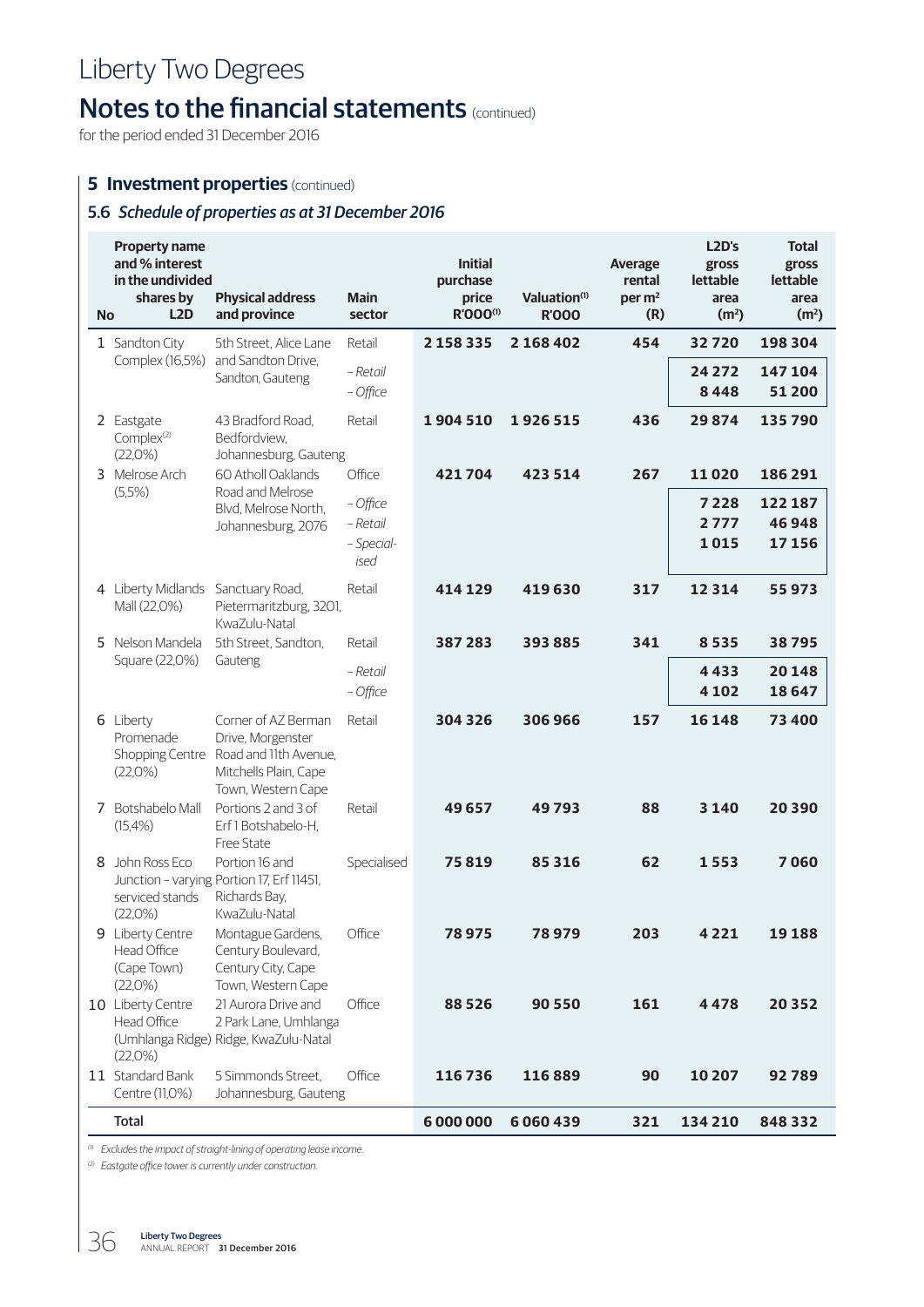# Notes to the financial statements (continued)

for the period ended 31 December 2016

### **5** Investment properties (continued)

#### 5.7 *Portfolio information*

| Geographic profile               | <b>Gross</b><br>lettable area <sup>(1)</sup><br>(m <sup>2</sup> ) | <b>Gross</b><br>lettable area<br>$(\%)$   | <b>Gross</b><br>monthly rental<br>(R'000) |
|----------------------------------|-------------------------------------------------------------------|-------------------------------------------|-------------------------------------------|
| Gauteng                          | 92 3 5 6                                                          | 68,8%                                     | 34 644                                    |
| Western Cape                     | 20 3 69                                                           | 15,2%                                     | 3 3 8 5                                   |
| Kwazulu-Natal                    | 18 3 4 5                                                          | 13,7%                                     | 4713                                      |
| <b>Free State</b>                | 3 1 4 0                                                           | 2,3%                                      | 276                                       |
| Portfolio                        | 134 210                                                           | 100,0%                                    | 43018                                     |
| Sectoral profile                 | <b>Gross</b><br>lettable area <sup>(1)</sup><br>(m <sup>2</sup> ) | <b>Gross</b><br>monthly rental<br>(R'000) | <b>Gross</b><br>monthly rental<br>$(\% )$ |
| Retail                           | 102732                                                            | 37477                                     | 87,1%                                     |
| Office                           | 29925                                                             | 5445                                      | 12,7%                                     |
| Specialised                      | 1553                                                              | 96                                        | 0,2%                                      |
| Portfolio                        | 134 210                                                           | 43018                                     | 100,0%                                    |
|                                  |                                                                   | Gross lettable area <sup>(1)</sup>        |                                           |
| Tenant profile (m <sup>2</sup> ) | A                                                                 | B                                         | C                                         |
| Office                           | 22 277                                                            | 3919                                      | 2502                                      |
| Retail                           | 73488                                                             | 8841                                      | 13532                                     |
| Specialised                      |                                                                   | 1553                                      |                                           |

Portfolio **95 765 14 313 16 034** 

*(1) Gross lettable area is L2D's share of the total GLA.*

Key

*A Large international and national tenants, large listed tenants and government or smaller tenants in respect of which rental guarantees are issued. These include, inter alia, Shoprite, Pick n Pay, Woolworths, MTN, Vodacom, Foschini, Truworths and Bidvest.*

*B Smaller international and national tenants, smaller listed tenants, major franchisees and medium to large professional firms. These include, inter alia, Anglorand, African Alliance, Cash Crusaders, Doppio Zero, Sorbet and Specsavers.*

*C Other local tenants and sole proprietors. These comprise over 500 tenants.*

| Vacancy profile (%) | <b>Gross</b><br>lettable area |
|---------------------|-------------------------------|
| Office              | 9,6                           |
| Retail              | 2,5                           |
| Portfolio           | 4,6                           |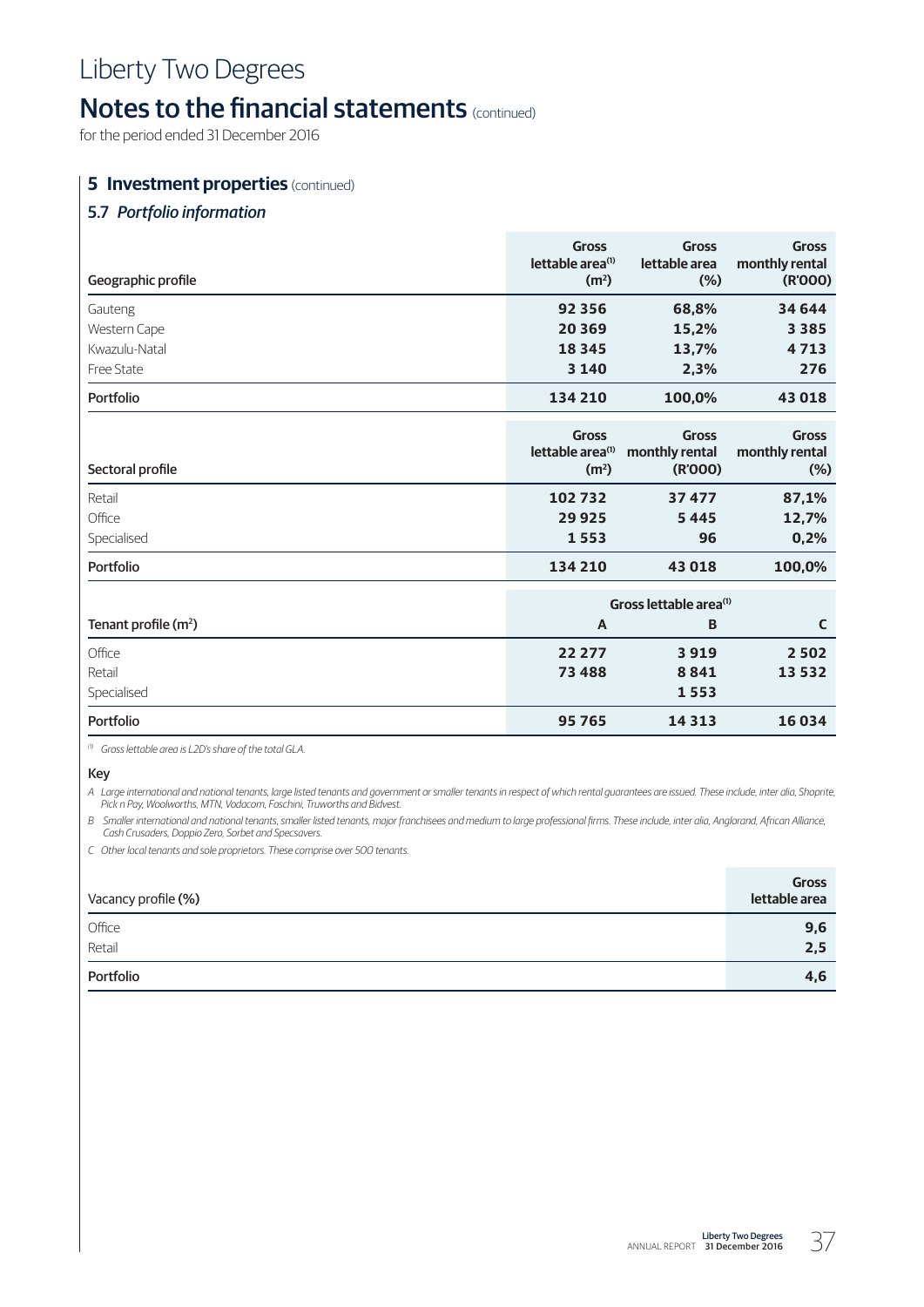# Notes to the financial statements (continued)

for the period ended 31 December 2016

### **5** Investment properties (continued)

### **5.7** *Portfolio information* (continued)

|                                                             |               |                        |          |         |      | Lease expiry profile - gross lettable area |               |                    |                                      |
|-------------------------------------------------------------|---------------|------------------------|----------|---------|------|--------------------------------------------|---------------|--------------------|--------------------------------------|
| %                                                           | <b>Vacant</b> | Monthly <sup>(1)</sup> | 2017     |         | 2018 | 2019                                       | 2020          | 2021               | $2020+$                              |
| Office                                                      | 12,1          | 1,1                    | 22,5     |         | 5,1  | 35,5                                       | 8,1           | 4,8                | 10,8                                 |
| Retail                                                      | 2,9           | 2,4                    | 20,4     |         | 11,8 | 19,3                                       | 10,7          | 10,1               | 22,4                                 |
| Specialised                                                 | 0,0           | 0,0                    | 0,0      |         | 10,1 | 0,0                                        | 0,0           | 0,0                | 89,9                                 |
| Portfolio                                                   | 5,6           | 2,0                    | 20,4     |         | 9,8  | 23,3                                       | 9,7           | 8,3                | 20,9                                 |
| Lease expiry profile - revenue                              |               |                        |          |         |      |                                            |               |                    |                                      |
| <b>R'OOO</b>                                                | <b>Vacant</b> | Monthly <sup>(1)</sup> | 2017     |         | 2018 | 2019                                       | 2020          | 2021               | $2020+$                              |
| Office                                                      |               | 2876                   | 61 2 7 9 | 13884   |      | 96812                                      | 22 158        | 13 2 3 2           | 31081                                |
| Retail                                                      |               | 38619                  | 324 328  | 186 996 |      | 307 532                                    | 170469        | 160498             | 355754                               |
| Specialised                                                 |               |                        |          |         | 1020 |                                            |               |                    | 6335                                 |
| Portfolio                                                   |               | 41 4 95                | 385 607  | 201 900 |      | 404 344                                    | 192 627       | 173730             | 393 170                              |
|                                                             |               |                        |          |         |      | <b>Office</b>                              | <b>Retail</b> | <b>Specialised</b> | <b>Portfolio</b>                     |
| Weighted average rental per m <sup>2</sup> by rentable area |               |                        |          |         |      | 181,95                                     | 364.81        | 61,52              | 320,52                               |
| Weighted average rental escalation (%)                      |               |                        |          |         |      | 7,5                                        | 6,9           | 8,0                | 7,1                                  |
| $\frac{0}{0}$                                               |               |                        |          |         |      |                                            |               |                    | Average annualised<br>property yield |
| Portfolio                                                   |               |                        |          |         |      |                                            |               |                    | 6,8                                  |

*(1) Month to month expiries consist primarily of leases that have expired, with new leases currently being negotiated, and commitments obtained on a monthly basis in the interim.*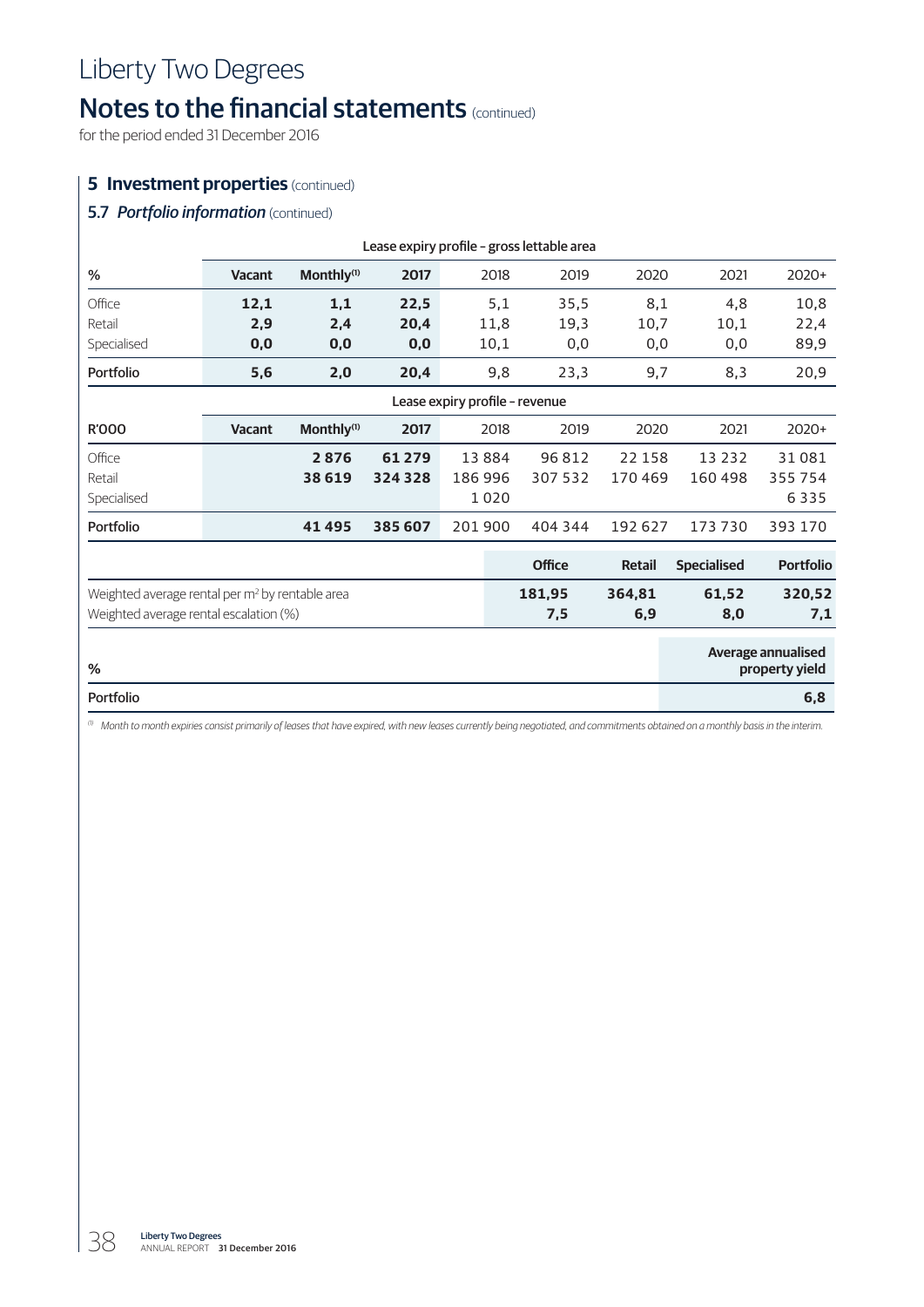# Notes to the financial statements (continued)

for the period ended 31 December 2016

### **6 Trade and other receivables**

| <b>R'OOO</b>                                                                                                                                                                                  | 2016    |
|-----------------------------------------------------------------------------------------------------------------------------------------------------------------------------------------------|---------|
| Trade and other receivables                                                                                                                                                                   |         |
| Trade and other receivables include the following:                                                                                                                                            |         |
| Sundry receivables for alternate income                                                                                                                                                       | 11716   |
| Development project costs to be capitalised                                                                                                                                                   | 14 180  |
| Municipal deposits                                                                                                                                                                            | 506     |
| Accrued income                                                                                                                                                                                | 784     |
| Loan with Liberty Group Limited                                                                                                                                                               | 36 1 21 |
| Other receivables <sup>(1)</sup>                                                                                                                                                              | 27387   |
| Prepayments:                                                                                                                                                                                  |         |
| Other                                                                                                                                                                                         | 1 1 7 7 |
| Total trade and other receivables                                                                                                                                                             | 91871   |
| <sup>(1)</sup> Includes R14,4 million rental received by LGL on an agency basis                                                                                                               |         |
| <b>7 Financial investments</b>                                                                                                                                                                |         |
|                                                                                                                                                                                               |         |
| 7.1 Financial investments comprise:                                                                                                                                                           |         |
| <b>Financial assets</b>                                                                                                                                                                       |         |
| Quoted in an active market and unlisted                                                                                                                                                       |         |
| Mutual funds - money market                                                                                                                                                                   | 2774878 |
| 7.2 Movement analysis                                                                                                                                                                         |         |
| <b>Additions</b>                                                                                                                                                                              | 2780000 |
| Disposals                                                                                                                                                                                     | (20000) |
| Interest received                                                                                                                                                                             | 14878   |
| Balance at the end of the year                                                                                                                                                                | 2774878 |
| Held in a STANLIB money market account. The balance attracts a daily floating rate of interest.                                                                                               |         |
| Underlying investments are with South African banks, all with a F1+ Fitch National Short-Term Rating, and with one<br>international bank, having a AA- Fitch International Long- Term Rating. |         |
| 8 Cash and cash equivalents                                                                                                                                                                   |         |
| Cash at bank and on hand                                                                                                                                                                      | 1682    |

Bank balances are with the Standard Bank of South Africa which has a Fitch F1+ National Short-Term Rating.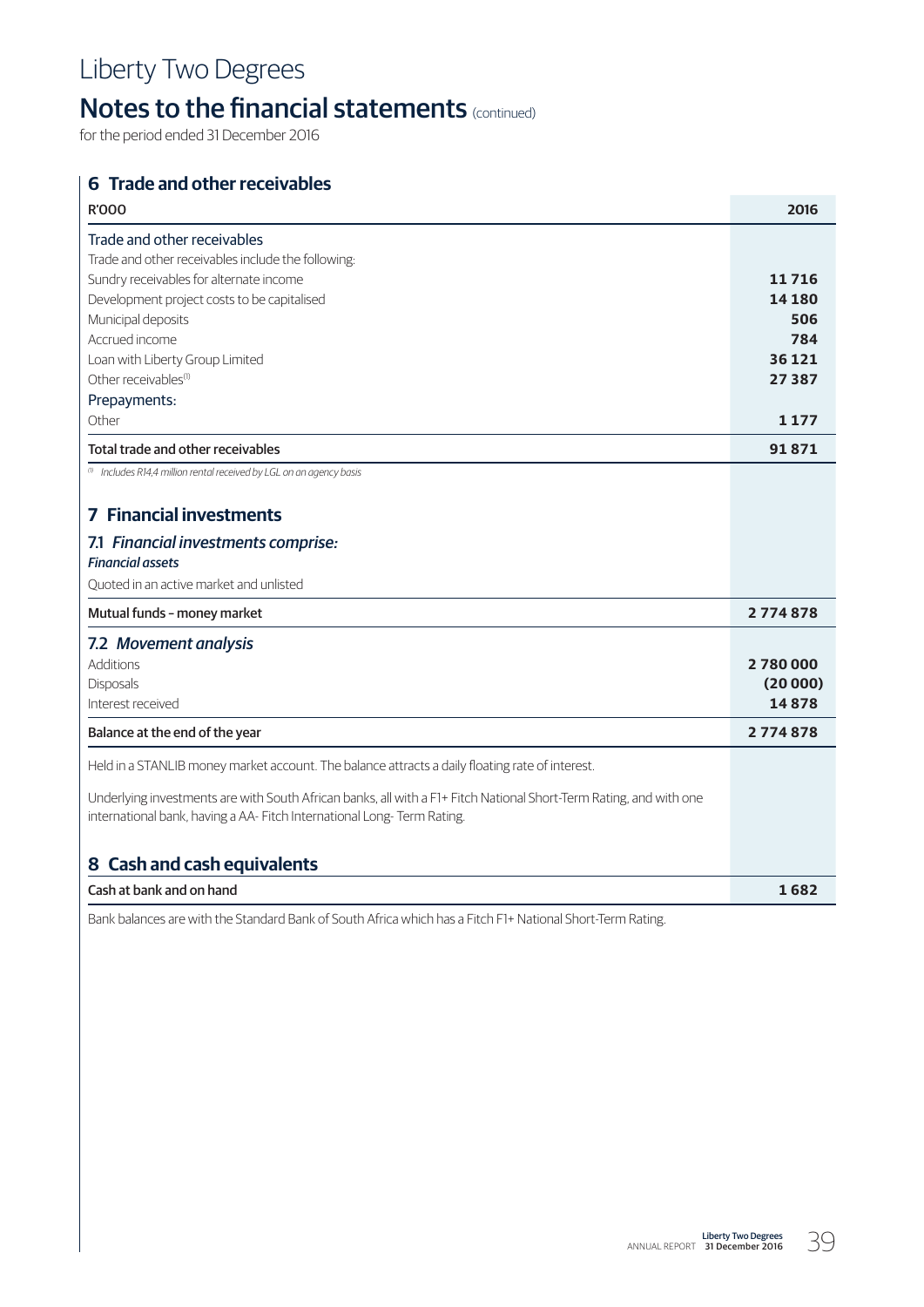# Notes to the financial statements (continued)

for the period ended 31 December 2016

### **9 Trade and other payables**

| <b>R'OOO</b>                                    | 2016     |
|-------------------------------------------------|----------|
| Trade and other payables include the following: |          |
| Creditors control                               | 3 1 9 4  |
| Tenant deposits                                 | 15 5 32  |
| Municipal charges                               | 7847     |
| <b>Accruals</b>                                 |          |
| Audit fee                                       | 339      |
| Printing and publishing costs                   | 300      |
| Valuation costs                                 | 598      |
| Listing costs <sup>(1)</sup>                    | 97010    |
| Asset management fee                            | 2 2 0 2  |
| Other                                           | 2616     |
| Sundry payables                                 |          |
| Rent received in advance                        | 4 4 6 5  |
| VAT payable                                     | 8133     |
| Merchant Ioan accounts                          | 15922    |
| Other                                           | 10 2 9 1 |
| Total trade and other payables                  | 168 449  |
| Current                                         | 168 449  |

*(1) Included in the accrual for listing costs is the accrual for audit fee services provided in the amount of R2.2 million*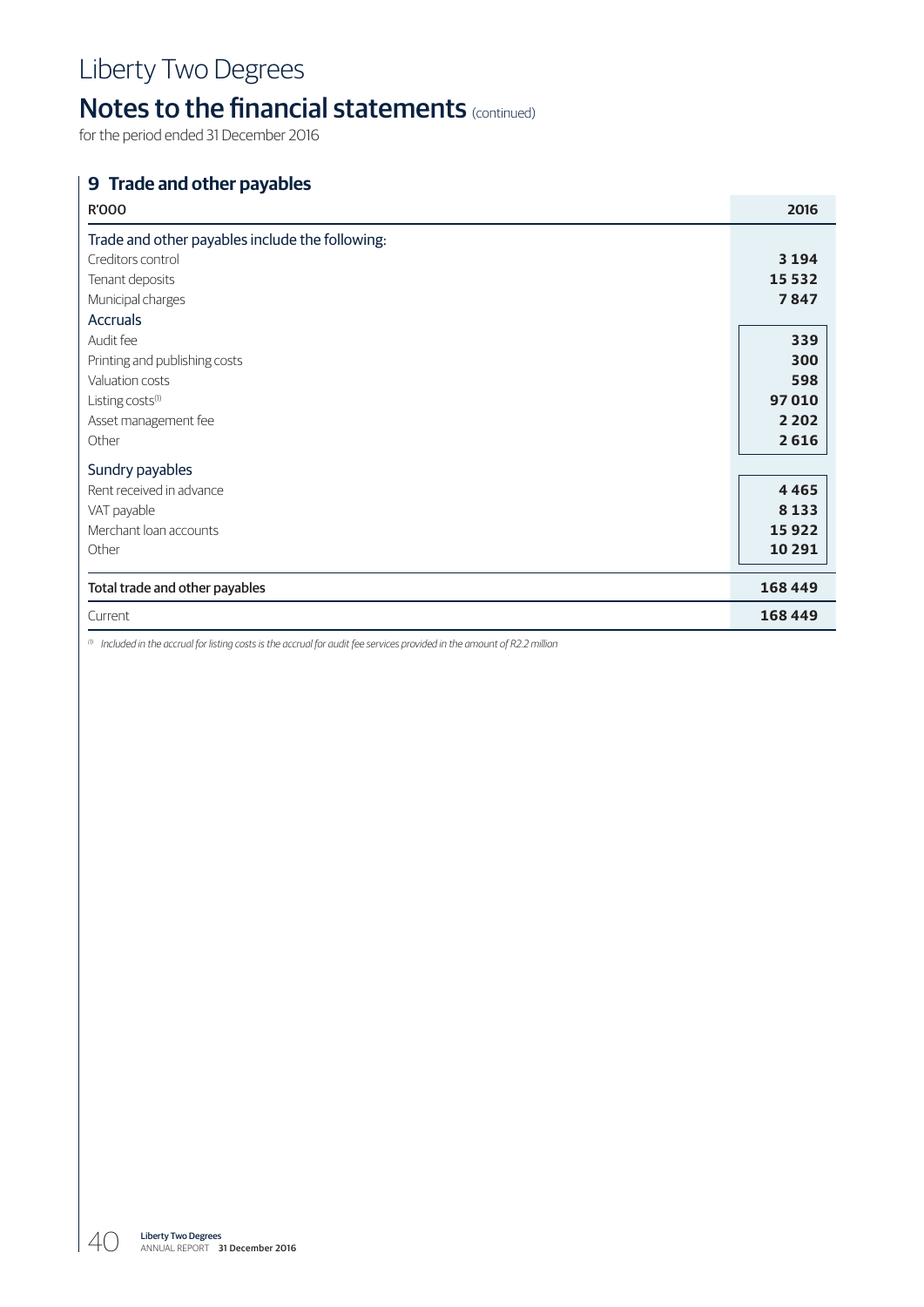# Notes to the financial statements (continued)

for the period ended 31 December 2016

### **10 Fair value hierarchy for financial instruments and investment property**

IFRS 13 requires that an entity discloses for each class of assets and liabilities measured at fair value, the level in the fair value hierarchy into which the fair value measurements are categorised in their entirety. The fair value hierarchy reflects the significance of the inputs used in making fair value measurements.

The fair value hierarchy has the following levels:

- Level 1 quoted prices (unadjusted) in active markets for identical assets or liabilities;
- Level 2 inputs other than quoted prices included within level 1 that are observable for the asset or liability, either directly (i.e. as prices) or indirectly (i.e. derived from prices);
- Level 3 inputs for the asset or liability that are not based on observable market data (unobservable inputs).

#### *Fair value hierarchy for financial instruments and properties*

*Period ended 31 December 2016*

| Assets (R'OOO)                        | <b>Fair value</b> | Level 1 | Level 2       | Level 3             |
|---------------------------------------|-------------------|---------|---------------|---------------------|
| Investment properties                 | 5997200           |         |               | 5997200             |
| Investment property under development | 63 2 3 9          |         |               | 63 2 3 9            |
| Financial investments                 | 2 7 7 4 8 7 8     |         | 2 7 7 4 8 7 8 |                     |
|                                       | 8835317           |         |               | 2 774 878 6 060 439 |

The fair value of trade and other receivables, cash and cash equivalents, trade and other payments approximate their carrying value and are not included in the hierarchy analysis as their settlement terms are short-term and therefore from a materiality perspective fair values are not required to be modelled.

#### *Details of changes in valuation techniques*

There have been no significant changes in valuation techniques in the period under review.

#### *Significant transfers between level 1, level 2 and level 3*

There have been no transfers between level 1, level 2 and level 3 financial investments and investment property for the period under review..

#### *Valuation techniques*

*Valuation techniques used in determining the fair values of assets in level 2 and 3*

| <b>LEVEL</b> | <b>INSTRUMENT</b>                          | <b>VALUATION BASIS</b>                               | <b>MAIN ASSUMPTIONS</b>                          |
|--------------|--------------------------------------------|------------------------------------------------------|--------------------------------------------------|
|              | Mutual funds                               | Quoted put (exit) price provided by the fund manager | Price- not applicable                            |
|              | Investment properties                      | Discounted cash flow                                 | Refer note 5 for detail<br>regarding assumptions |
|              | Investment properties under<br>development | Cost                                                 | Not applicable                                   |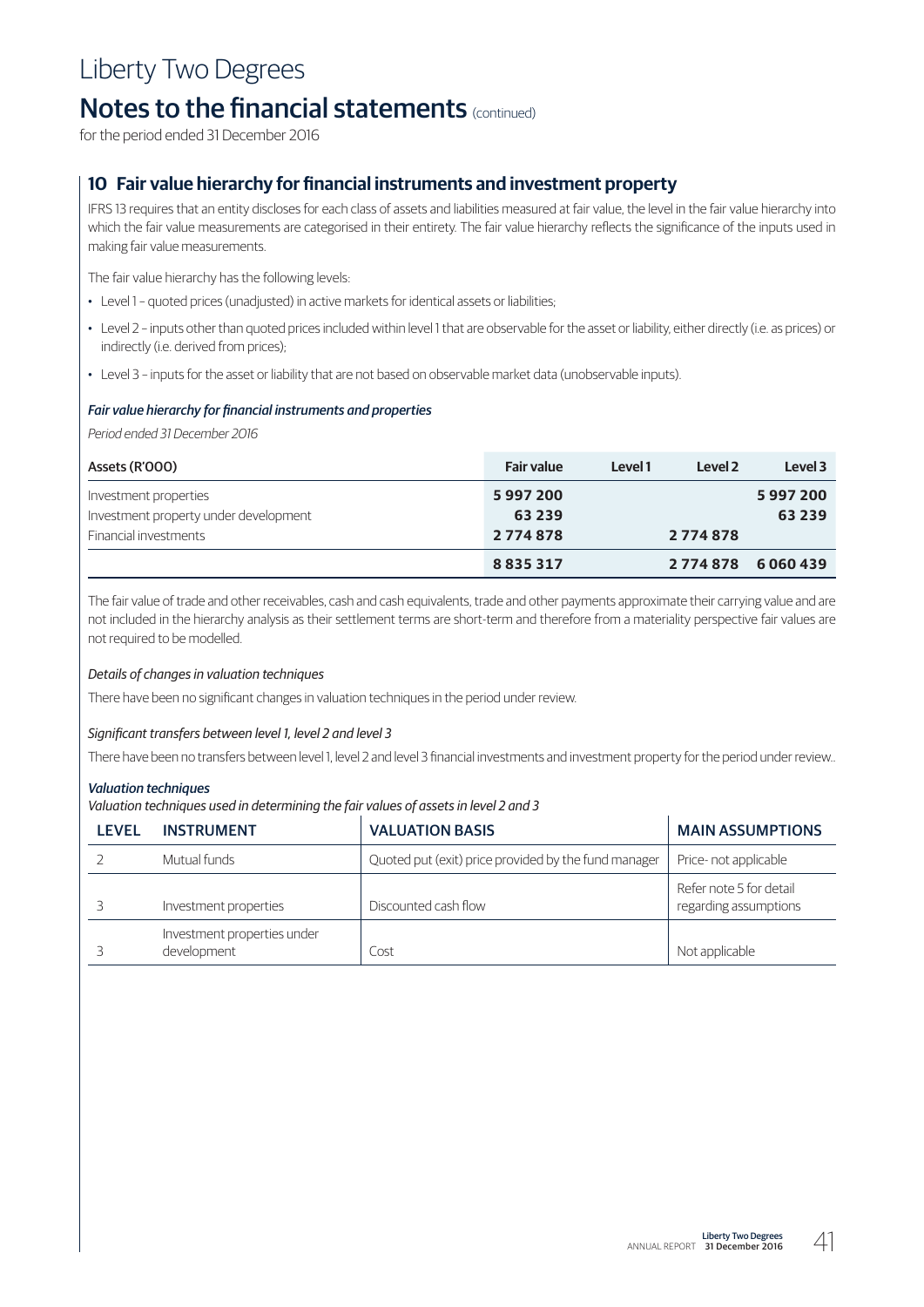# Notes to the financial statements (continued)

for the period ended 31 December 2016

### **10 Fair value hierarchy for financial instruments and investment property (continued)**

### *Reconciliation of level 3 assets and liabilities*

The table below analyses the movement of level 3 assets for the period under review.

| <b>R'OOO</b>                                                  | 2016      |
|---------------------------------------------------------------|-----------|
| Investment property and investment property under development |           |
| Acquisitions under common control                             | 6 000 000 |
| Capitalised cost                                              | 7936      |
| Fair value adjustments (unrealised)                           | 52 503    |
| Closing balance                                               | 6060439   |

The fair value gains and losses are included in the fair value adjustments line in profit or loss.

### *Sensitivity analysis of level 3 assets*

#### *Investment property*

Investment properties fair values were derived by determining sustainable net rental income, to which an appropriate capitalisation rate is applied. Capitalisation rates are adjusted for occupancy levels, age of the building, location and expected future benefit of recent alterations.

The capitalisation rates applied at 31 December 2016 range between 6,25% and 9,00%. This compares to the ten-year government yield of 8,93%. The non-observable adjustments included in the valuation can therefore be referenced to the variance to the ten-year government rate.

The table below indicates the sensitivity of the aggregate market values for a 0,5% change in the capitalisation rate.

|                                                     | Change in capitalisation rate |           |          |
|-----------------------------------------------------|-------------------------------|-----------|----------|
|                                                     | 0.5%                          |           | 0.5%     |
| 2016                                                | <b>Rm</b>                     | increase  | decrease |
| Properties below 6,8% capitalisation rate           | 5 3 2 6 0 0 6                 | 4940860   | 5776332  |
| Properties between 6,8% - 8,5% capitalisation rate  | 567751                        | 532 602   | 607915   |
| Properties between 8,6% - 10,5% capitalisation rate | 166 682                       | 157838    | 176576   |
| <b>Total</b>                                        | 6060439                       | 5 631 300 | 6560823  |

The table below indicates the sensitivity of the aggregate market values for a 50 bps change in the discount rate.

|                          | Change in discount rate |                                |          |
|--------------------------|-------------------------|--------------------------------|----------|
|                          | 50 bps                  |                                | 50 bps   |
| 2016                     | <b>Rm</b>               | <i>increase</i>                | decrease |
| Total property portfolio |                         | 6 0 60 439 5 940 159 6 186 473 |          |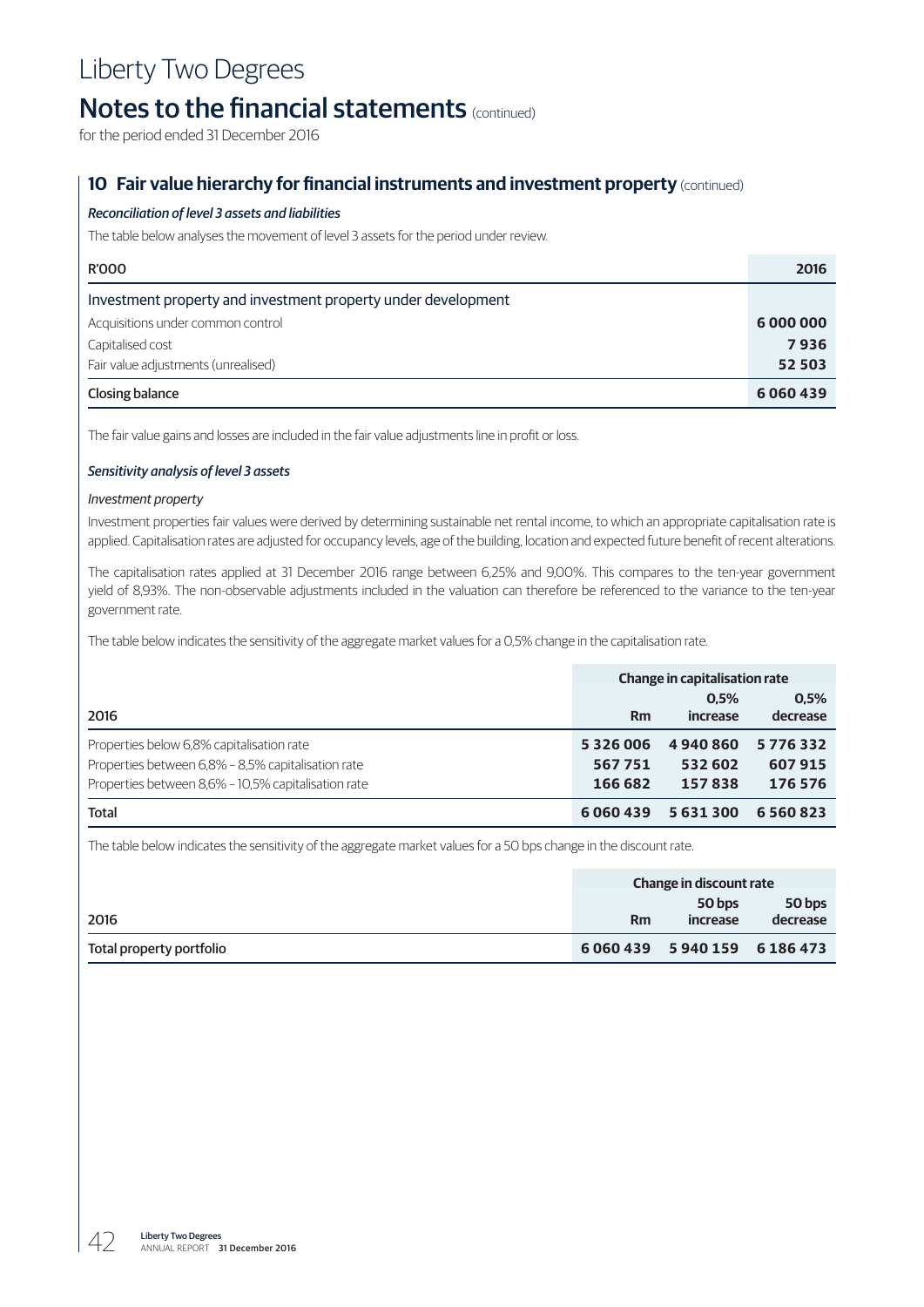# Notes to the financial statements (continued)

for the period ended 31 December 2016

| 11 Capital                                                                                                      |                                          |                                        |
|-----------------------------------------------------------------------------------------------------------------|------------------------------------------|----------------------------------------|
| <b>R'OOO</b>                                                                                                    |                                          | 2016                                   |
| Authorised capital<br>Unlimited participatory interest units                                                    |                                          |                                        |
| Units movement analysis:                                                                                        | <b>Number of</b><br>units ('000)<br>2016 | <b>Capital</b><br><b>R'OOO</b><br>2016 |
| Units<br>Subscription for units - acquisition of portfolio assets<br>Subscription for units - private placement | 626316<br>282 127                        | 6000000<br>2780212                     |
| Balance at 31 December 2016                                                                                     | 908 443                                  | 8780212                                |
| Transaction costs for issue of new units                                                                        |                                          | (116357)                               |
| Capital                                                                                                         |                                          | 8663855                                |
| 12 Rental and related income                                                                                    |                                          |                                        |
| <b>R'OOO</b>                                                                                                    |                                          | 2016                                   |
| Rental and related income<br>Property rental<br>Recoveries                                                      |                                          | 42785<br>3880                          |
| Total rental and related income                                                                                 |                                          | 46 665                                 |
| 13 Property operating expenses<br>Property operating expenses                                                   |                                          |                                        |
| Advertising and promotions<br>Cleaning<br>Amortisation of tenant installations and letting commission           |                                          | (286)<br>(596)<br>(132)                |
| Insurance                                                                                                       |                                          | (183)                                  |
| Legal fees<br>Municipal charges                                                                                 |                                          | (43)<br>(8029)                         |
| Property management fees                                                                                        |                                          | (1406)                                 |
| Repairs and maintenance                                                                                         |                                          | (704)                                  |
| <b>Salaries</b>                                                                                                 |                                          | (572)                                  |
| Security                                                                                                        |                                          | (1203)                                 |
| Other                                                                                                           |                                          | (1237)                                 |
| Total property operating expenses                                                                               |                                          | (14 391)                               |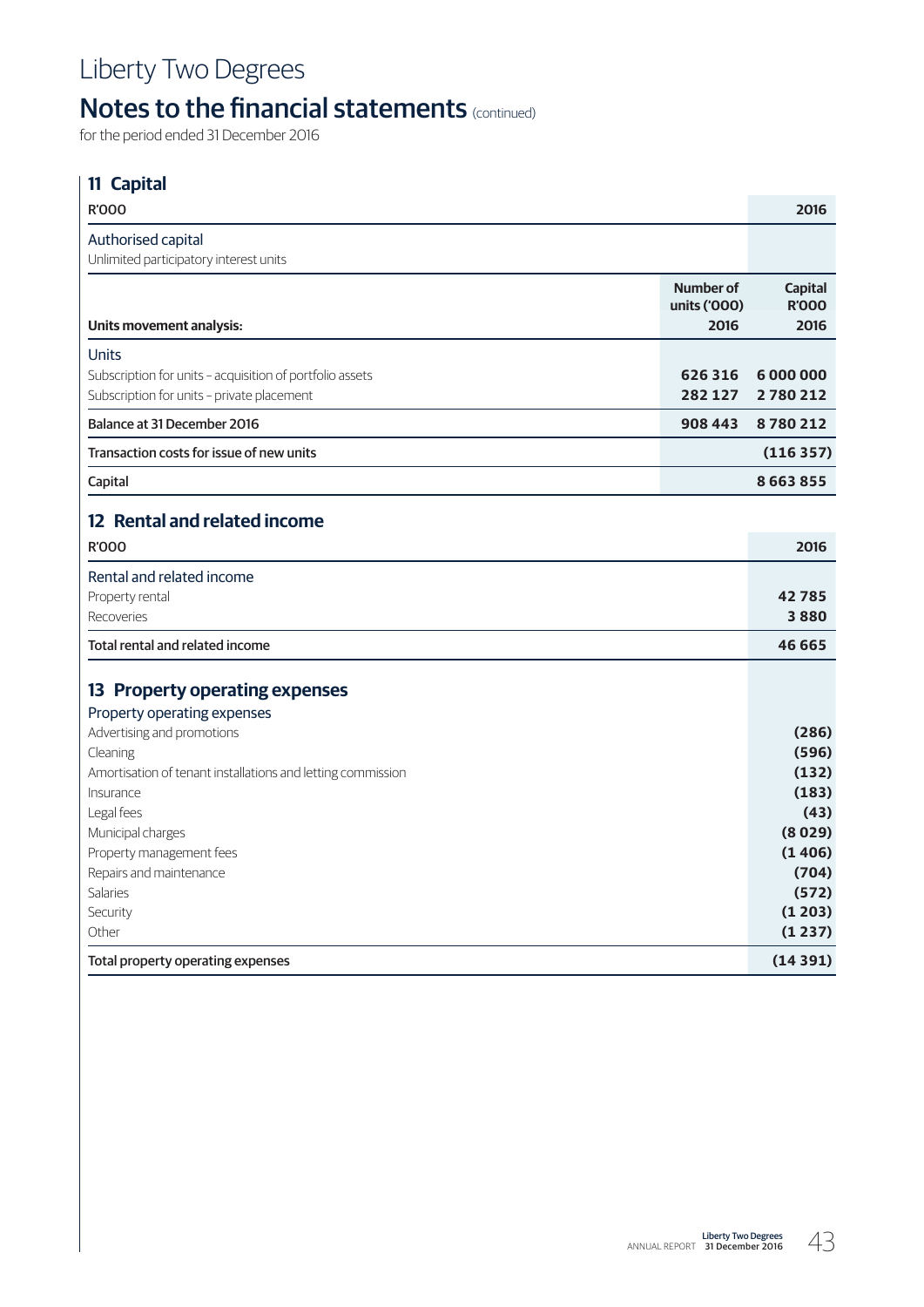# Notes to the financial statements (continued)

for the period ended 31 December 2016

### **14 Administration expenses**

| <b>R'OOO</b>                  | 2016  |
|-------------------------------|-------|
| Audit fee                     | (339) |
| Property valuation fees       | (155) |
| Trustee fee                   | (45)  |
| Printing and publishing costs | (300) |
| Other                         | (48)  |
| Total administration expenses | (887) |

### **15 Asset management fee**

The asset management fee is calculated as a monthly management fee of  $1/12$  of 0,4% of the enterprise value of L2D (being the sum of the market capitalisation of the Scheme and all debt in the Scheme). The market capitalisation is based on the average daily closing price of the units as quoted on the Main Board of the JSE of South Africa.

### **16 Capital commitments**

| <b>R'OOO</b>                                | 2016    |
|---------------------------------------------|---------|
| Investment properties                       |         |
| Under contracts                             | 9074    |
| Authorised but not contracted               | 53 689  |
| Capital improvements on existing properties |         |
| Under contracts                             | 112051  |
| Authorised but not contracted               | 118251  |
|                                             | 293 065 |

The above capital commitments will be funded from existing resources.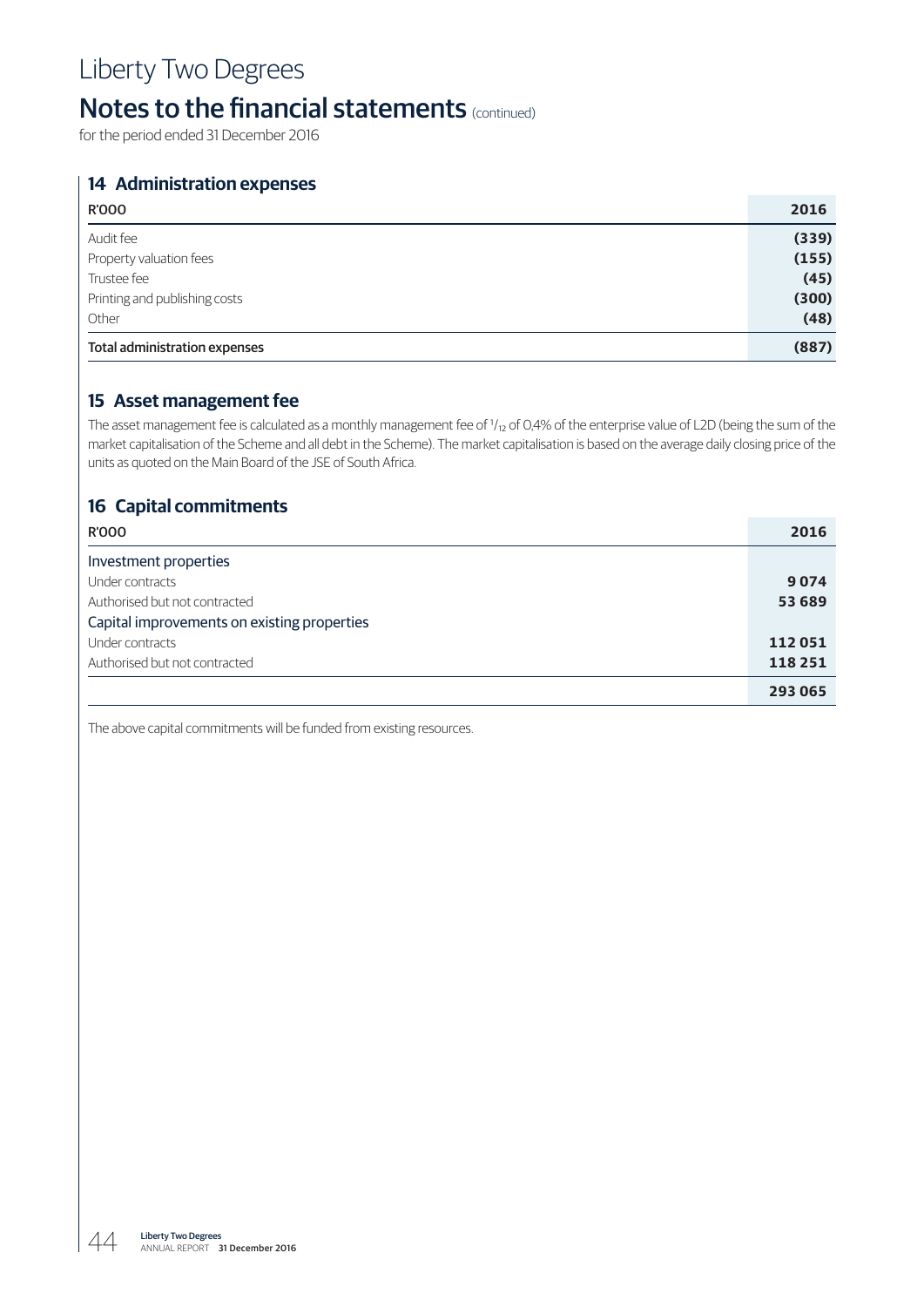### Notes to the financial statements (continued)

for the period ended 31 December 2016

### **17 Cash generated from operations**

| <b>R'OOO</b>                                                | 2016    |
|-------------------------------------------------------------|---------|
| Cash generated from operations                              |         |
| Total earnings                                              | 96 566  |
| Adjusted for:                                               |         |
| Interest received                                           | (14878) |
| Amortisation of tenant installations and letting commission | 132     |
| Annual listing costs                                        | 36      |
| Fair value adjustments on investment properties             | (52503) |
| Working capital changes                                     | 76578   |
| Increase in trade and other receivables                     | (91871) |
| Increase in trade and other payables                        | 168 449 |
| Total cash generated from operations                        | 105931  |

# **18 Related party disclosure**

### *List of related parties as defined*

#### Ultimate parent

Standard Bank Group Limited.

#### Parent

Liberty Holdings Limited (LHL).

#### Fellow subsidiaries

All subsidiaries of LHL are fellow subsidiaries of L2D – a full list can be obtained from the company secretary and details are contained in the published annual financial statements of LHL. Notably, LGL and the Manager, the fund manager of L2D, are both wholly-owned subsidiaries of LHL.

#### *Transactions with related entities*

#### Transactions with LGL and PropCo

#### *Acquisition of properties and related letting businesses from Liberty Group Limited*

In terms of an exchange agreement with L2D, LGL and PropCo (a 100% held subsidiary of LGL, which owned the 25% undivided shares in the Melrose Arch precinct) disposed of 22% of their share in investment properties in exchange for units issued by L2D. Where properties were wholly-owned by LGL, L2D acquired a 22% undivided share of the properties, but where LGL and PropCo owned only an undivided share of the properties, L2D acquired a lesser undivided share.

The number of units issued to LGL and PropCo was calculated by dividing the aggregate value of the undivided shares in the properties being transferred to L2D (less the value of the units sold in terms of the private placement which were priced at the full listing price) by an amount equal to 95% of the price per unit which was payable by external investors who subscribed for units immediately prior to the listing. Consequently, LGL and PropCo exchanged investment properties fair valued at R5,6 billion and R422 million respectively in exchange for 581 925 856 and 44 389 933 participatory units respectively on listing.

The registration of transfer for all the properties did not occur before listing date, and LGL registered a usufruct over the relevant properties in terms of which L2D is entitled to receive all rental income in respect of the properties as if registration had occurred. The usufructs constitute property for the purposes of the Listing Requirements and constitute immovable property for the purposes of CISCA. Each co-owner is entitled to borrow amounts from third parties for its own account and secure its debts by registering a mortgage bond over its undivided share.

When LGL received the units in exchange for disposing of its undivided shares, it allocated these units to the funds out of which those undivided shares were transferred. In addition LGL enabled policyholders to invest funds in L2D and received R780 million from policyholders for this purpose. R3 billion of shareholder's funds were also invested in L2D units. The units issued to LGL (excepting those that were sold in terms of the private placement which were priced at the full listing price) and PropCo were issued at preferential terms at R9,50 per unit, which equated to a 5% discount to the subscription price. In terms of IFRS, the bargain purchase price of R101 million is accounted for as a transaction between owners and was recognised in equity.

Subsequent to listing, PropCo disposed of 2 631 500 participatory units to Lexshell 615 Proprietary Limited (a wholly-owned subsidiary of LHL) for R25 million which are held for the future share incentive scheme.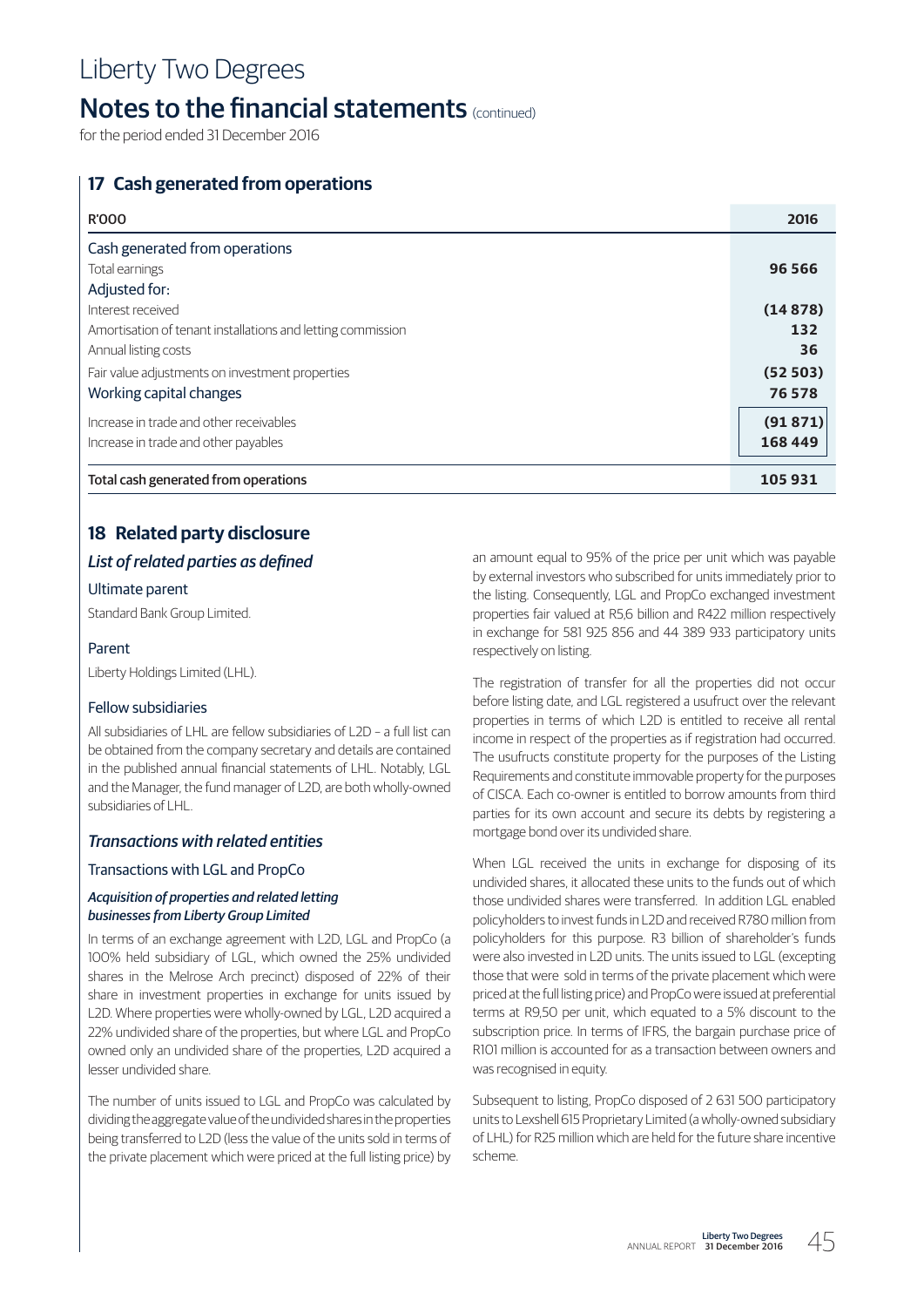### Notes to the financial statements (continued)

for the period ended 31 December 2016

### **18 Related party disclosure** (continued)

#### *Transactions with related entities* (continued)

Separate co-owners agreements cover the governance regarding the letting activities and capital decisions relating to each investment property.

LGL and L2D have entered into co-owners' agreements in respect of each property which they co-own.

#### Put option

L2D has granted LGL a continuing put option to sell further portions of its undivided shares in the existing properties (and letting businesses carried on thereon) to L2D from time to time. This enables L2D to increase its stake in the LPP and enables LGL to reduce its stake as and when required taking into account policyholder changes and exits.

The put option remains in place for so long as LGL and L2D are co-owners of any properties, and relates to the original properties which they co-own on listing date. The put option does not apply to other properties which may be purchased by LGL and L2D as co-owners after listing.

In terms of the put option, Liberty may elect to sell all (or portions having an aggregate value of at least R200 million) of its undivided shares in the existing properties to L2D, but when doing so Liberty must sell the same proportion of its undivided shares in all of the existing properties.

The put option presents an opportunity for L2D to gain further exposure to the LPP. L2D can elect to settle the consideration payable in either units or cash, whichever is the most optimal at the time. The ability to settle in cash provides an opportunity for L2D to utilise any excess cash it may have, or to consider raising gearing to acquire new properties if yields and cost of debt are supportive. Alternatively, the ability to settle in units means L2D can reserve its cash and debt capacity for other uses and at the same time increase the market capitalisation and free float of L2D. The put option will be settled at the higher of the clean volume weighted average price or net asset value per unit.

LGL is exchanging the properties on a like-for-like basis in terms of fair value and consequently this put option is measured at nil value in both LGL and L2D as there is no inherent value in the option for accounting purposes.

#### *Liberty Centre Head Office Cape Town*

The property is fully let to Liberty Health and LGL, fellow subsidiaries of L2D. Lease periods are for five and eight years respectively. Rental income received by L2D for the one month 1 December to 31 December 2016 was R857 240.

#### *Liberty Centre Head Office Umhlanga Ridge*

Approximately 80% of the property is let to LGL on a five-year lease. Rental income received by L2D for the month 1 December to 31 December 2016 was R406 158.

#### *Loan with LGL*

Included in accounts receivable is an amount of R36 million which is owing by LGL at 31 December 2016. This amount is the L2D proportional share of monies held to meet obligations created by outstanding shopping centre gift cards and tenant deposits. A money market interest rate is earned on the amount outstanding and a portion of the interest earned is allocated to shopping centre merchants associations for centre marketing.

#### Transactions with STANLIB REIT Fund Managers (the Manager)

#### *Management fees*

R2,2 million fees were paid to the Manager for the period 6 December to 31 December 2016 in respect of administration of the collective investment scheme.

#### Transactions with other related entities

#### *Operating lease payments*

STANLIB Limited, as a lessee, paid an amount of R749 132 as an operating lease expense for rental of its premises in the Melrose Arch precinct in Johannesburg.

#### *JHI Retail Property Proprietary Limited (JHI)*

The property management function in respect of the LPP is undertaken predominantly by JHI. JHI manages the Sandton City Complex, the Eastgate Complex, Liberty Promenade Shopping Centre, Liberty Midlands Mall, Nelson Mandela Square, Liberty Centre Head Office (Umhlanga), John Ross Eco-Junction and the Standard Bank Centre.

A consortium comprising JHI and Epsidex Proprietary Limited (Epsidex) is managing the Botshabelo Mall. Amdec continues to manage the Melrose Arch precinct. Neither Amdec nor Epsidex are related parties of L2D.

JHI is 51% owned by JHI Properties Proprietary Limited and 49% by LHL. It is accounted for as a joint venture of the group. Mr J Sturgeon is a director of both JHI and the Manager. Property management service net fees paid by L2D to JHI from 6 December to 31 December 2016 amounted to R1,4 million.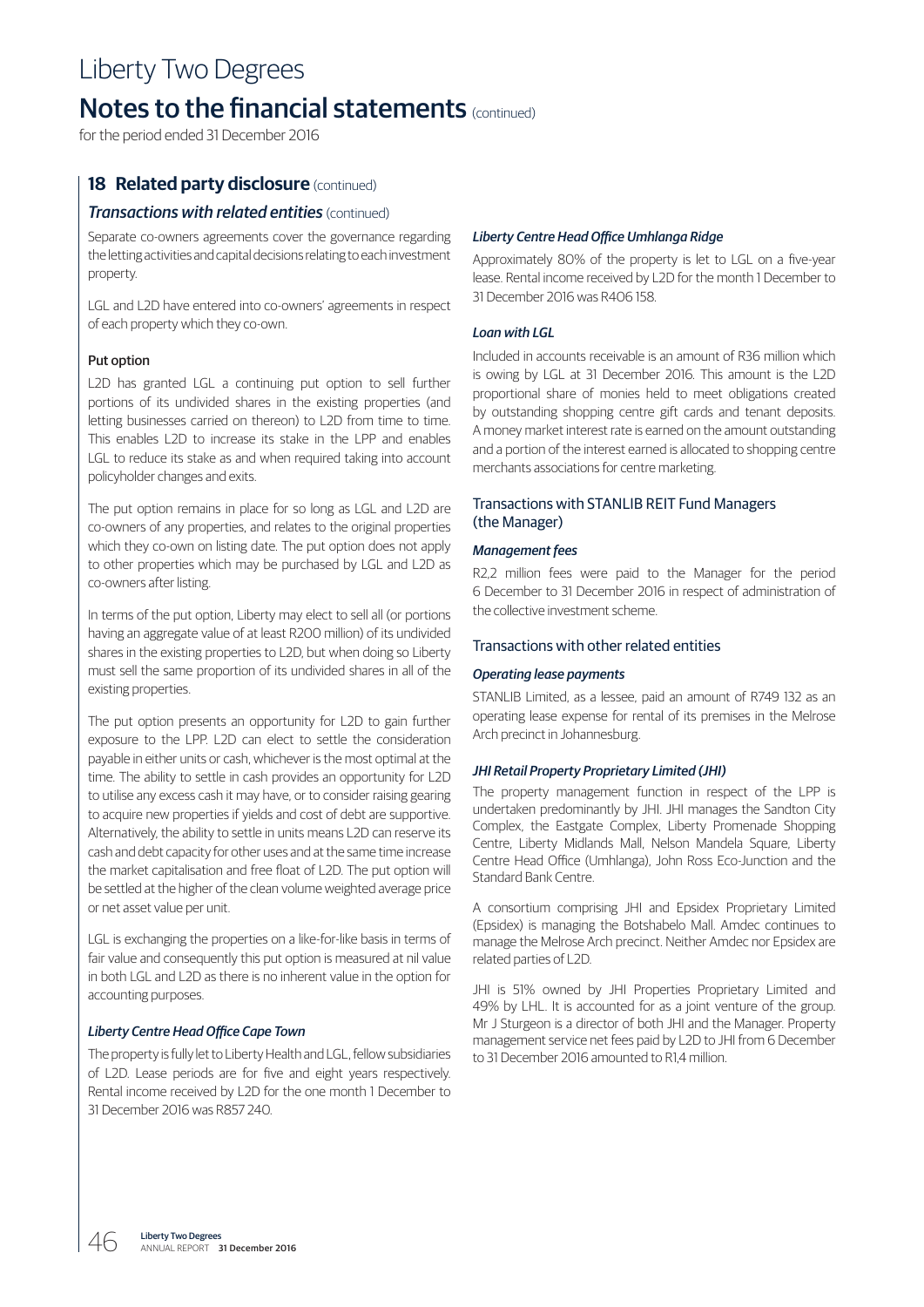# Notes to the financial statements (continued)

for the period ended 31 December 2016

### **18 Related party disclosure** (continued)

### *Transactions with related entities* (continued)

Transactions with other related entities (continued)

#### *Consolidated unit trusts*

The following STANLIB unit trusts, which are consolidated at LHL, have participatory units in L2D as at 31 December 2016 as follows:

|                                               | Liberty  |                  | <b>Market</b>    |
|-----------------------------------------------|----------|------------------|------------------|
|                                               | economic | Number of        | value of         |
|                                               | holding  | <b>L2D</b> units | <b>L2D</b> units |
| Fund name                                     | in fund  | (000)            | (R'000)          |
| STANLIB Multi-Manager Property                | 69%      | 1868             | 19613            |
| <b>STANLIB Institutional Property</b>         | 59%      | 7855             | 82477            |
| STANLIB Multi-Manager Flexible Property       | 49%      | 275              | 2883             |
| STANLIB Multi-Manager Defensive Balanced Fund | 97%      | 118              | 1 2 3 5          |
| <b>Total</b>                                  |          | 10 1 16          | 106 208          |

#### Transactions with Standard Bank

#### *Standard Bank Centre*

The Standard Bank Centre is fully let to Standard Bank on a seven-year lease. Rental income received by L2D for the month 1 December to 31 December 2016 was R923 416.

#### *Advisory fees in respect of listing*

R27,5 million has been accrued for services by Standard Bank in respect of placement and advisory fees for the year ended 31 December 2016.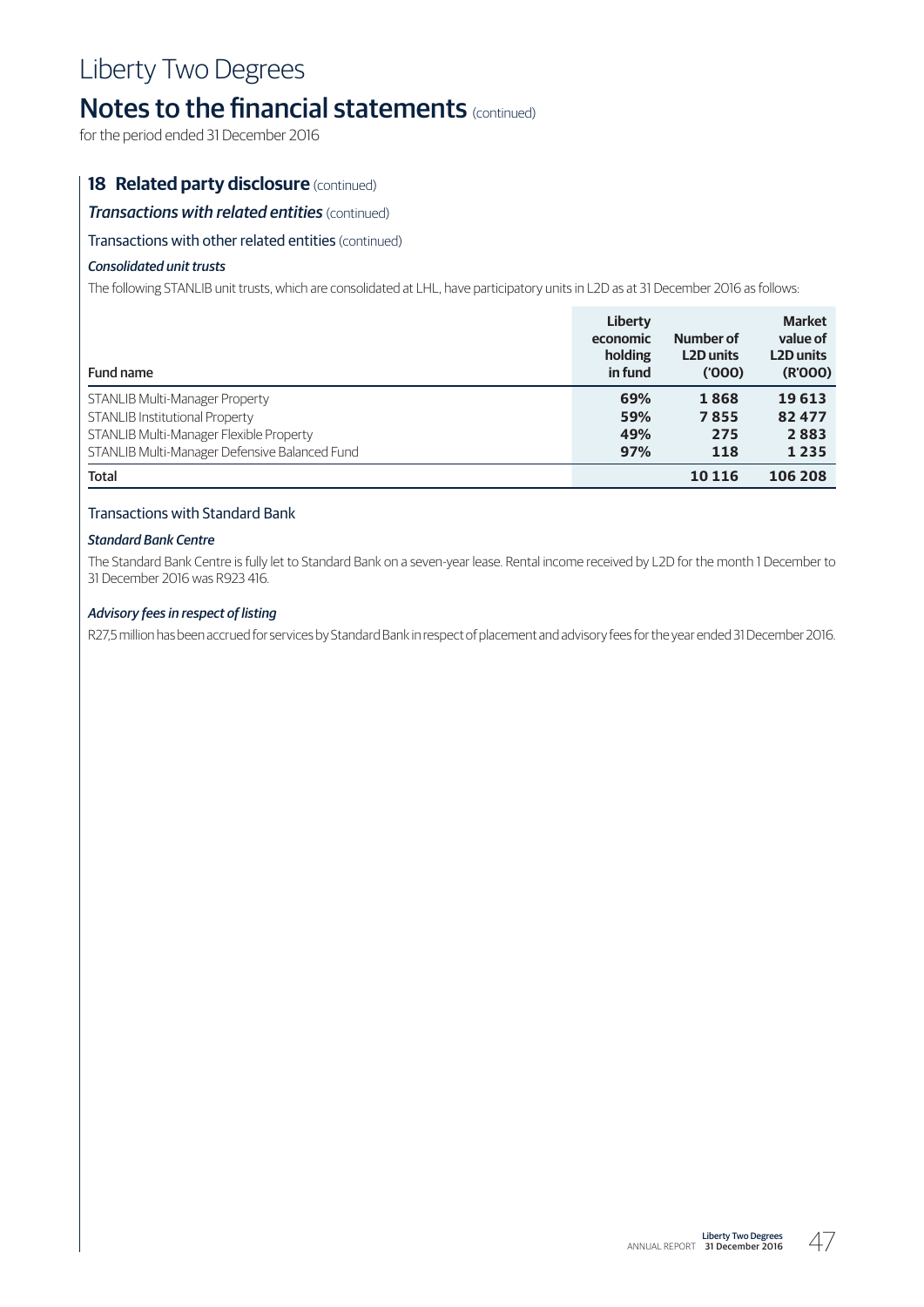## Notes to the financial statements (continued)

for the period ended 31 December 2016

### **18 Related party disclosure** (continued)

#### *Key management personnel*

#### Directors remuneration

Details of the directors of the Manager are included on page 5 to 6. Below are details of 2016 remuneration of the Manager's directors. The remuneration paid to the directors is borne and paid by the Manager in relation to services for the manager. Other remuneration is in respect of services rendered prior to 1 December 2016 and was not paid by the Manager.

#### *Non-executive directors' remuneration(1)*

| R                       | <b>Directors</b><br><b>Other</b><br>of the<br>Liberty<br>Manager <sup>(1)</sup><br>$group^{(2)}$ remuneration | <b>Total</b> |
|-------------------------|---------------------------------------------------------------------------------------------------------------|--------------|
| <b>Director</b>         |                                                                                                               |              |
| MG Ilsley               | 1 597 900<br>130 000<br>1 7 2 7 9 0 0                                                                         |              |
| MP Moyo                 | 1 2 8 4 4 0 0<br>1475900<br>187 500                                                                           |              |
| W Cesman <sup>(3)</sup> | 176 248<br>176 248                                                                                            |              |
| <b>Total</b>            | 2886300<br>3 3 8 0 0 4 8<br>493 748                                                                           |              |

<sup>(1)</sup> Non-executive directors were appointed to the board of directors of the Manager on 17 June 2016. The remuneration is based on an annual fee and was paid for three months' *service during 2016. Liberty Two Degrees was listed on 6 December 2016. Approximately ⅓ of the fees was for services rendered for Liberty Two Degrees.*

*(2) Other Liberty group is defined as Liberty Holdings Limited and its subsidiaries excluding Liberty Two Degrees. The amount reflects the total fees for the full 2016 year.*

*(3) Mr W Cesman is an international director and received a composite fee of £10 012 as a member of the board for 2016 for the three months ended 31 December 2016.*

#### *Executive directors' remuneration*

| R                                                                                    | <b>Remuneration</b><br>received from<br>the Manager | Remuneration<br>received from<br><b>STANLIB Limited</b> | <b>Remuneration</b><br><b>Liberty Holdings</b> | received from<br><b>Limited</b> | <b>Total</b>                |
|--------------------------------------------------------------------------------------|-----------------------------------------------------|---------------------------------------------------------|------------------------------------------------|---------------------------------|-----------------------------|
| <b>Director</b><br>A Beattie (CEO) <sup>(1)</sup><br>J Sturgeon (CFO) <sup>(2)</sup> | 398794<br>375630                                    | 1992580                                                 |                                                | 4 141 726                       | 2 3 9 1 3 7 4<br>4517356    |
| <b>Total</b>                                                                         | 774424                                              | 1992580                                                 |                                                | 4 141 726                       | 6908730                     |
| R                                                                                    |                                                     |                                                         |                                                | A Beattie <sup>(1)</sup>        | J Sturgeon <sup>(2)</sup>   |
| Fixed remuneration $(3)$                                                             |                                                     |                                                         |                                                | 1 306 442                       | 3014356                     |
| Cash portion of package<br>Other benefits<br>Retirement contributions                |                                                     |                                                         |                                                | 1107921<br>58 811<br>139710     | 2645266<br>78587<br>290 503 |
| Variable remuneration awards                                                         |                                                     |                                                         |                                                | 1084932                         | 1503000                     |
| Cash<br>Deferred                                                                     |                                                     |                                                         |                                                | 542466<br>542466                | 1 302 400<br>200 600        |
| <b>Total</b>                                                                         |                                                     |                                                         |                                                | 2 3 9 1 3 7 4                   | 4 5 1 7 3 5 6               |

*(1) Mrs A Beattie was appointed as a director of the Manager on 17 June 2016 and assumed the full time role of CEO of L2D on 1 December 2016. Includes salary for 1 month in respect of the Manager and L2D, and for the period 17 June – 30 November 2016, received in respect of services to STANLIB Limited.*

<sup>(2)</sup> Mr J Sturgeon was a director of the Manager for the full 2016 year. He was seconded from Liberty to the Manager to fulfill the role as full time CFO from 1 December 2016. Includes *salary for 1 month in respect of the Manager and L2D, and for the period 1 January – 30 November 2016 in respect of services to Liberty Holdings Limited.*

<sup>(3)</sup> Fixed remuneration includes all guaranteed amounts and value of benefits granted only conditional to services rendered to Liberty, STANLIB or the Manager. Generally fixed *remuneration is adjusted annually for inflation and market conditions effective 1 April.*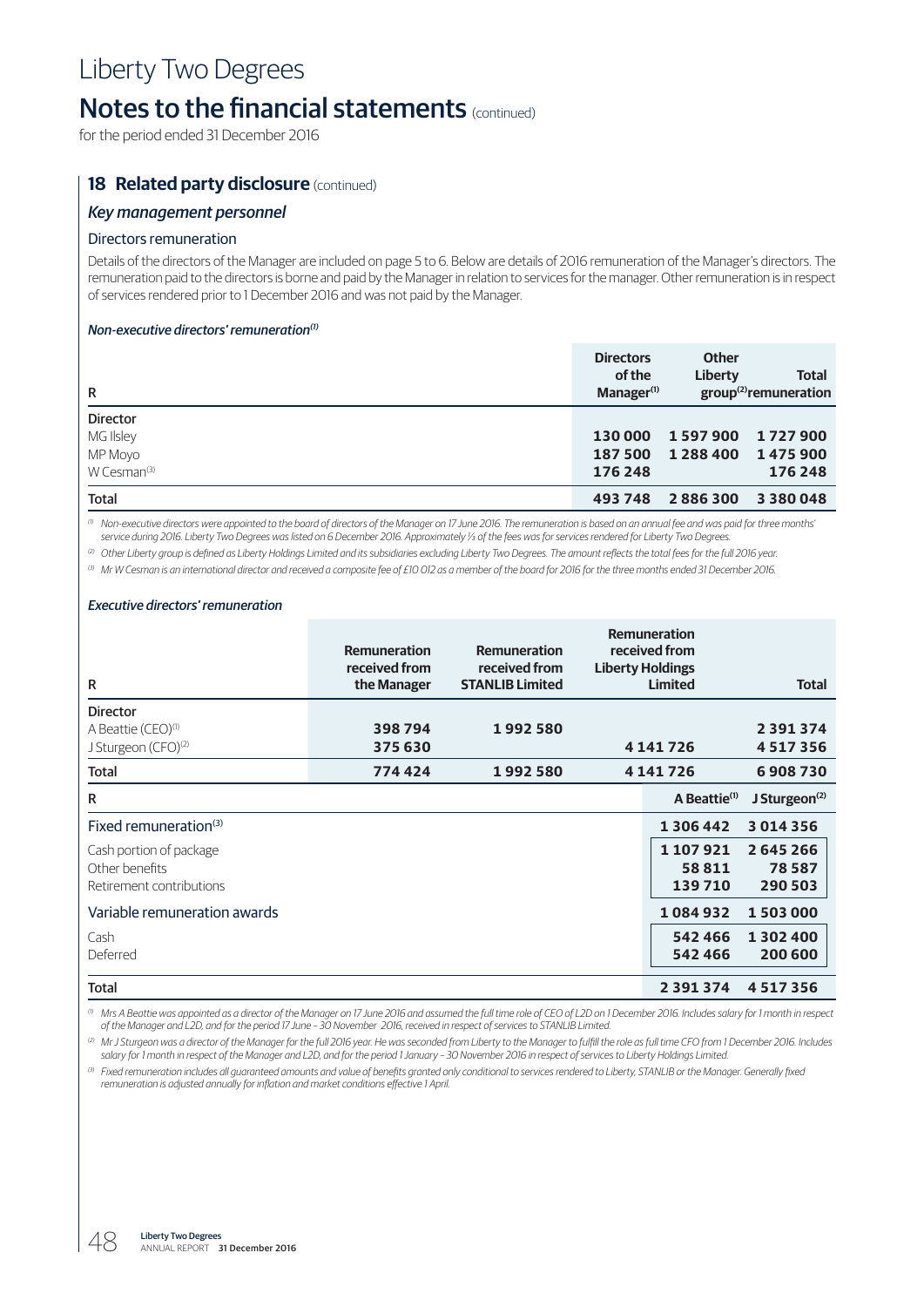### Notes to the financial statements (continued)

for the period ended 31 December 2016

#### **18 Related party disclosure** (continued)

#### *Share incentive scheme*

The Manager intends to adopt, as soon as possible in 2017, a bonus and incentive scheme for its employees. Lexshell 615 Proprietary Limited, a wholly-owned subsidiary of LHL has purchased 2 631 500 participatory units at an issue price of R9.50 a unit which are held for the trust that will be formed in terms of the rules of the future incentive scheme. In terms of the pre-listing statement, once the share incentive scheme is in operation, long-term incentive awards will be awarded to Mrs A Beattie (R4 million) and to Mr J Sturgeon (R3 million).

#### *Key management indirect beneficial interests in L2D*

Aggregate details of transactions between L2D, any subsidiary, associate or joint venture and key management personnel, their families (as defined under IAS 24) and entities significantly influenced or controlled by key management:

| <b>R'OOO</b>       | <b>Premiums</b><br>received | <b>Surrender</b><br>value |
|--------------------|-----------------------------|---------------------------|
| Insurance products | 307                         | 351                       |
| Direct units       | 600                         | 630                       |
|                    | 907                         | 981                       |

#### **19 Financial risk management**

L2D is exposed to market risk, liquidity risk and credit risk. While risk management is the responsibility of the board of directors of the Manager, the board has delegated the responsibility for overseeing implementation of the board risk management policy to the audit and risk committee, which in addition hereto will also assist the board in developing the policy.

#### *19.1 Property market risk*

Market risk is the risk of adverse financial impacts due to changes in fair values of future cash flows, in particular for L2D, from fluctuations in property values and / or rental income.

L2D is exposed to tenant default, depressed market rentals and unlet space affecting property values and rental income. The managed diversity of the property portfolio and the existence of multi-tenanted buildings specifically reduces the risk the exposure to this risk.

Refer to note 4 Segment information and note 5 Investment properties, for detail on concentration risk.

#### *19.2 Liquidity risk*

Liquidity risk is the risk that L2D is not able to meet its payment obligations as they fall due. Over 65% of L2D's assets are invested in illiquid assets. Illiquid assets are those that are considered to be realisable in excess of six months. Liquidity is subject to a sale of investment property and related time frame.

The table below summarises the maturity profile of the financial instrument liabilities based on the remaining undiscounted contractual obligations. L2D has sufficient cash resources to cover the following liabilities.

#### Financial liabilities

#### *As at 31 December 2016*

| <b>R'OOO</b>             | Within<br>3 months | Variable <sup>(1)</sup> | <b>Total</b> |
|--------------------------|--------------------|-------------------------|--------------|
| Trade and other payables | 152 917            | 15 5 3 2                | 168449       |

*(1) Variable includes rental deposits refundable to lessees on lease expiry.*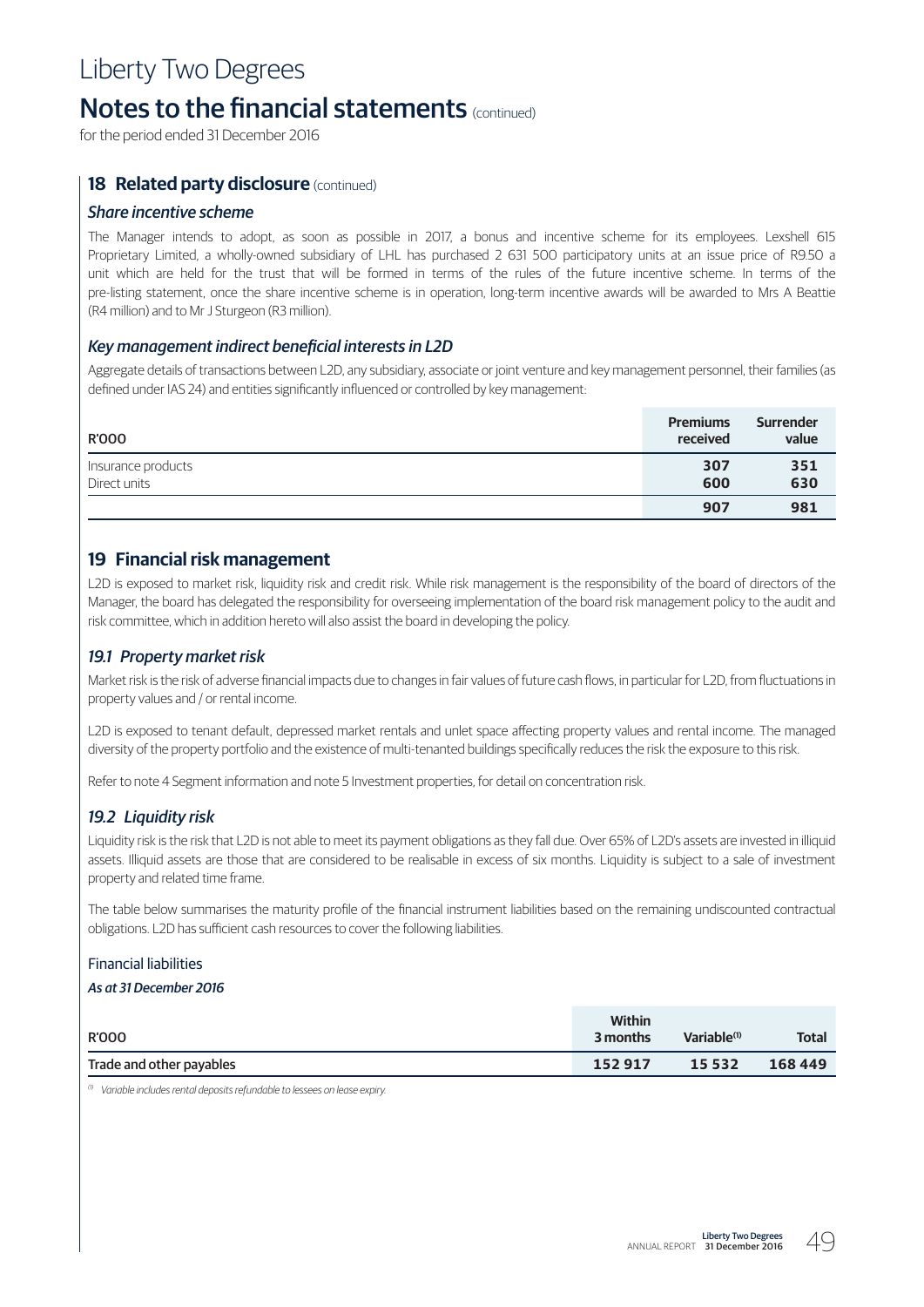### Notes to the financial statements (continued)

for the period ended 31 December 2016

#### **19 Financial risk management** (continued)

#### *19.3 Credit risk*

Credit risk is the risk that a counterparty will not meet its obligations under a financial instrument or customer contract, leading to a financial loss. L2D is exposed to credit risk on its financial assets such as financial investments, trade and other receivables and cash and cash equivalents. The risk arises due to a change in credit rating of the counter party subsequent to L2D obtaining the financial assets.

L2D has formal policies and procedures in place to ensure management of credit risk. A formal credit assessment is performed for all new tenants and lease contracts are entered into with tenants with an appropriate credit history. Credit risk is managed by requiring tenants to pay rentals in advance, plus the provision of a deposit of at least one month's rental. Outstanding tenants' receivables are regularly monitored. The maximum exposure to credit risk at the reporting date is the carrying value of each class of financial asset. There is no significant concentration of credit risk as exposure is spread over a large number of counterparties. There are no trade receivables that were past due and not impaired as at 31 December 2016.

L2D only deposits cash with financial institutions that have high quality credit standings.

#### **20 Capital management**

L2D raised R2.8 billion on listing which is currently invested in a money market account. The intention is to utilise the cash on a high quality acquisition and to fund the current development pipeline.

L2D was ungeared on listing date however is able to take on debt to fund appropriate quality acquisitions, and to sustain the future growth of the business.

The capital available to L2D is sufficient for L2D's capital requirements for at least the next 12 months. It is L2D's intention to deliver distributions that will reflect the sustainable growth in the high quality portfolio.

Refer to the borrowing powers in the Manager's report for more detail.

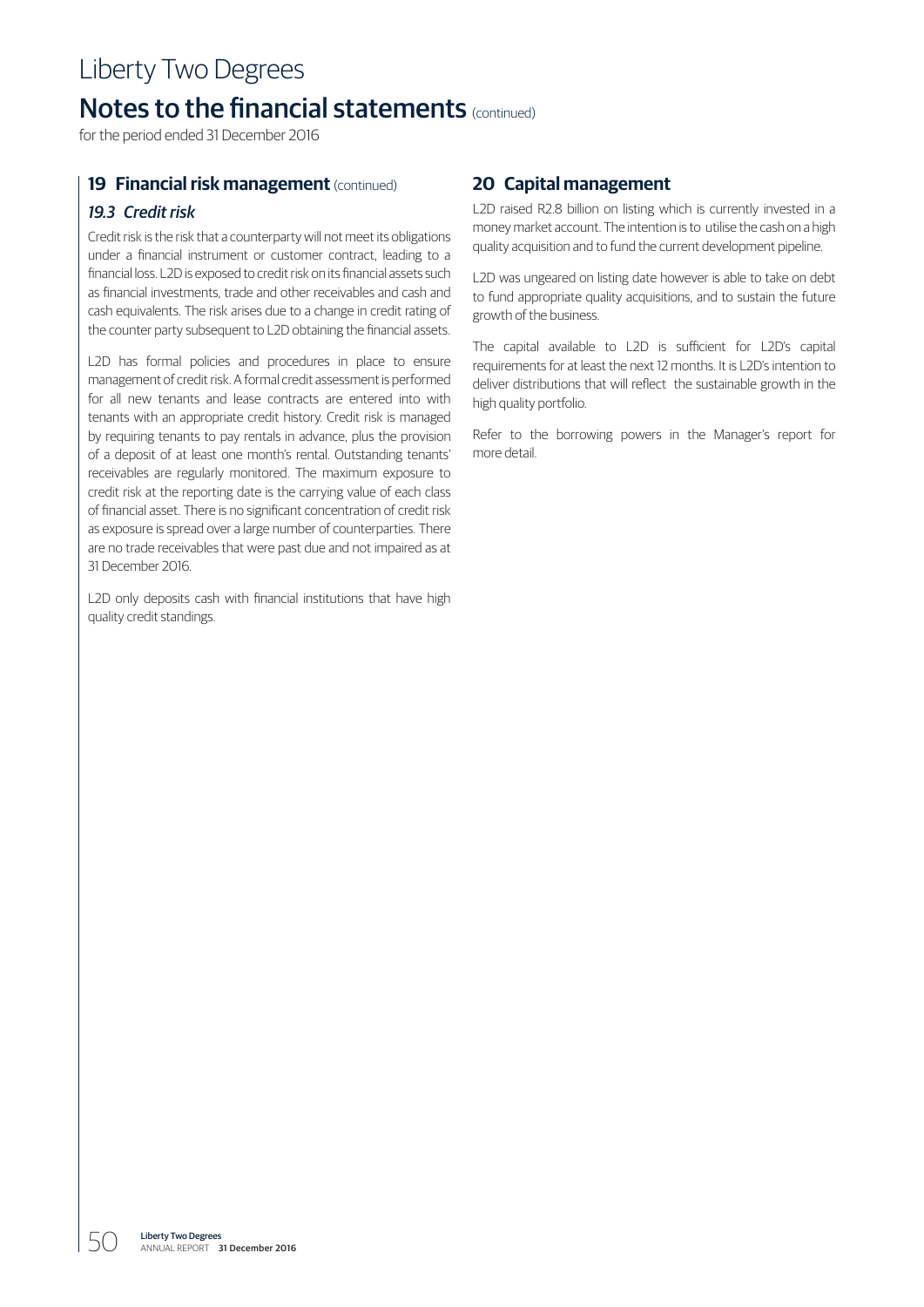# Notes to the financial statements (continued)

for the period ended 31 December 2016

### **21 Analysis of participatory unitholders as at 31 December 2016**

|                                                 | <b>Number of</b><br>unitholders | % of total<br>unitholders | Number of<br>units | % of issued<br>units |
|-------------------------------------------------|---------------------------------|---------------------------|--------------------|----------------------|
| Unitholder spread                               |                                 |                           |                    |                      |
| $1 - 1000$                                      | 247                             | 23,71                     | 157767             | 0,02                 |
| 1 001 - 10 000                                  | 464                             | 44,53                     | 1934664            | 0,21                 |
| 10 001 - 100 000                                | 189                             | 18,14                     | 7848950            | 0,86                 |
| 100 001 - 1 000 000                             | 101                             | 9,69                      | 29 618 715         | 3,26                 |
| Over 1 000 000                                  | 41                              | 3,93                      | 868 883 239        | 95,65                |
| <b>Total</b>                                    | 1042                            | 100,00                    | 908 443 335        | 100,00               |
| <b>Distribution of unitholders</b>              |                                 |                           |                    |                      |
| Licenced financial institutions                 | 40                              | 3,84                      | 567924099          | 62,52                |
| Companies and corporations                      | 50                              | 4,80                      | 53 830 083         | 5,93                 |
| Collective investment schemes and managed funds | 72                              | 6,91                      | 83 576 021         | 9,20                 |
| Nominees and trusts                             | 67                              | 6,43                      | 3 069 769          | 0,34                 |
| State owned enterprises                         | $\overline{2}$                  | 0,19                      | 151 625 227        | 16,69                |
| Retirement vehicles and medical aid schemes     | 107                             | 10,27                     | 42 539 098         | 4,68                 |
| Individuals                                     | 704                             | 67,56                     | 5879038            | 0,64                 |
| <b>Total</b>                                    | 1042                            | 100,00                    | 908 443 335        | 100,00               |
| Unitholder type                                 |                                 |                           |                    |                      |
| Non-public unitholders                          | 27                              | 2,59                      | 608 535 876        | 66,99                |
| Directors and associates                        | 3                               | 0,29                      | 92 541             | 0,01                 |
| Beneficial holders > 10% - Liberty group        | 24                              | 2,30                      | 608 443 335        | 66,98                |
| <b>Public unitholders</b>                       | 1015                            | 97,41                     | 299 907 459        | 33,01                |
| <b>Total</b>                                    | 1042                            | 100,00                    | 908 443 335        | 100,00               |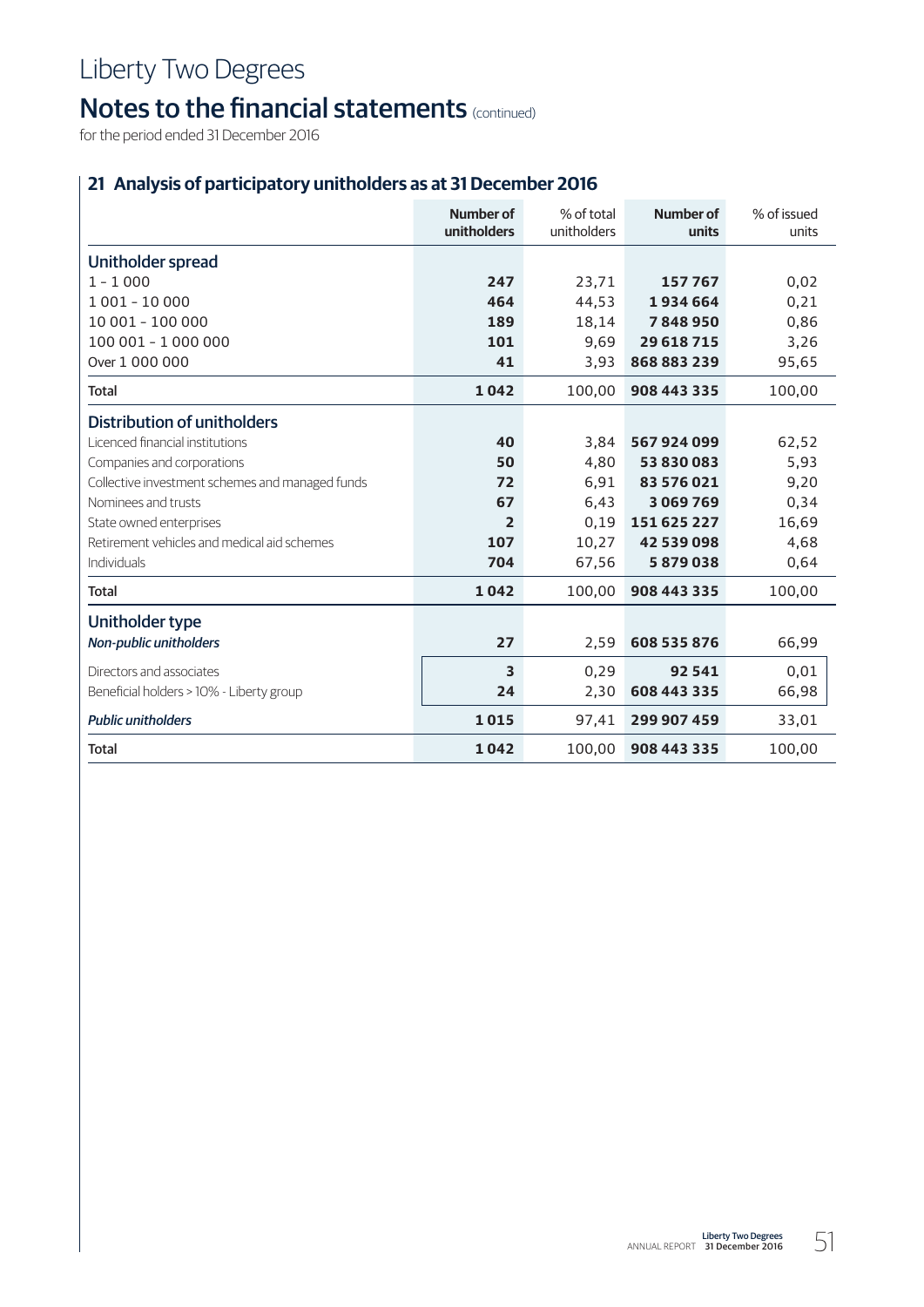# Notes to the financial statements (continued)

for the period ended 31 December 2016

### **21 Analysis of participatory unitholders as at 31 December 2016** (continued)

|                                                                           |                    | <b>Number of</b><br>units | % of issued<br>units |
|---------------------------------------------------------------------------|--------------------|---------------------------|----------------------|
| Fund managers with a holding greater than 5% of the issued units          |                    |                           |                      |
| <b>STANLIB Asset Management</b>                                           |                    | 608 013 320               | 66,93                |
| Public Investment Corporation                                             |                    | 150 000 000               | 16,51                |
| <b>Coronation Fund Managers</b>                                           |                    | 46 693 538                | 5,14                 |
| <b>Total</b>                                                              |                    | 804 706 858               | 88,58                |
| Beneficial unitholders with a holding greater than 3% of the issued units |                    |                           |                      |
| Liberty group                                                             |                    | 608 443 335               | 66,98                |
| Government Employees Pension Fund                                         |                    | 153 651 510               | 16,91                |
| Coronation Fund Managers                                                  |                    | 34 816 542                | 3,83                 |
| Various STANLIB collective investment schemes                             |                    | 28 211 629                | 3,11                 |
| <b>Total</b>                                                              |                    | 825 123 016               | 90,83                |
| Unit price performance                                                    |                    |                           |                      |
| Opening price 6 December 2016                                             | R <sub>12,00</sub> |                           |                      |
| Closing price 30 December 2016                                            | R10,50             |                           |                      |
| Closing high for period                                                   | R10.80             |                           |                      |
| Closing low for period                                                    | <b>R9,90</b>       |                           |                      |
| Number of shares in issue                                                 | 908 443 335        |                           |                      |
| Volume traded during period                                               | 4 101 616          |                           |                      |
| Ratio of volume traded to shares issued (%)                               | 0,45               |                           |                      |
| Rand value traded during the period (R)                                   | 41 391 384         |                           |                      |
| Market capitalisation at 30 December 2016 (R)                             | 9538655018         |                           |                      |